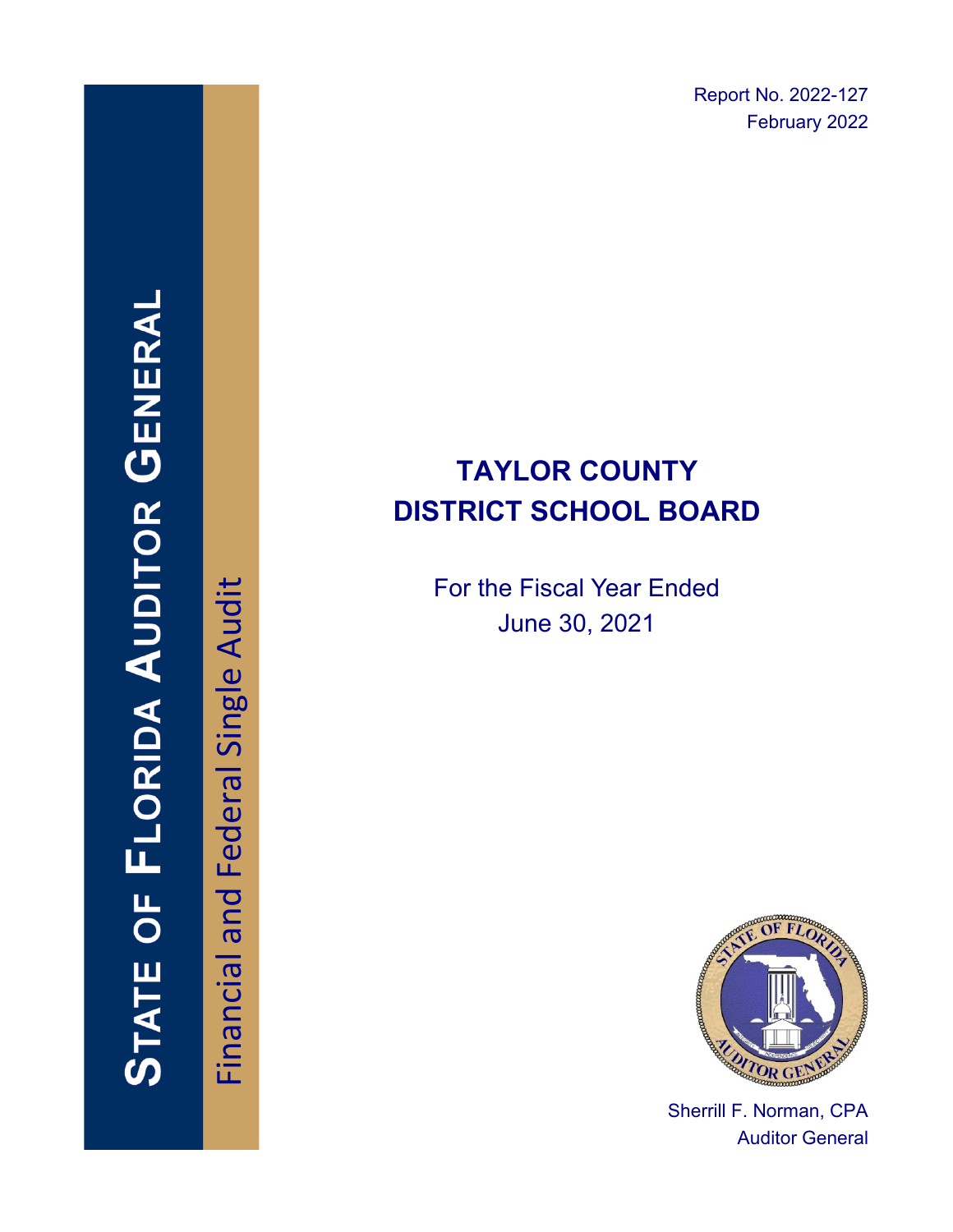#### **Board Members and Superintendent**

During the 2020-21 fiscal year, Dr. Danny Glover Jr. served as Superintendent of the Taylor County Schools and the following individuals served as School Board Members:

|                                                | District No. |
|------------------------------------------------|--------------|
| Bonnie Sue Agner,                              |              |
| Brenda H. Carlton, Vice Chair through 11-16-20 | 2            |
| Jeannie Mathis, Vice Chair from 11-17-20       | 3            |
| Danny Lundy, Chair                             |              |
| Deidra A. Dunnell                              | 5            |

The Auditor General conducts audits of governmental entities to provide the Legislature, Florida's citizens, public entity management, and other stakeholders unbiased, timely, and relevant information for use in promoting government accountability and stewardship and improving government operations.

The team leader was James H. Tubbs, and the audit was supervised by Jacqueline Bell, CPA.

Please address inquiries regarding this report to Edward A. Waller, CPA, Audit Manager, by e-mail at [tedwaller@aud.state.fl.us](mailto:tedwaller@aud.state.fl.us) or by telephone at (850) 412-2887.

This report and other reports prepared by the Auditor General are available at:

[FLAuditor.gov](https://flauditor.gov/)

Printed copies of our reports may be requested by contacting us at:

**State of Florida Auditor General**

**Claude Pepper Building, Suite G74 ∙ 111 West Madison Street ∙ Tallahassee, FL 32399-1450 ∙ (850) 412-2722**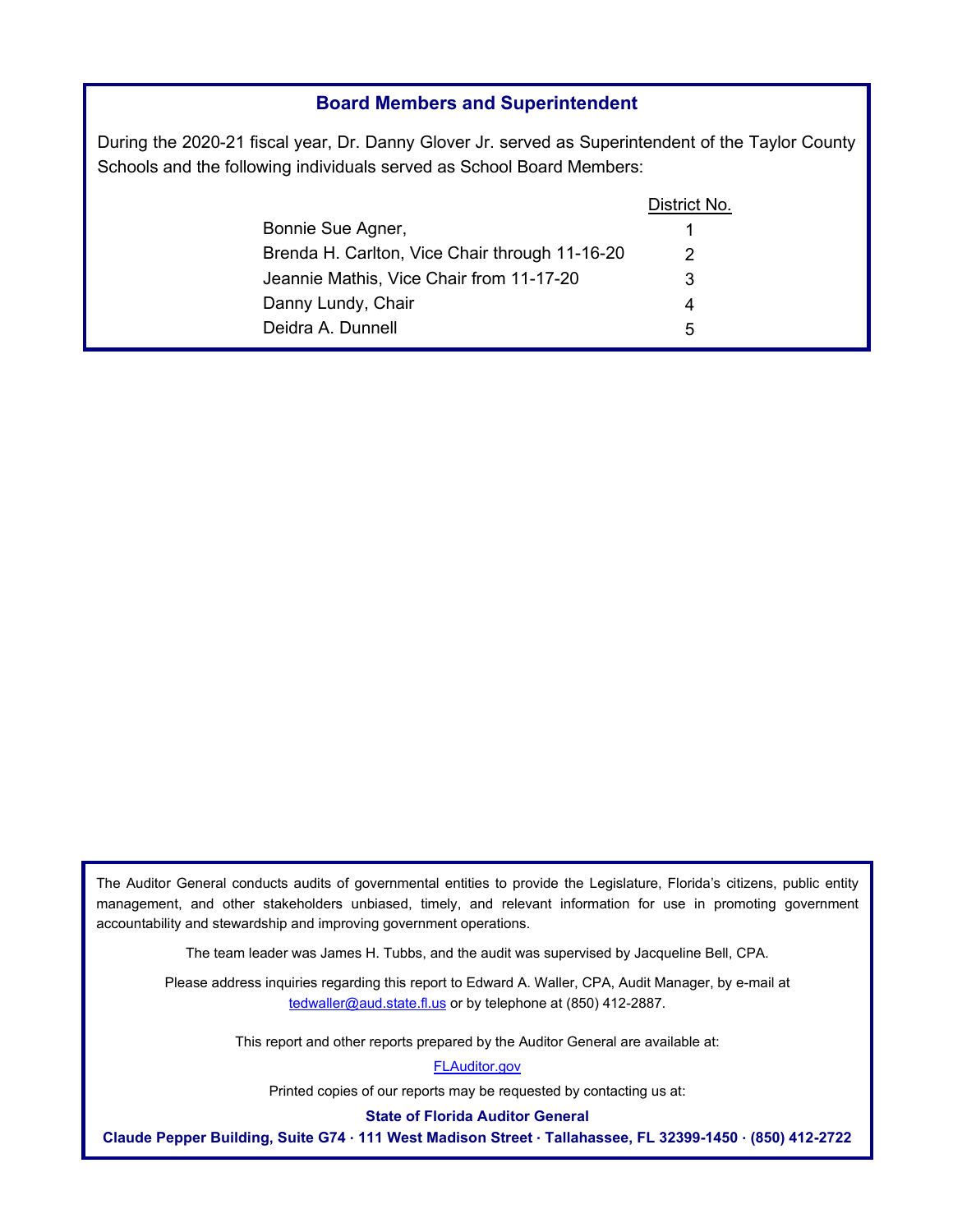# **TAYLOR COUNTY DISTRICT SCHOOL BOARD TABLE OF CONTENTS**

|                                                                                                               | Page<br>No. |
|---------------------------------------------------------------------------------------------------------------|-------------|
|                                                                                                               |             |
| <b>INDEPENDENT AUDITOR'S REPORT</b>                                                                           |             |
|                                                                                                               | $\mathbf 1$ |
|                                                                                                               | 3           |
|                                                                                                               | 4           |
| <b>BASIC FINANCIAL STATEMENTS</b>                                                                             |             |
|                                                                                                               | 11          |
|                                                                                                               | 12          |
|                                                                                                               | 14          |
| Reconciliation of the Governmental Funds Balance Sheet                                                        | 16          |
| Statement of Revenues, Expenditures, and Changes in                                                           | 18          |
| Reconciliation of the Governmental Funds Statement of<br>Revenues, Expenditures, and Changes in Fund Balances | 20          |
|                                                                                                               | 21          |
| Statement of Revenues, Expenses, and Changes in Fund                                                          | 22          |
|                                                                                                               | 23          |
|                                                                                                               | 24          |
|                                                                                                               | 25          |
|                                                                                                               | 26          |
| OTHER REQUIRED SUPPLEMENTARY INFORMATION                                                                      |             |
| Budgetary Comparison Schedule – General and Major Special Revenue Funds                                       | 52          |
| Schedule of Changes in the District's Total OPEB Liability and Related Ratios                                 | 54          |
| Schedule of the District's Proportionate Share of the Net Pension Liability - Florida                         | 55          |
| Schedule of District Contributions - Florida Retirement System Pension Plan                                   | 55          |
| Schedule of the District's Proportionate Share of the Net Pension Liability - Health                          | 56          |
| Schedule of District Contributions - Health Insurance Subsidy Pension Plan                                    | 56          |
|                                                                                                               | 57          |
|                                                                                                               | 58          |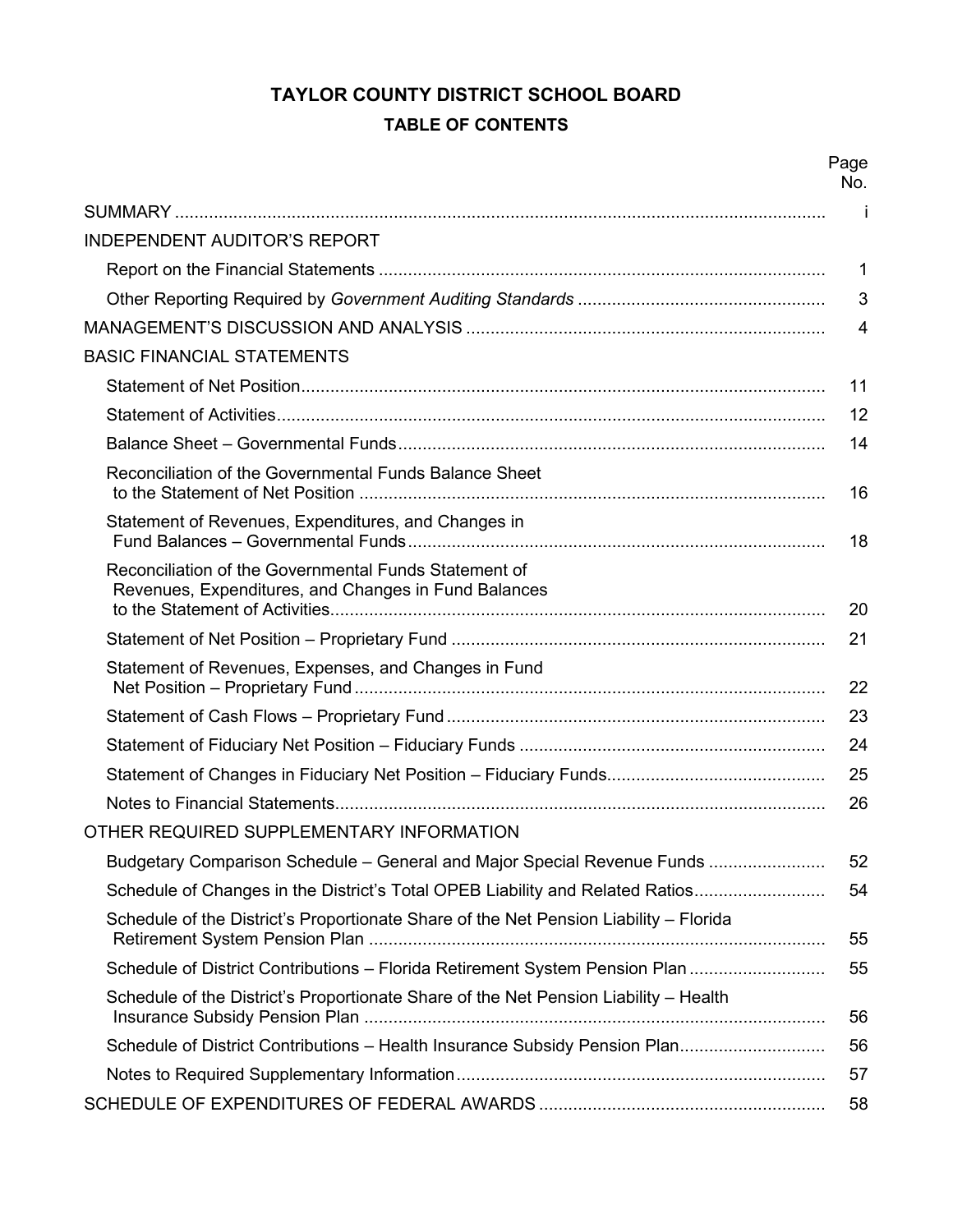# **TAYLOR COUNTY DISTRICT SCHOOL BOARD**

# **TABLE OF CONTENTS (CONTINUED)**

Page No.

| INDEPENDENT AUDITOR'S REPORT ON INTERNAL CONTROL OVER<br>FINANCIAL REPORTING AND ON COMPLIANCE AND OTHER MATTERS<br>BASED ON AN AUDIT OF FINANCIAL STATEMENTS PERFORMED | 60   |
|-------------------------------------------------------------------------------------------------------------------------------------------------------------------------|------|
| INDEPENDENT AUDITOR'S REPORT ON COMPLIANCE FOR EACH MAJOR<br>FEDERAL PROGRAM AND REPORT ON INTERNAL CONTROL OVER                                                        | - 62 |
|                                                                                                                                                                         | 65   |
|                                                                                                                                                                         | 66   |
|                                                                                                                                                                         | 66   |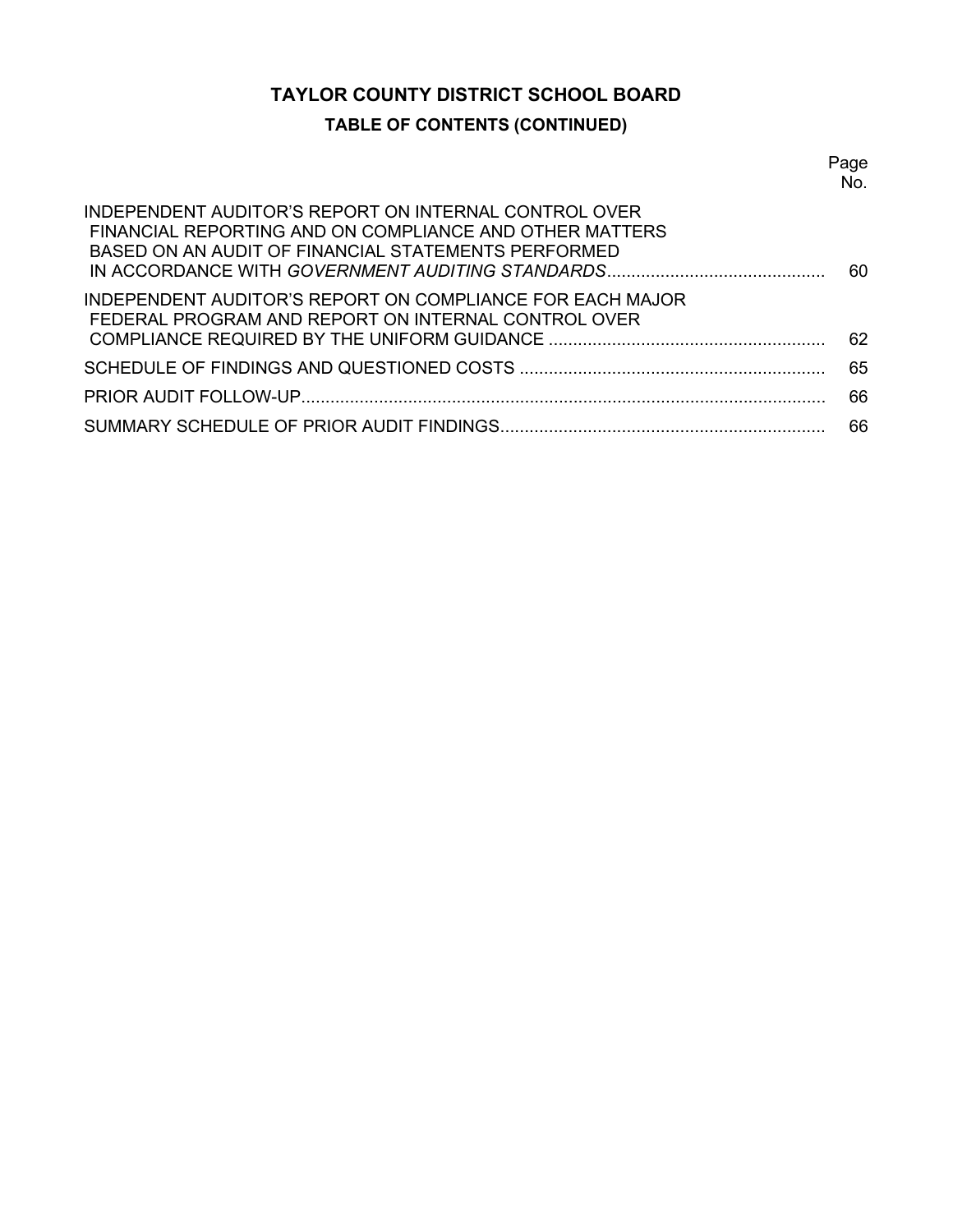#### SUMMARY OF REPORT ON FINANCIAL STATEMENTS

<span id="page-4-0"></span>Our audit disclosed that the basic financial statements of the Taylor County District School Board (District) were presented fairly, in all material respects, in accordance with prescribed financial reporting standards.

#### SUMMARY OF REPORT ON INTERNAL CONTROL AND COMPLIANCE

Our audit did not identify any deficiencies in internal control over financial reporting that we consider to be material weaknesses.

The results of our tests disclosed no instances of noncompliance or other matters that are required to be reported under *Government Auditing Standards* issued by the Comptroller General of the United States*.* 

#### SUMMARY OF REPORT ON FEDERAL AWARDS

We audited the District's compliance with applicable Federal awards requirements. The Child Nutrition Cluster and Education Stabilization Fund were audited as major Federal programs. The results of our audit indicated that the District materially complied with the requirements that could have a direct and material effect on each of its major Federal programs.

#### AUDIT OBJECTIVES AND SCOPE

Our audit objectives were to determine whether the School Board and its officers with administrative and stewardship responsibilities for District operations:

- Presented the District's basic financial statements in accordance with generally accepted accounting principles;
- Established and implemented internal control over financial reporting and compliance with requirements that could have a direct and material effect on the financial statements or on the District's major Federal programs; and
- Complied with the various provisions of laws, rules, regulations, contracts, and grant agreements that are material to the financial statements, and those applicable to the District's major Federal programs.

The scope of this audit included an examination of the District's basic financial statements and the accompanying Schedule of Expenditures of Federal Awards, as of and for the fiscal year ended June 30, 2021. We obtained an understanding of the District's environment, including its internal control, and assessed the risk of material misstatement necessary to plan the audit of the basic financial statements and Federal awards. We also examined various transactions to determine whether they were executed, in both manner and substance, in accordance with governing provisions of laws, rules, regulations, contracts, and grant agreements.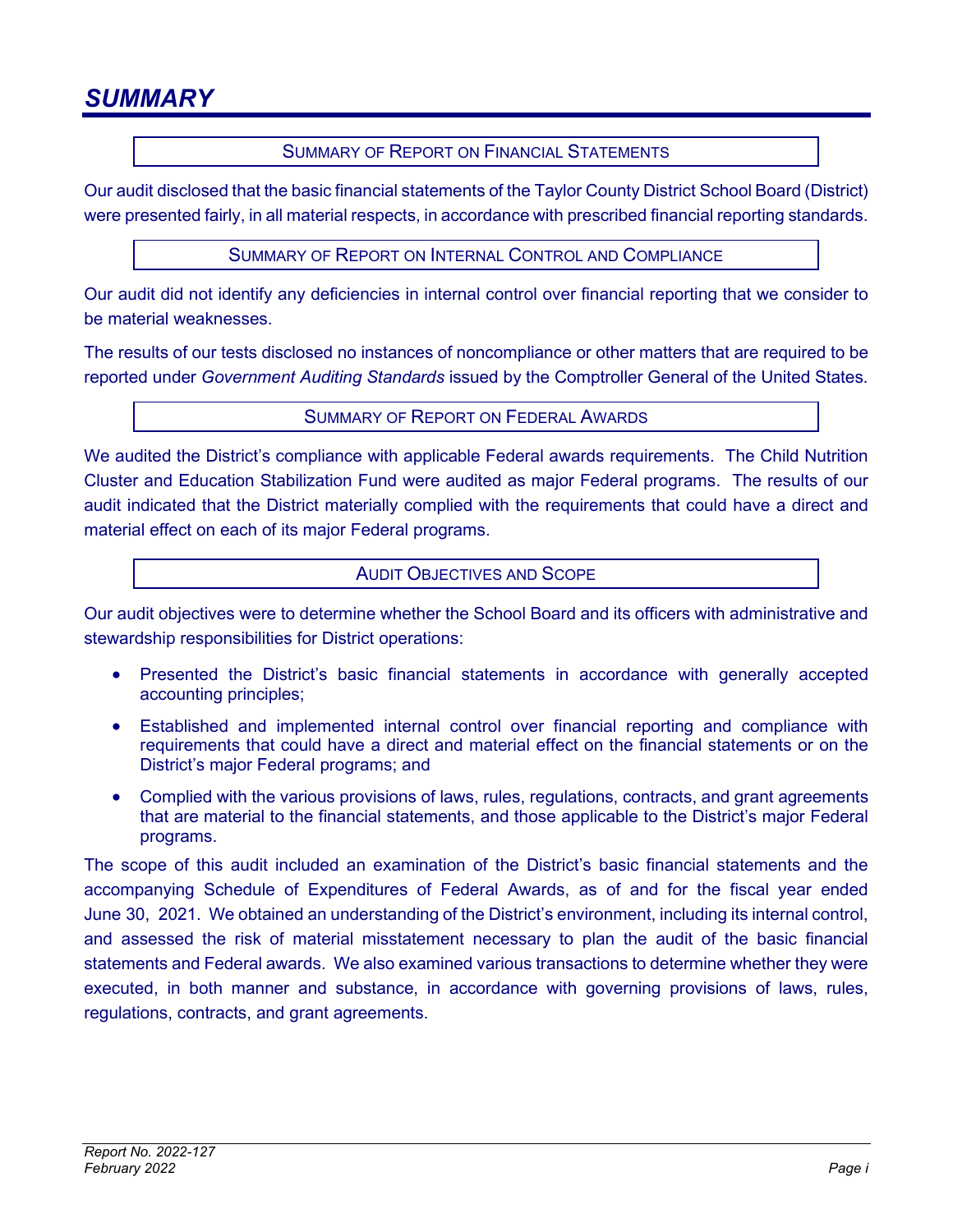#### AUDIT METHODOLOGY

We conducted our audit in accordance with auditing standards generally accepted in the United States of America; applicable standards contained in*Government Auditing Standards*, issued by the Comptroller General of the United States; and Title 2 U.S. *Code of Federal Regulations* Part 200, *Uniform Administrative Requirements, Cost Principles, and Audit Requirements for Federal Awards*.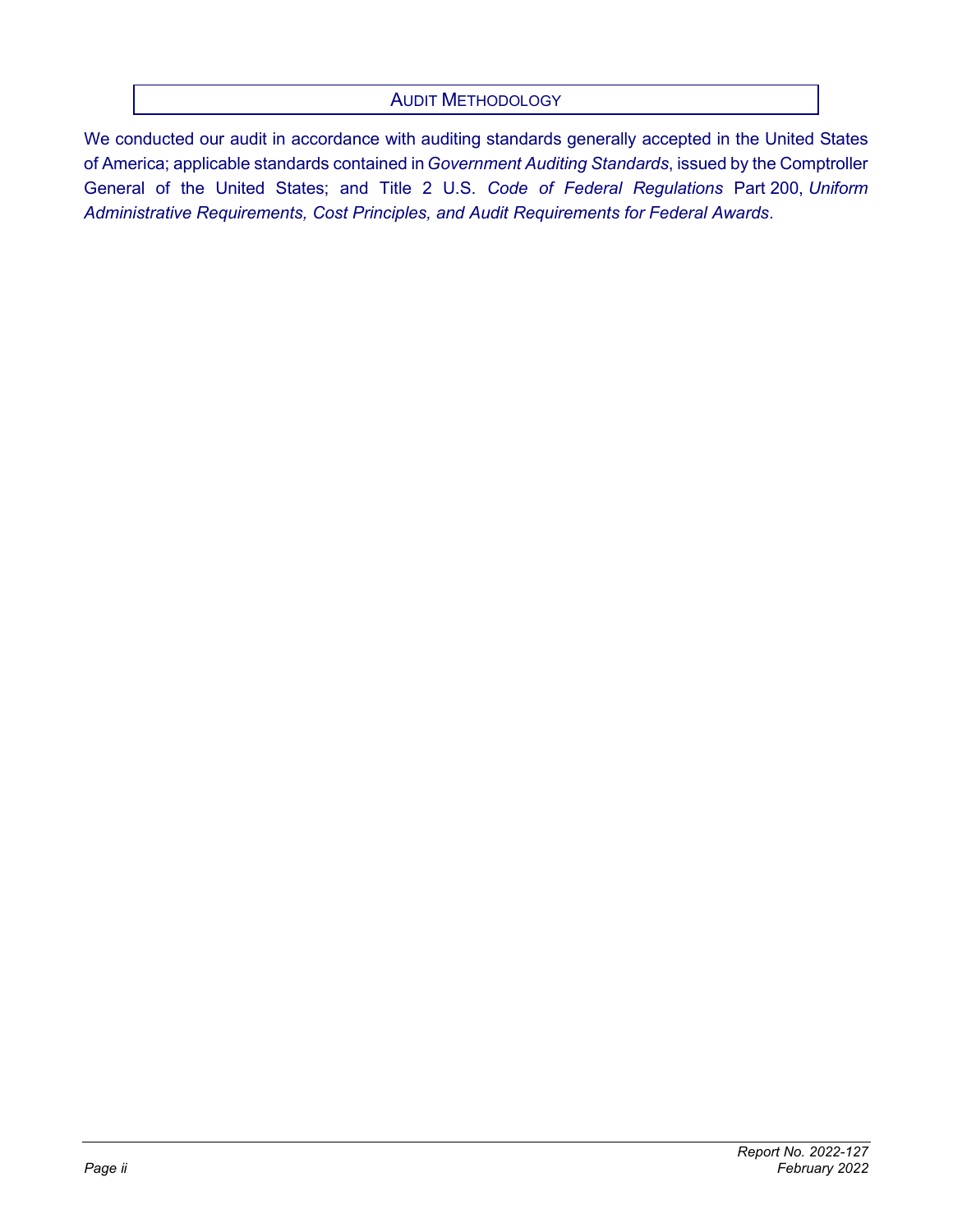<span id="page-6-1"></span>

Sherrill F. Norman, CPA Auditor General

# **AUDITOR GENERAL STATE OF FLORIDA**

Claude Denson Pepper Building, Suite G74 111 West Madison Street Tallahassee, Florida 32399-1450



Phone: (850) 412-2722 Fax: (850) 488-6975

The President of the Senate, the Speaker of the House of Representatives, and the Legislative Auditing Committee

#### **INDEPENDENT AUDITOR'S REPORT**

#### <span id="page-6-0"></span>**Report on the Financial Statements**

We have audited the accompanying financial statements of the governmental activities, each major fund, and the aggregate remaining fund information of the Taylor County District School Board, as of and for the fiscal year ended June 30, 2021, and the related notes to the financial statements, which collectively comprise the District's basic financial statements as listed in the table of contents.

#### *Management's Responsibility for the Financial Statements*

Management is responsible for the preparation and fair presentation of these financial statements in accordance with accounting principles generally accepted in the United States of America; this includes the design, implementation, and maintenance of internal control relevant to the preparation and fair presentation of financial statements that are free from material misstatement, whether due to fraud or error.

#### *Auditor's Responsibility*

Our responsibility is to express opinions on these financial statements based on our audit. We did not audit the financial statements of the school internal funds, which represent 19 percent, 0 percent, 33 percent, 30 percent, and 24 percent, respectively, of the assets, liabilities, net position and fund balance, additions and revenues, and deductions and expenditures of the aggregate remaining fund information. Those statements were audited by other auditors whose report has been furnished to us, and our opinion, insofar as it relates to the amounts included for the school internal funds, is based solely on the report of the other auditors. We conducted our audit in accordance with auditing standards generally accepted in the United States of America and the standards applicable to financial audits contained in *Government Auditing Standards*, issued by the Comptroller General of the United States. Those standards require that we plan and perform the audit to obtain reasonable assurance about whether the financial statements are free from material misstatement.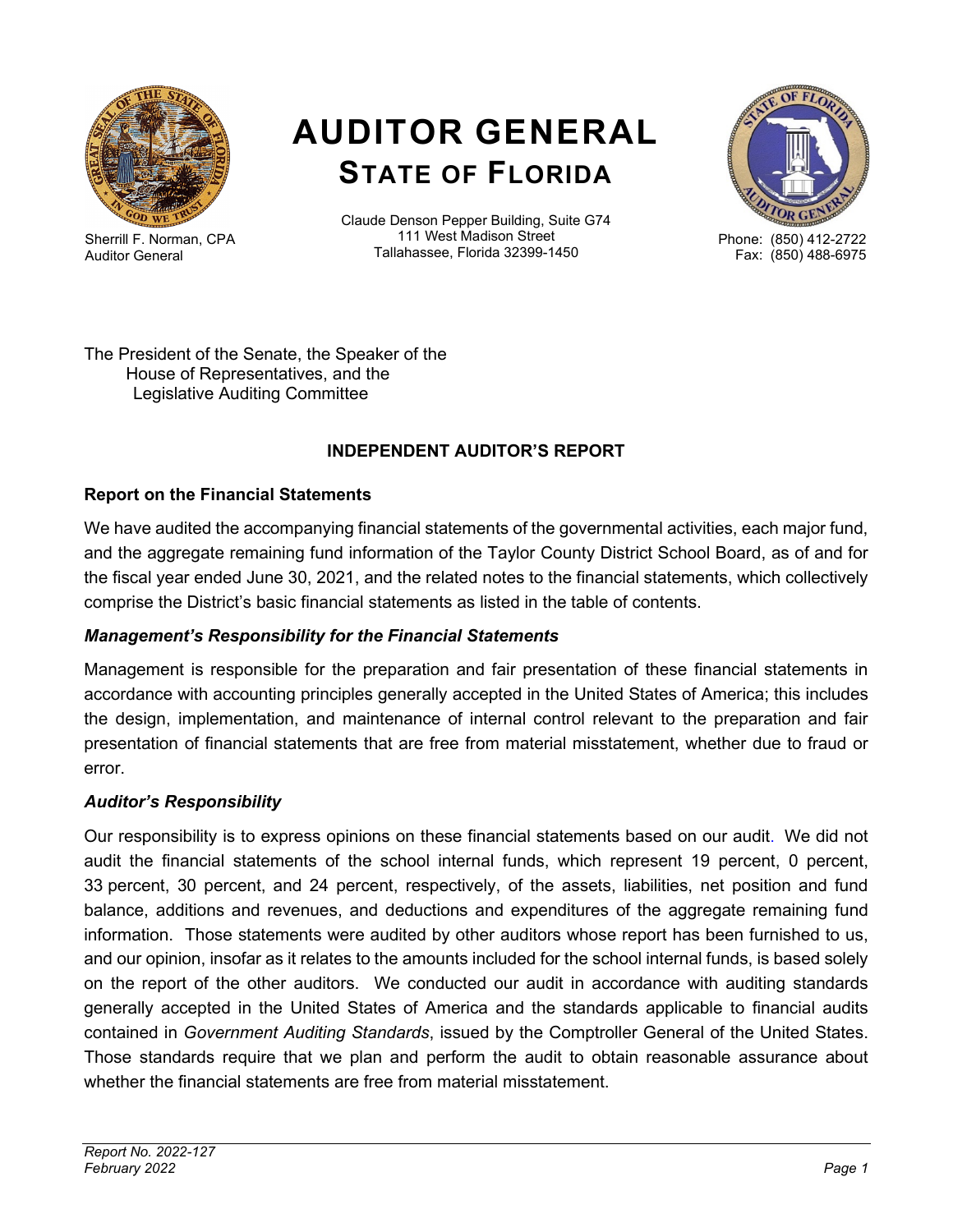An audit involves performing procedures to obtain audit evidence about the amounts and disclosures in the financial statements. The procedures selected depend on the auditor's judgment, including the assessment of the risks of material misstatement of the financial statements, whether due to fraud or error. In making those risk assessments, the auditor considers internal control relevant to the entity's preparation and fair presentation of the financial statements in order to design audit procedures that are appropriate in the circumstances, but not for the purpose of expressing an opinion on the effectiveness of the entity's internal control. Accordingly, we express no such opinion. An audit also includes evaluating the appropriateness of accounting policies used and the reasonableness of significant accounting estimates made by management, as well as evaluating the overall presentation of the financial statements.

We believe that the audit evidence we have obtained is sufficient and appropriate to provide a basis for our audit opinions.

#### *Opinions*

In our opinion, based on our audit and the report of other auditors, the financial statements referred to above present fairly, in all material respects, the respective financial position of the governmental activities, each major fund, and the aggregate remaining fund information of the Taylor County District School Board, as of June 30, 2021, and the respective changes in financial position and, where applicable, cash flows thereof for the fiscal year then ended in accordance with accounting principles generally accepted in the United States of America.

#### *Emphasis of Matter*

As discussed in Note II. to the financial statements, the District implemented Governmental Accounting Standards Board Statement No. 84, *Fiduciary Activities*, which is a change in accounting principle that addresses accounting and financial reporting for fiduciary activities. This affects the comparability of amounts reported for the 2020-21 fiscal year with amounts reported for the 2019-20 fiscal year. Our opinion is not modified with respect to this matter.

#### *Other Matters*

#### *Required Supplementary Information*

Accounting principles generally accepted in the United States of America require that **MANAGEMENT'S DISCUSSION AND ANALYSIS**, the **Budgetary Comparison Schedule – General and Major Special Revenue Funds**, **Schedule of Changes in the District's Total OPEB Liability and Related Ratios**, **Schedule of the District's Proportionate Share of the Net Pension Liability – Florida Retirement System Pension Plan**, **Schedule of District Contributions – Florida Retirement System Pension Plan**, **Schedule of the District's Proportionate Share of the Net Pension Liability – Health Insurance Subsidy Pension Plan**, **Schedule of District Contributions – Health Insurance Subsidy Pension Plan**, and **Notes to Required Supplementary Information**, as listed in the table of contents, be presented to supplement the basic financial statements. Such information, although not a part of the basic financial statements, is required by the Governmental Accounting Standards Board who considers it to be an essential part of financial reporting for placing the basic financial statements in an appropriate operational, economic, or historical context. We have applied certain limited procedures to the required supplementary information in accordance with auditing standards generally accepted in the United States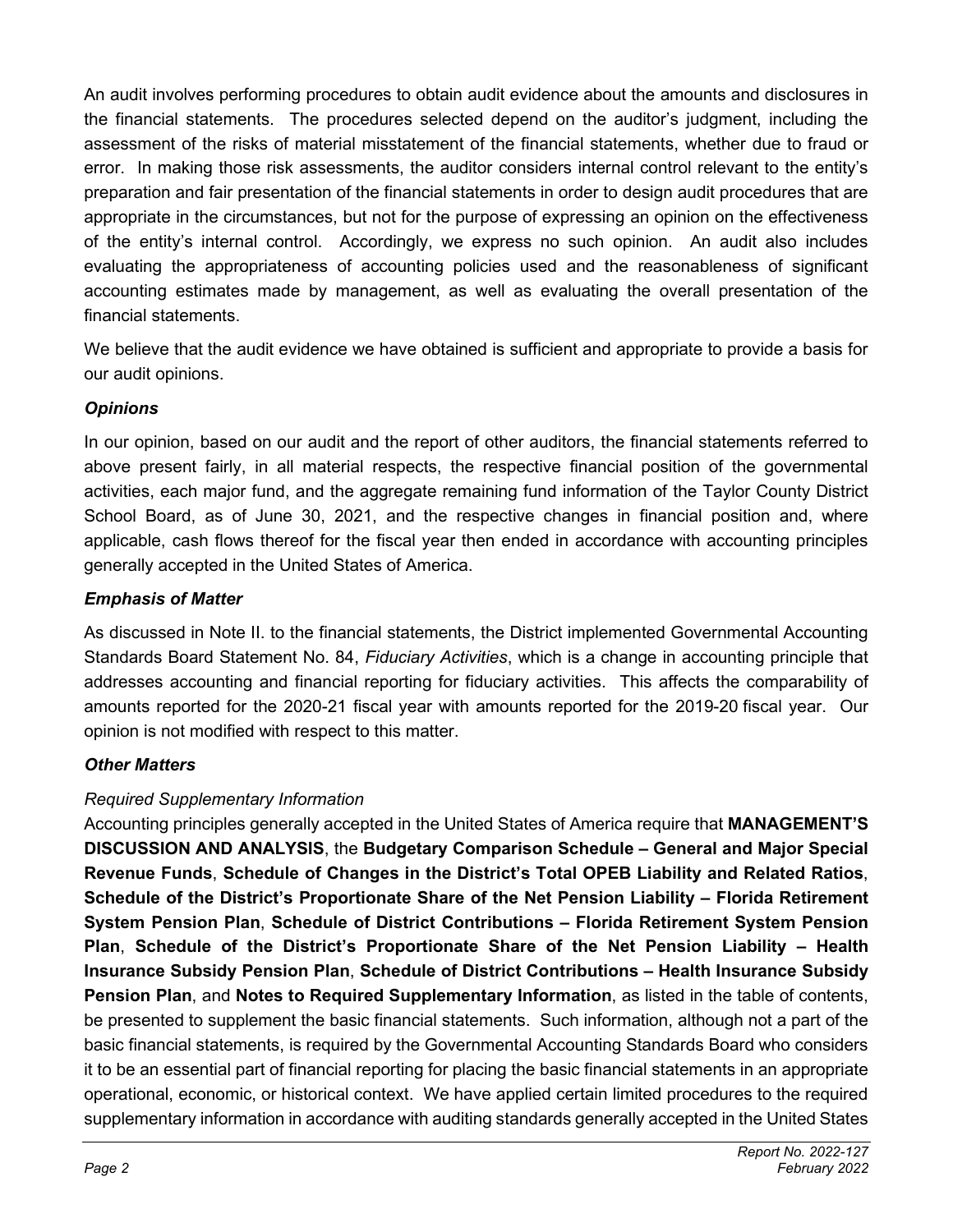<span id="page-8-1"></span>of America, which consisted of inquiries of management about the methods of preparing the information and comparing the information for consistency with management's responses to our inquiries, the basic financial statements, and other knowledge we obtained during our audit of the basic financial statements. We do not express an opinion or provide any assurance on the information because the limited procedures do not provide us with sufficient evidence to express an opinion or provide any assurance.

#### *Supplementary Information*

Our audit was conducted for the purpose of forming opinions on the financial statements that collectively comprise the District's basic financial statements. The accompanying **SCHEDULE OF EXPENDITURES OF FEDERAL AWARDS**, as required by Title 2 U.S. *Code of Federal Regulations* Part 200, *Uniform Administrative Requirements, Cost Principles, and Audit Requirements for Federal Awards*, is presented for purposes of additional analysis and is not a required part of the basic financial statements.

The accompanying **SCHEDULE OF EXPENDITURES OF FEDERAL AWARDS** is the responsibility of management and was derived from and relates directly to the underlying accounting and other records used to prepare the basic financial statements. Such information has been subjected to the auditing procedures applied in the audit of the basic financial statements and certain additional procedures, including comparing and reconciling such information directly to the underlying accounting and other records used to prepare the basic financial statements or to the basic financial statements themselves, and other additional procedures in accordance with auditing standards generally accepted in the United States of America. In our opinion, the accompanying **SCHEDULE OF EXPENDITURES OF FEDERAL AWARDS** is fairly stated, in all material respects, in relation to the basic financial statements as a whole.

#### <span id="page-8-0"></span>**Other Reporting Required by** *Government Auditing Standards*

In accordance with *Government Auditing Standards*, we have also issued our report dated February 18, 2022, on our consideration of the District's internal control over financial reporting and on our tests of its compliance with certain provisions of laws, rules, regulations, contracts, and grant agreements and other matters included under the heading **INDEPENDENT AUDITOR'S REPORT ON INTERNAL CONTROL OVER FINANCIAL REPORTING AND ON COMPLIANCE AND OTHER MATTERS BASED ON AN AUDIT OF FINANCIAL STATEMENTS PERFORMED IN ACCORDANCE WITH** *GOVERNMENT AUDITING STANDARDS*. The purpose of that report is solely to describe the scope of our testing of internal control over financial reporting and compliance and the results of that testing, and not to provide an opinion on the effectiveness of the District's internal control over financial reporting or on compliance. That report is an integral part of an audit performed in accordance with *Government Auditing Standards* in considering the District's internal control over financial reporting and compliance.

Respectfully submitted,

Sherrill F. Norman, CPA Tallahassee, Florida February 18, 2022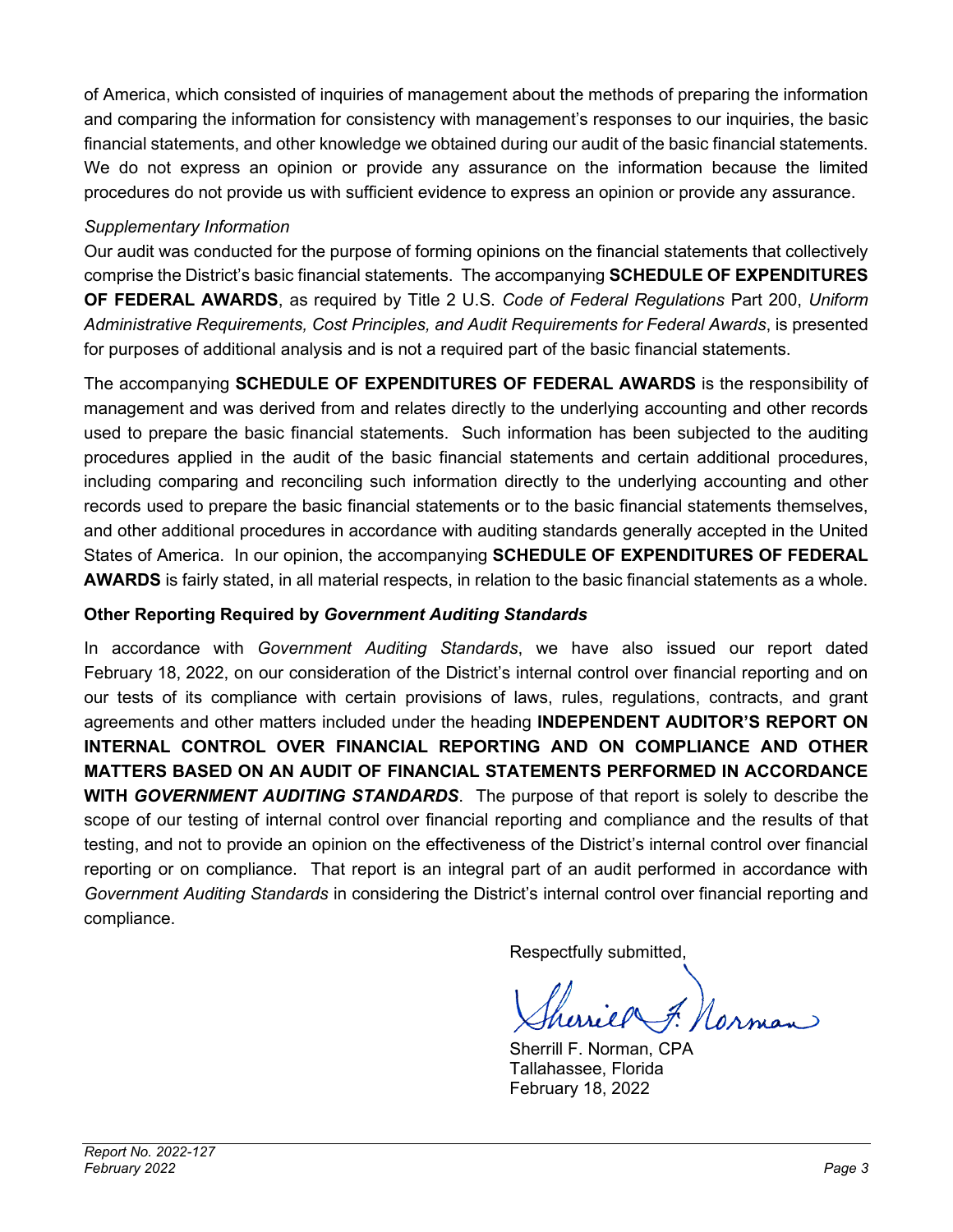# <span id="page-9-1"></span><span id="page-9-0"></span>*MANAGEMENT'S DISCUSSION AND ANALYSIS*

The management of the Taylor County District School Board has prepared the following discussion and analysis to provide an overview of the District's financial activities for the fiscal year ended June 30, 2021. The information contained in the Management's Discussion and Analysis (MD&A) is intended to highlight significant transactions, events, and conditions and should be considered in conjunction with the District's financial statements and notes to financial statements found immediately following the MD&A.

#### FINANCIAL HIGHLIGHTS

Key financial highlights for the 2020-21 fiscal year are as follows:

- In total, net position decreased \$2,831,472.35, primarily due to increases in insurance claims and pension expenses.
- General revenues total \$30,860,150.23, or 92 percent of all revenues. Program specific revenues in the form of charges for services, operating grants and contributions, and capital grants and contributions total \$2,666,962.49, or 8 percent of all revenues.
- Expenses total \$36,358,585.07. Only \$2,666,962.49 of these expenses was offset by program revenues.
- At the end of the current fiscal year, the unassigned and assigned fund balance of the General Fund, representing the net current financial resources available for general appropriation by the Board, totals \$3,777,256.35 at June 30, 2021, or 15.5 percent of total General Fund revenues.

#### OVERVIEW OF FINANCIAL STATEMENTS

The basic financial statements consist of three components: (1) government-wide financial statements; (2) fund financial statements; and (3) notes to financial statements. This report also includes supplementary information intended to furnish additional details to support the basic financial statements.

#### **Government-Wide Financial Statements**

The government-wide financial statements provide both short-term and long-term information about the District's overall financial condition in a manner similar to those of a private-sector business. The statements include a statement of net position and a statement of activities that are designed to provide consolidated financial information about the governmental activities of the District presented on the accrual basis of accounting. The statement of net position provides information about the District's financial position, its assets, liabilities, and deferred inflows/outflows of resources, using an economic resources measurement focus. Assets plus deferred outflows of resources, less liabilities and deferred inflows of resources, equals net position, which is a measure of the District's financial health. The statement of activities presents information about the change in the District's net position, the results of operations, during the fiscal year. An increase or decrease in net position is an indication of whether the District's financial health is improving or deteriorating.

All of the District's activities and services are reported in the government-wide financial statements as governmental activities. The District's governmental activities include instruction, student support services, instructional support services, administrative support services, facility maintenance, transportation, and food services. Property taxes and State revenues finance most of these activities.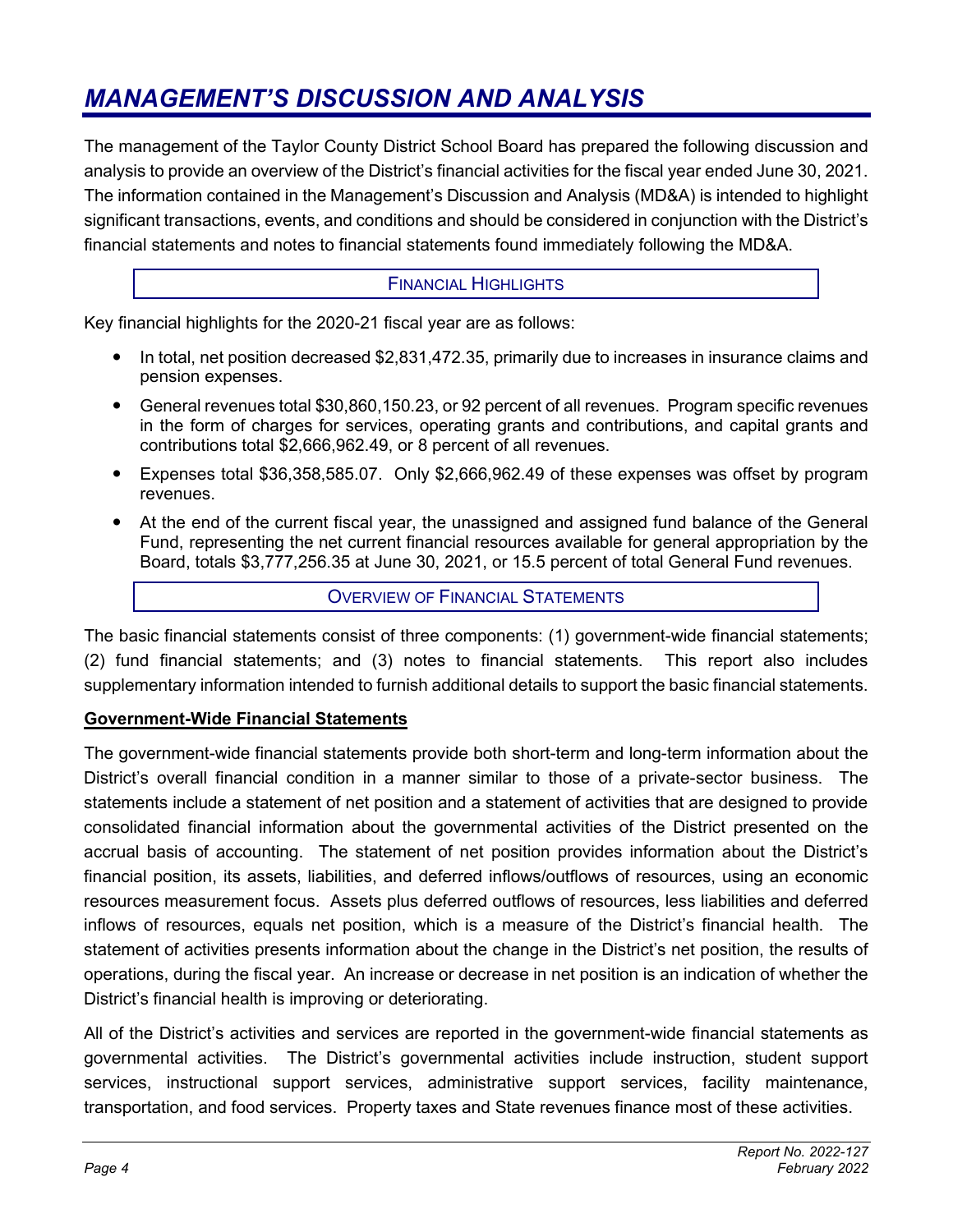#### **Fund Financial Statements**

Fund financial statements are one of the components of the basic financial statements. A fund is a grouping of related accounts that is used to maintain control over resources that have been segregated for specific activities or objectives. The District uses fund accounting to ensure and demonstrate compliance with finance-related legal requirements and prudent fiscal management. Certain funds are established by law while others are created by legal agreements, such as bond covenants. Fund financial statements provide more detailed information about the District's financial activities, focusing on its most significant or "major" funds rather than fund types. This is in contrast to the entitywide perspective contained in the government-wide statements. All of the District's funds may be classified within one of the broad categories discussed below.

**Governmental Funds**: Governmental funds are used to account for essentially the same functions reported as governmental activities in the government-wide financial statements. However, unlike the government-wide financial statements, governmental fund financial statements focus on near-term inflows and outflows of spendable resources, as well as on balances of spendable resources available at the end of the fiscal year. Such information may be useful in assessing a government's near-term financing requirements.

Because the focus of governmental funds is narrower than that of the government-wide financial statements, it is useful to compare the information presented for governmental funds with similar information presented for governmental activities in the government-wide financial statements. By doing so, readers may better understand the long-term impact of the government's near-term financing decisions. Both the governmental funds balance sheet and the governmental funds statement of revenues, expenditures, and changes in fund balances provide a reconciliation to facilitate this comparison between governmental funds and governmental activities.

The governmental funds balance sheet and statement of revenues, expenditures, and changes in fund balances provide detailed information about the District's most significant funds. The District's major funds are the General Fund, Special Revenue – Other Fund, and Special Revenue – Federal Education Stabilization Fund. Data from the other governmental funds are combined into a single, aggregated presentation.

The District adopts an annual appropriated budget for its governmental funds. A budgetary comparison schedule has been provided for the General and major Special Revenue Funds to demonstrate compliance with the budget.

**Proprietary Fund**: Proprietary funds may be established to account for activities in which a fee is charged for services. Internal service funds are used to report activities that provide goods and services to support the District's other programs and functions through user charges. The District uses the internal service fund to account for the District's health self-insurance programs. Since these services predominantly benefit governmental rather than business-type functions, the internal service fund has been included within governmental activities in the government-wide financial statements.

**Fiduciary Funds**: Fiduciary funds are used to report assets held in a trustee or fiduciary capacity for the benefit of external parties, such as student activity funds. Fiduciary funds are not reflected in the government-wide statements because the resources are not available to support the District's own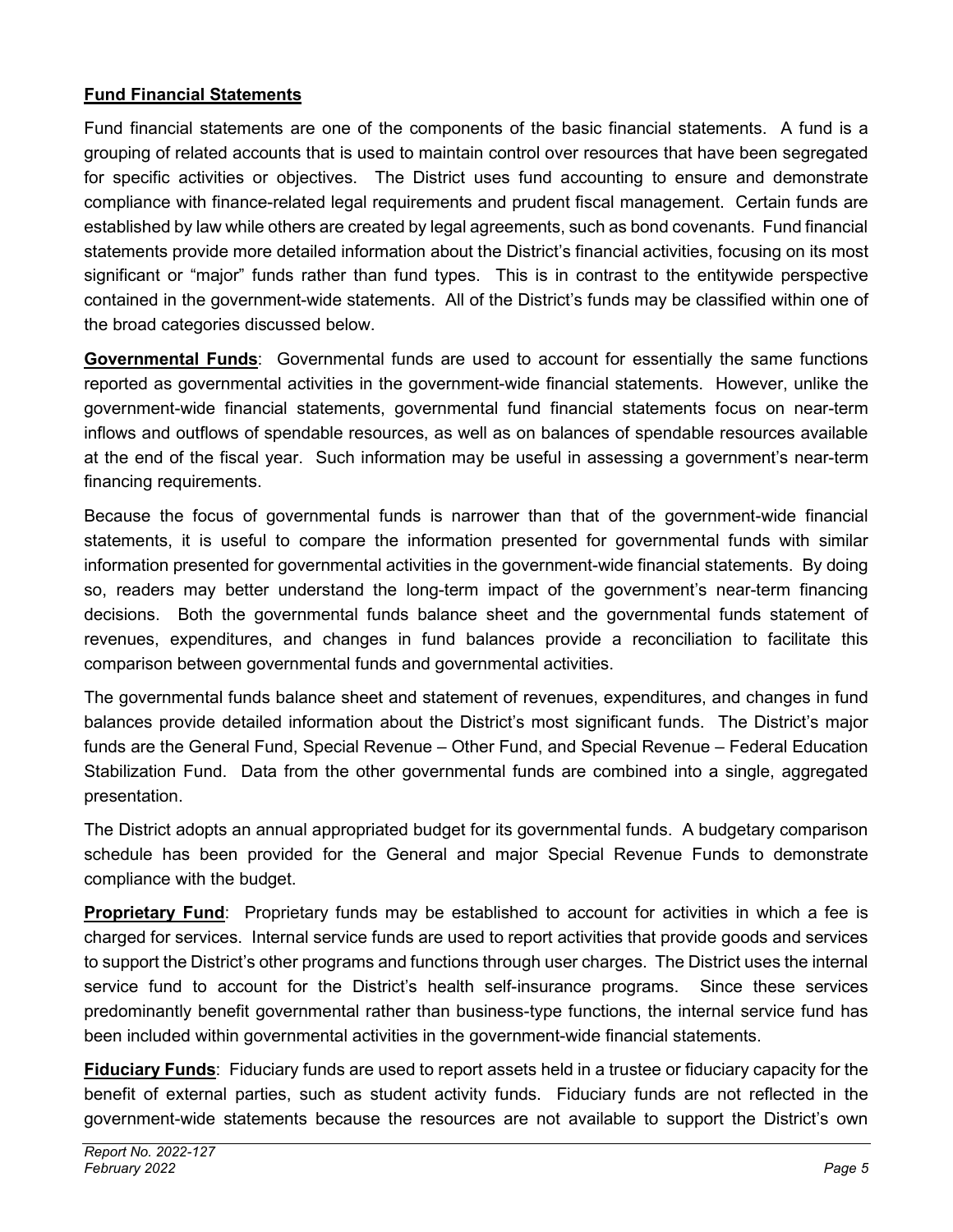programs. In its fiduciary capacity, the District is responsible for ensuring that the assets reported in these funds are used only for their intended purposes.

The District uses custodial funds to account for resources held for student activities and groups.

#### **Notes to Financial Statements**

The notes provide additional information that is essential for a full understanding of the data provided in the government-wide and fund financial statements.

#### **Other Information**

In addition to the basic financial statements and accompanying notes, this report also presents required supplementary information concerning the District's total other postemployment benefits and net pension liabilities.

GOVERNMENT-WIDE FINANCIAL ANALYSIS

As noted earlier, net position over time may serve as a useful indicator of a government's financial health. The following is a summary of the District's net position as of June 30, 2021, compared to net position as of June 30, 2020:

|                                                                                           | Governmental<br><b>Activities</b>                  |                                                  |  |  |  |  |  |
|-------------------------------------------------------------------------------------------|----------------------------------------------------|--------------------------------------------------|--|--|--|--|--|
|                                                                                           | $6 - 30 - 21$                                      | $6 - 30 - 20$                                    |  |  |  |  |  |
| <b>Current and Other Assets</b><br><b>Capital Assets</b>                                  | \$<br>7,019,546.50<br>42,668,781.51                | \$<br>10,628,379.28<br>43,540,964.29             |  |  |  |  |  |
| <b>Total Assets</b>                                                                       | 49,688,328.01                                      | 54, 169, 343. 57                                 |  |  |  |  |  |
| <b>Deferred Outflows of Resources</b>                                                     | 7,516,677.00                                       | 6,737,301.00                                     |  |  |  |  |  |
| Long-Term Liabilities<br><b>Other Liabilities</b>                                         | 28,090,701.42<br>1,720,712.46                      | 25,993,132.68<br>4,258,950.41                    |  |  |  |  |  |
| <b>Total Liabilities</b>                                                                  | 29,811,413.88                                      | 30,252,083.09                                    |  |  |  |  |  |
| <b>Deferred Inflows of Resources</b>                                                      | 2,130,262.00                                       | 2,559,760.00                                     |  |  |  |  |  |
| Net Position:<br>Net Investment in Capital Assets<br>Restricted<br>Unrestricted (Deficit) | 42,443,113.77<br>1,407,063.01<br>(18, 586, 847.65) | 42,449,837.03<br>2,740,838.92<br>(17,095,874.47) |  |  |  |  |  |
| <b>Total Net Position</b>                                                                 | \$<br>25, 263, 329. 13                             | 28,094,801.48<br>\$                              |  |  |  |  |  |

#### **Net Position, End of Year**

The largest portion of the District's net position is investment in capital assets (e.g., land; buildings; furniture, fixtures, and equipment), less any related debt still outstanding. The District uses these capital assets to provide services to students; consequently, these assets are not available for future spending.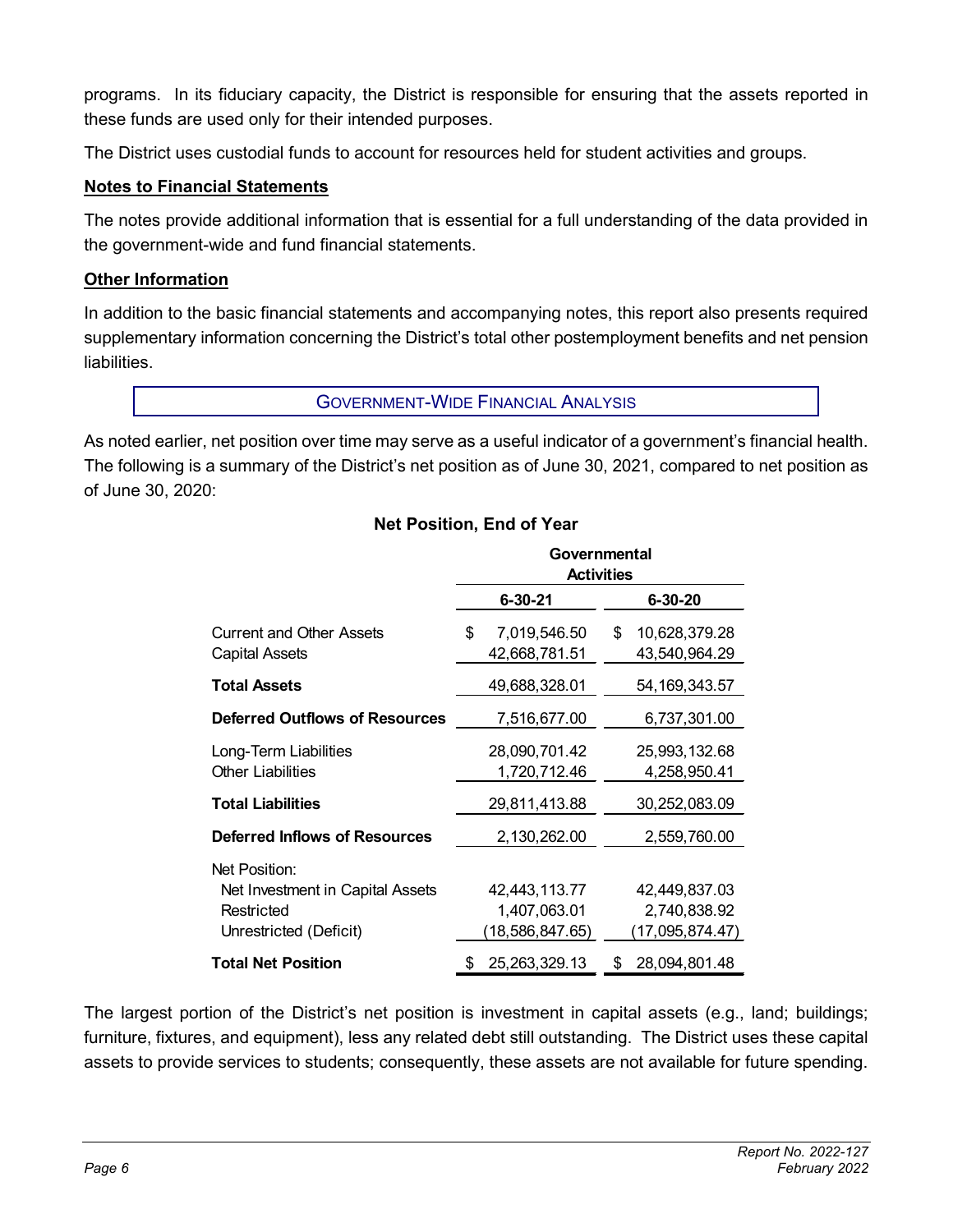The restricted portion of the District's net position represents resources that are subject to external restrictions on how they may be used. The deficit unrestricted net position was primarily the result of accruing \$21,373,447 in net pension liability.

The key elements of the changes in the District's net position for the fiscal years ended June 30, 2021, and June 30, 2020, are as follows:

|                                                 | Governmental      |                  |    |                  |  |
|-------------------------------------------------|-------------------|------------------|----|------------------|--|
|                                                 | <b>Activities</b> |                  |    |                  |  |
|                                                 |                   | $6 - 30 - 21$    |    | 6-30-20          |  |
| Program Revenues:                               |                   |                  |    |                  |  |
| <b>Charges for Services</b>                     | \$                | 428, 164. 19     | \$ | 479,101.68       |  |
| Operating Grants and Contributions              |                   | 2,084,267.04     |    | 2, 142, 764. 70  |  |
| Capital Grants and Contributions                |                   | 154,531.26       |    | 107,425.41       |  |
| <b>General Revenues:</b>                        |                   |                  |    |                  |  |
| Property Taxes, Levied for Operational Purposes |                   | 7,301,116.80     |    | 7,074,093.12     |  |
| Property Taxes, Levied for Capital Projects     |                   | 2,353,947.42     |    | 2,166,704.18     |  |
| Grants and Contributions Not Restricted         |                   |                  |    |                  |  |
| to Specific Programs                            |                   | 20,793,870.01    |    | 18,676,866.71    |  |
| Unrestricted Investment Earnings                |                   | 12,013.87        |    | 97,104.69        |  |
| Miscellaneous                                   |                   | 399,202.13       |    | 417,487.22       |  |
| <b>Total Revenues</b>                           |                   | 33,527,112.72    |    | 31, 161, 547. 71 |  |
| Functions/Program Expenses:                     |                   |                  |    |                  |  |
| Instruction                                     |                   | 16,780,400.81    |    | 16,013,366.48    |  |
| <b>Student Support Services</b>                 |                   | 1,724,514.00     |    | 1,515,878.44     |  |
| <b>Instructional Media Services</b>             |                   | 281,553.85       |    | 284,181.95       |  |
| Instruction and Curriculum Development Services |                   | 990,346.12       |    | 892,329.76       |  |
| <b>Instructional Staff Training Services</b>    |                   | 544,545.15       |    | 673,838.52       |  |
| Instruction-Related Technology                  |                   | 489,890.57       |    | 258,359.00       |  |
| Board                                           |                   | 330,324.94       |    | 334, 197.24      |  |
| <b>General Administration</b>                   |                   | 567,901.15       |    | 469,099.37       |  |
| School Administration                           |                   | 1,912,697.67     |    | 2,061,036.57     |  |
| Facilities Acquisition and Construction         |                   | 1,706,053.22     |    | 476,546.78       |  |
| <b>Fiscal Services</b>                          |                   | 364,373.72       |    | 355,928.35       |  |
| <b>Food Services</b>                            |                   | 1,567,303.58     |    | 1,655,044.25     |  |
| <b>Central Services</b>                         |                   | 170,989.81       |    | 173,359.47       |  |
| <b>Student Transportation Services</b>          |                   | 2,001,690.14     |    | 1,789,300.15     |  |
| Operation of Plant                              |                   | 3,430,693.99     |    | 2,808,638.60     |  |
| Maintenance of Plant                            |                   | 805,210.34       |    | 710,811.60       |  |
| Administrative Technology Services              |                   | 369, 157.58      |    | 323,687.88       |  |
| <b>Community Services</b>                       |                   | 575,089.71       |    | 583,791.71       |  |
| Unallocated Interest on Long-Term Debt          |                   | 39,923.89        |    | 107.88           |  |
| <b>Unallocated Depreciation Expense</b>         |                   | 1,705,924.83     |    | 1,695,337.55     |  |
| Loss on Disposal of Capital Assets              |                   |                  |    | 420.48           |  |
| <b>Total Functions/Program Expenses</b>         |                   | 36,358,585.07    |    | 33,075,262.03    |  |
| <b>Change in Net Position</b>                   |                   | (2,831,472.35)   |    | (1,913,714.32)   |  |
| Net Position - Beginning                        |                   | 28,094,801.48    |    | 30,008,515.80    |  |
| <b>Net Position - Ending</b>                    | \$                | 25, 263, 329. 13 | \$ | 28,094,801.48    |  |

#### **Operating Results for the Fiscal Year Ended**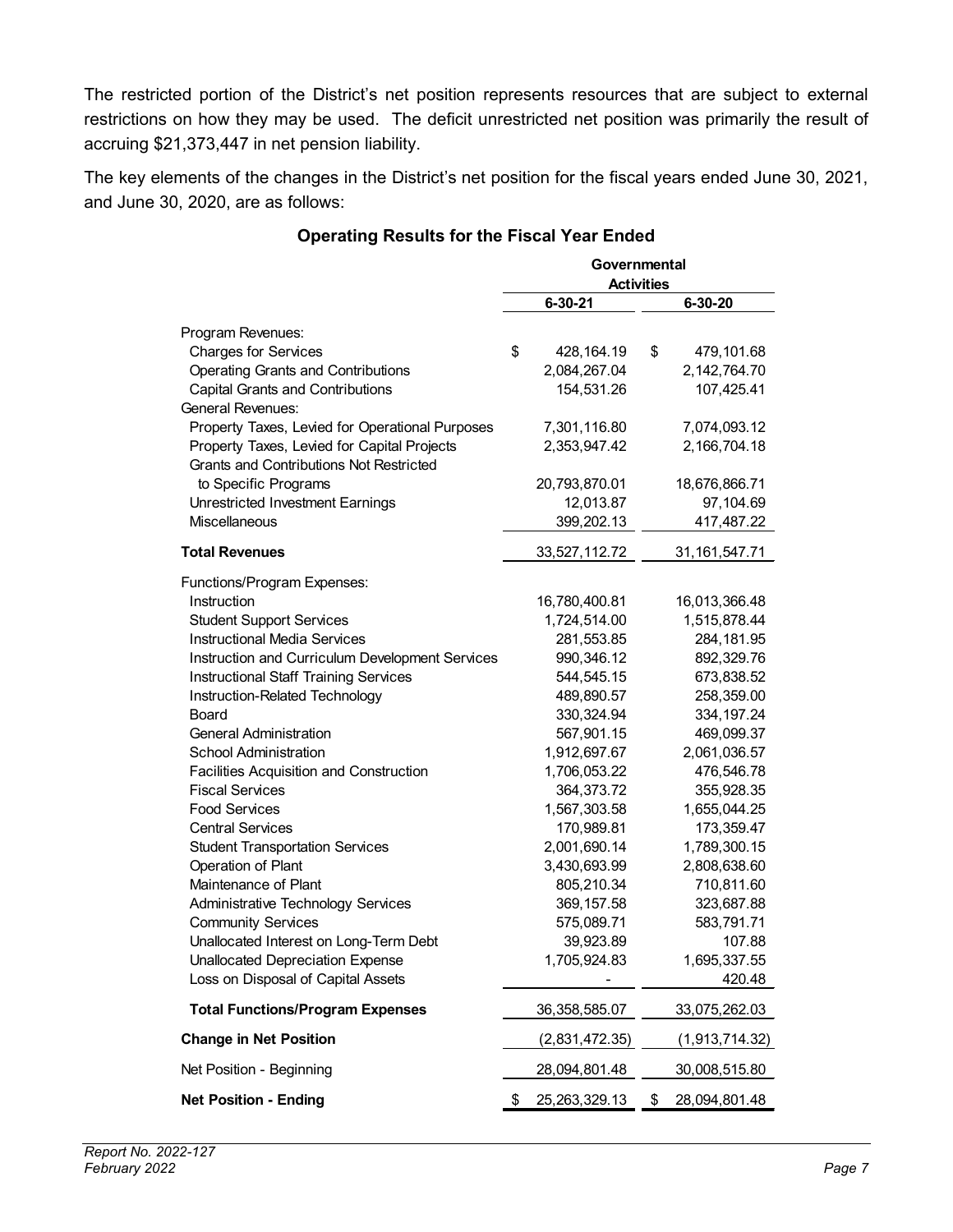The largest revenue source is the State of Florida (48.3 percent). Revenues from State sources for current operations are primarily received through the Florida Education Finance Program (FEFP) funding formula. The FEFP funding formula utilizes student enrollment data and is designed to maintain equity in funding across all Florida school districts, taking into consideration the District's funding ability based on the local property tax base.

Property tax revenues increased by \$414,266.92, or 4.5 percent, as a result of an increase in property values.

Grants and contributions, not restricted to specific programs revenues increased by \$2,117,003.30, or 11.3 percent, primarily due to new Federal Education Stabilization funds awarded in response to the COVID-19 pandemic.

Instruction expenses represent 46.2 percent of total governmental expenses in the 2020-21 fiscal year.

FINANCIAL ANALYSIS OF THE DISTRICT'S FUNDS

#### **Major Governmental Funds**

The General Fund is the District's chief operating fund. At the end of the current fiscal year, unassigned fund balance is \$3,768,007.05, while the total fund balance is \$4,239,271.16. The unassigned fund balance increased by \$956,684.92, while the total fund balance increased by \$1,029,328.55 during the fiscal year. The key factor in this increase was due to continued cost containment measures implemented by the District.

The Special Revenue – Other Fund has total revenues and expenditures of \$2,811,527.78 each and the funding was mainly used for instruction. Because grant revenues are not recognized until expenditures are incurred, this fund generally does not accumulate a fund balance.

The Special Revenue – Federal Education Stabilization Fund has total revenues of \$2,273,400.19, expenditures of \$2,189,932.19, and transfers out of \$83,468. The funding was mainly used for the purchase of instructional technology. Because grant revenues are not recognized until expenditures and other financing uses are incurred, this fund generally does not accumulate a fund balance.

#### **Proprietary Funds**

Unrestricted net position of the internal service fund totaled \$67,500.02 at June 30, 2021, which represents a decrease of \$704,450.90 from the previous fiscal year. This decrease occurred primarily because of an increase in insurance claims.

#### GENERAL FUND BUDGETARY HIGHLIGHTS

During the 2020-21 fiscal year, the District amended its General Fund budget several times; however, final budgeted amounts were in line with original budgeted amounts.

Actual revenues are in line with the final budgeted amounts while actual expenditures are \$2,506,213.09, or 9.5 percent, less than final budgeted amounts. The decrease in expenditures was primarily due to continued cost containment measures implemented by the District. The actual ending fund balance exceeded the estimated fund balance contained in the final amended budget by \$2,388,487.64.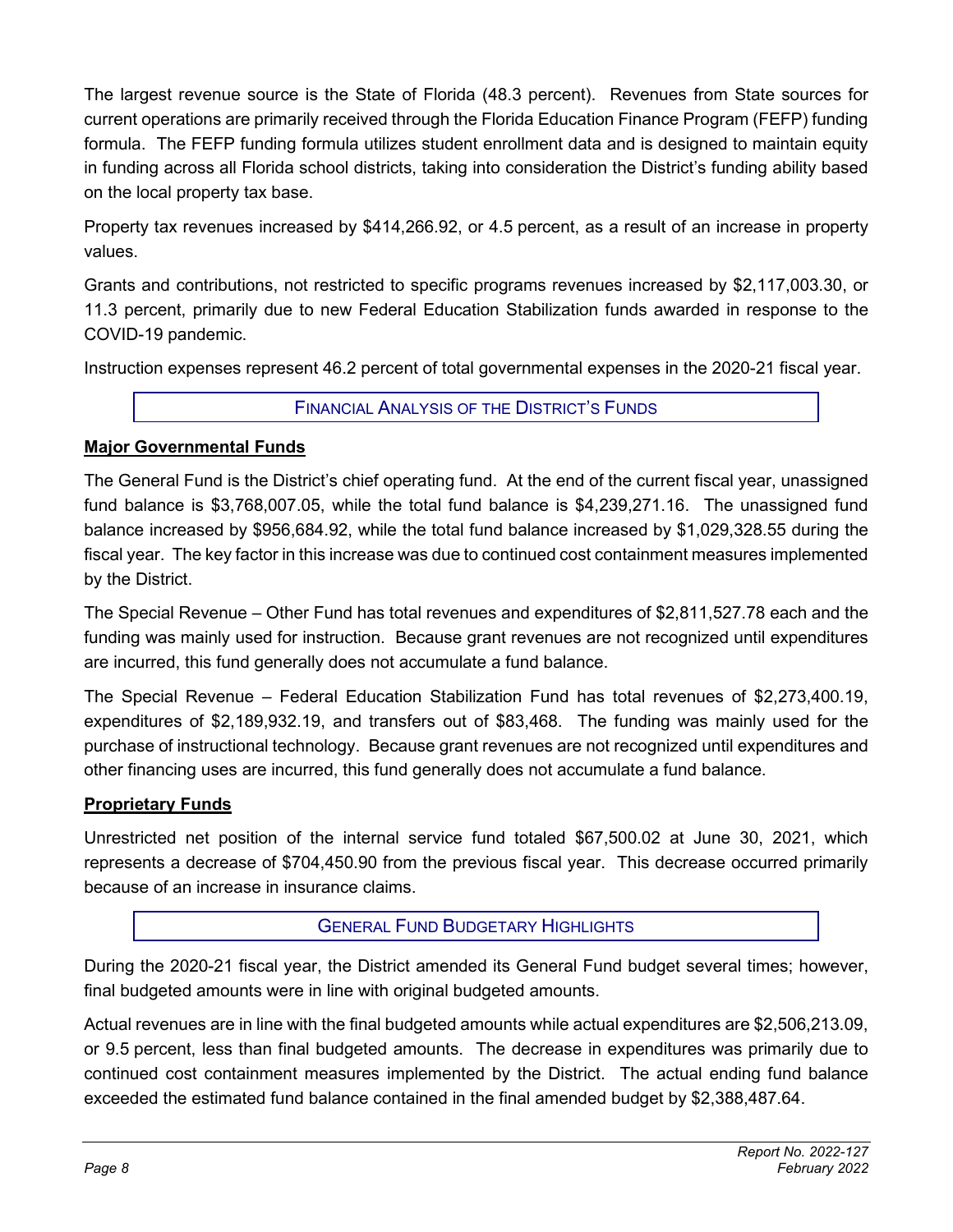#### CAPITAL ASSETS AND LONG-TERM DEBT

#### **Capital Assets**

The District's investment in capital assets for its governmental activities as of June 30, 2021, is \$42,668,781.51 (net of accumulated depreciation). This investment in capital assets includes land; land improvements; construction in progress; improvements other than buildings; buildings and fixed equipment; furniture, fixtures, and equipment; motor vehicles; and audio visual materials and computer software.

Additional information on the District's capital assets can be found in Notes I.F.4. and III.C. to the financial statements.

#### **Long-Term Debt**

At June 30, 2021, the District reported an installment-purchase payable for two school buses totaling \$225,667.74.

Additional information on the District's long-term debt can be found in Note III.H. to the financial statements.

#### OTHER MATTERS OF SIGNIFICANCE

Approximately 66 percent of the total General Fund revenues are from the State of Florida; therefore, economic conditions, which affect the economy both nationally and at the State level, will affect the generally operating funds and activities of the District. Changes in levels of tourism, immigration into the State of Florida, and unemployment may affect the State revenue streams, which in turn will affect the District revenue streams.

#### REQUESTS FOR INFORMATION

This report is designed to provide a general overview of the District's finances for all those with an interest in the District's finances. Questions concerning information provided in the MD&A or other required supplementary information, and financial statements and notes thereto, or requests for additional financial information should be addressed to the Ashley Valentine, Finance Director, Taylor County District School Board, 318 North Clark Street, Perry, Florida 32347.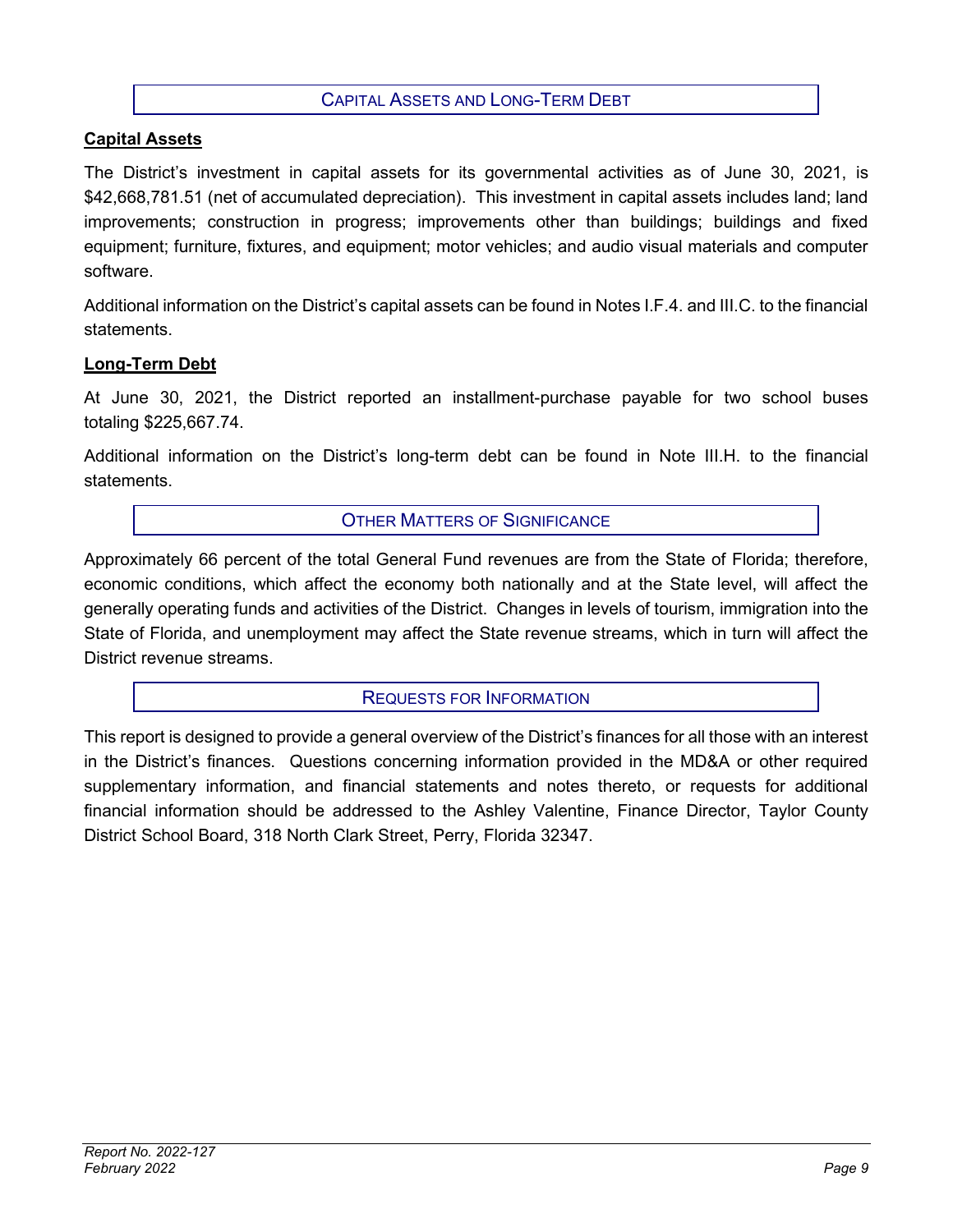THIS PAGE INTENTIONALLY LEFT BLANK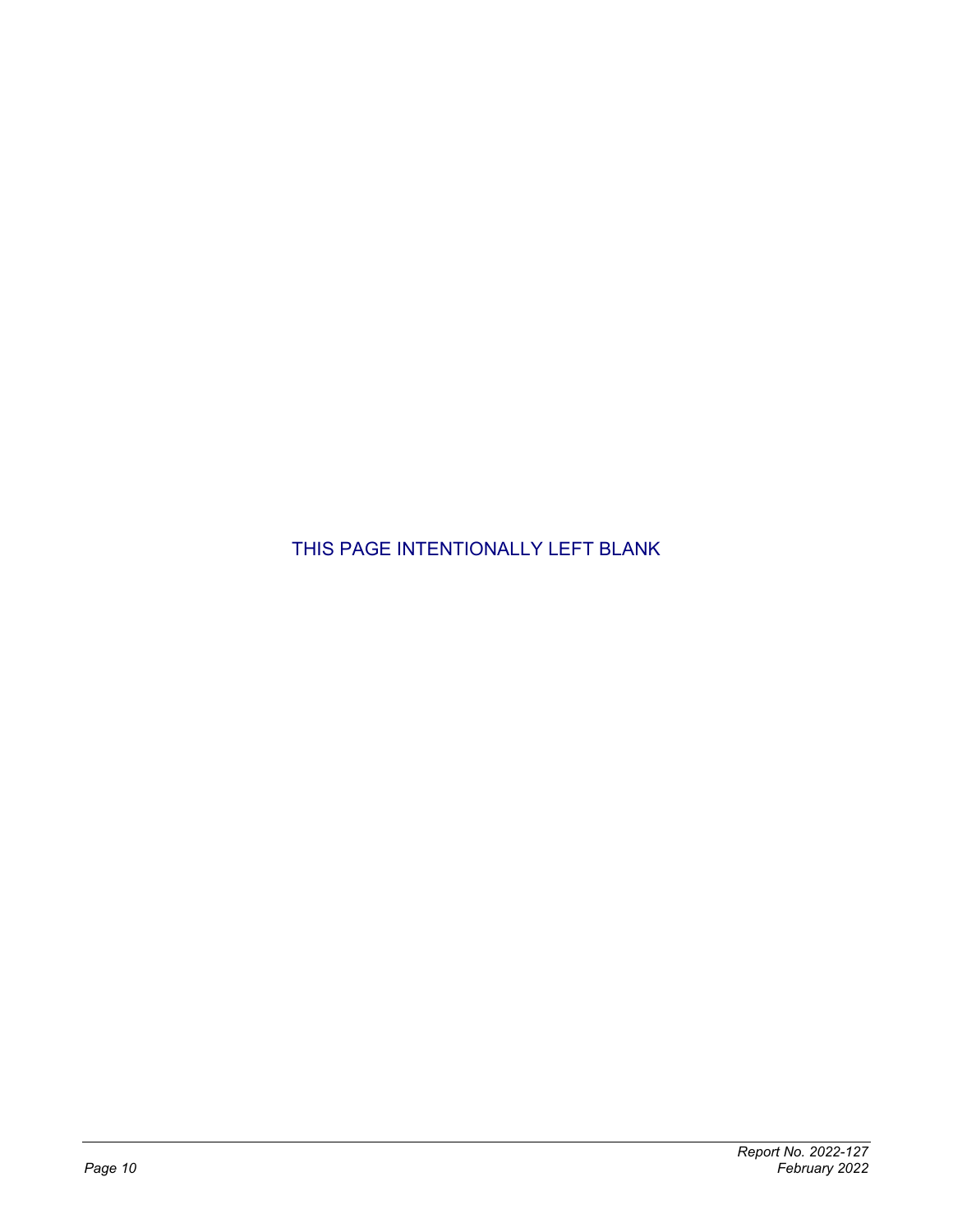# <span id="page-16-1"></span><span id="page-16-0"></span>*BASIC FINANCIAL STATEMENTS*

#### **Taylor County District School Board Statement of Net Position June 30, 2021**

|                                                                          | Governmental<br><b>Activities</b> |                  |  |
|--------------------------------------------------------------------------|-----------------------------------|------------------|--|
| <b>ASSETS</b>                                                            |                                   |                  |  |
| Cash and Cash Equivalents                                                | \$                                | 2,816,625.80     |  |
| Investments                                                              |                                   | 2,498,298.42     |  |
| Due from Other Agencies                                                  |                                   | 1,578,356.48     |  |
| Inventories                                                              |                                   | 126,265.80       |  |
| Capital Assets:                                                          |                                   |                  |  |
| Nondepreciable Capital Assets                                            |                                   | 1,541,769.61     |  |
| Depreciable Capital Assets, Net                                          |                                   | 41,127,011.90    |  |
| <b>TOTAL ASSETS</b>                                                      |                                   | 49,688,328.01    |  |
| DEFERRED OUTFLOWS OF RESOURCES                                           |                                   |                  |  |
| Pensions                                                                 |                                   | 7,045,880.00     |  |
| <b>OPEB</b>                                                              |                                   | 470,797.00       |  |
| TOTAL DEFERRED OUTFLOWS OF RESOURCES                                     |                                   | 7,516,677.00     |  |
| <b>LIABILITIES</b>                                                       |                                   |                  |  |
| Payroll Deductions and Withholdings                                      |                                   | 391.22           |  |
| <b>Accounts Payable</b>                                                  |                                   | 525,998.42       |  |
| <b>Unearned Revenue</b>                                                  |                                   | 287,137.08       |  |
| Estimated Liability for Self-Insurance Program<br>Long-Term Liabilities: |                                   | 907, 185.74      |  |
| Portion Due Within 1 Year                                                |                                   | 527,870.49       |  |
| Portion Due After 1 Year                                                 |                                   | 27,562,830.93    |  |
| <b>TOTAL LIABILITIES</b>                                                 |                                   | 29,811,413.88    |  |
| DEFERRED INFLOWS OF RESOURCES                                            |                                   |                  |  |
| Pensions                                                                 |                                   | 1,660,986.00     |  |
| <b>OPEB</b>                                                              |                                   | 469,276.00       |  |
| TOTAL DEFERRED INFLOWS OF RESOURCES                                      |                                   | 2,130,262.00     |  |
| <b>NET POSITION</b>                                                      |                                   |                  |  |
| Net Investment in Capital Assets<br>Restricted for:                      |                                   | 42,443,113.77    |  |
| <b>State Required Carryover Programs</b>                                 |                                   | 415,000.15       |  |
| <b>Capital Projects</b>                                                  |                                   | 578,214.40       |  |
| <b>Food Service</b>                                                      |                                   | 413,848.46       |  |
| Unrestricted                                                             |                                   | (18,586,847.65)  |  |
| <b>TOTAL NET POSITION</b>                                                | \$                                | 25, 263, 329. 13 |  |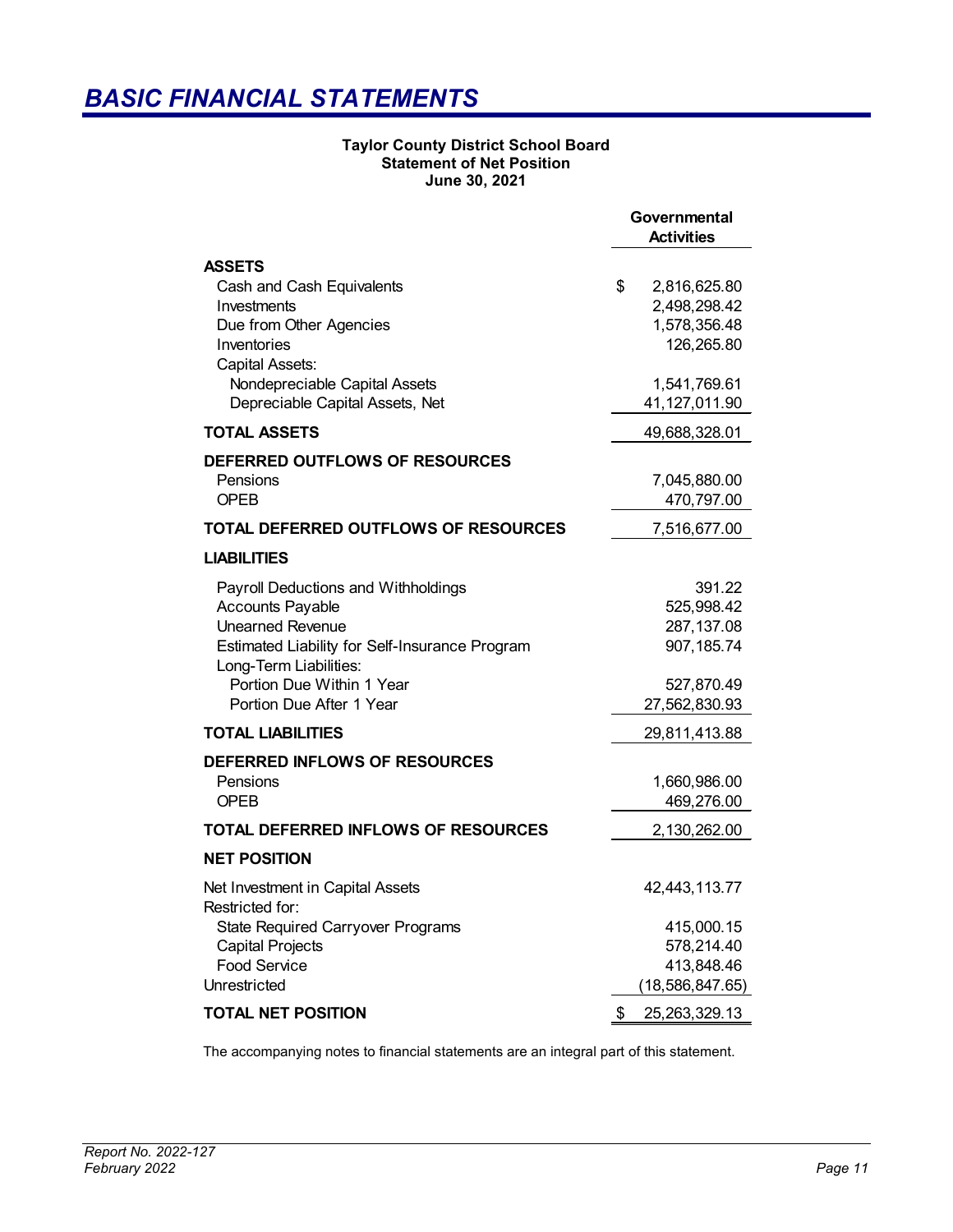#### **Taylor County District School Board Statement of Activities For the Fiscal Year Ended June 30, 2021**

<span id="page-17-1"></span><span id="page-17-0"></span>

|                                                 |    |                 |    |                   |                      | <b>Program Revenues</b> |  |
|-------------------------------------------------|----|-----------------|----|-------------------|----------------------|-------------------------|--|
|                                                 |    |                 |    | <b>Charges</b>    |                      | <b>Operating</b>        |  |
|                                                 |    | for             |    | <b>Grants and</b> |                      |                         |  |
|                                                 |    | <b>Expenses</b> |    | <b>Services</b>   | <b>Contributions</b> |                         |  |
| <b>Functions/Programs</b>                       |    |                 |    |                   |                      |                         |  |
| <b>Governmental Activities:</b>                 |    |                 |    |                   |                      |                         |  |
| Instruction                                     | \$ | 16,780,400.81   | \$ | 372,259.22        | \$                   |                         |  |
| <b>Student Support Services</b>                 |    | 1,724,514.00    |    |                   |                      |                         |  |
| <b>Instructional Media Services</b>             |    | 281.553.85      |    |                   |                      |                         |  |
| Instruction and Curriculum Development Services |    | 990,346.12      |    |                   |                      |                         |  |
| <b>Instructional Staff Training Services</b>    |    | 544,545.15      |    |                   |                      |                         |  |
| Instruction-Related Technology                  |    | 489,890.57      |    |                   |                      |                         |  |
| Board                                           |    | 330, 324.94     |    |                   |                      |                         |  |
| <b>General Administration</b>                   |    | 567,901.15      |    |                   |                      |                         |  |
| <b>School Administration</b>                    |    | 1,912,697.67    |    |                   |                      |                         |  |
| <b>Facilities Acquisition and Construction</b>  |    | 1,706,053.22    |    |                   |                      |                         |  |
| <b>Fiscal Services</b>                          |    | 364,373.72      |    |                   |                      |                         |  |
| <b>Food Services</b>                            |    | 1,567,303.58    |    | 31,883.25         |                      | 1,362,764.04            |  |
| <b>Central Services</b>                         |    | 170,989.81      |    |                   |                      |                         |  |
| <b>Student Transportation Services</b>          |    | 2.001.690.14    |    | 10,159.98         |                      | 721,503.00              |  |
| Operation of Plant                              |    | 3,430,693.99    |    |                   |                      |                         |  |
| Maintenance of Plant                            |    | 805,210.34      |    | 13,861.74         |                      |                         |  |
| Administrative Technology Services              |    | 369, 157.58     |    |                   |                      |                         |  |
| <b>Community Services</b>                       |    | 575,089.71      |    |                   |                      |                         |  |
| Unallocated Interest on Long-Term Debt          |    | 39,923.89       |    |                   |                      |                         |  |
| Unallocated Depreciation Expense*               |    | 1,705,924.83    |    |                   |                      |                         |  |
| <b>Total Governmental Activities</b>            | S  | 36, 358, 585.07 | \$ | 428, 164. 19      | \$                   | 2,084,267.04            |  |

General Revenues:

Taxes:

 Property Taxes, Levied for Operational Purposes Property Taxes, Levied for Capital Projects Grants and Contributions Not Restricted to Specific Programs Unrestricted Investment Earnings **Miscellaneous** 

#### **Total General Revenues**

**Change in Net Position**

**Net Position - Beginning**

**Net Position - Ending**

\* This amount excludes the depreciation that is included in the direct expenses of the various functions.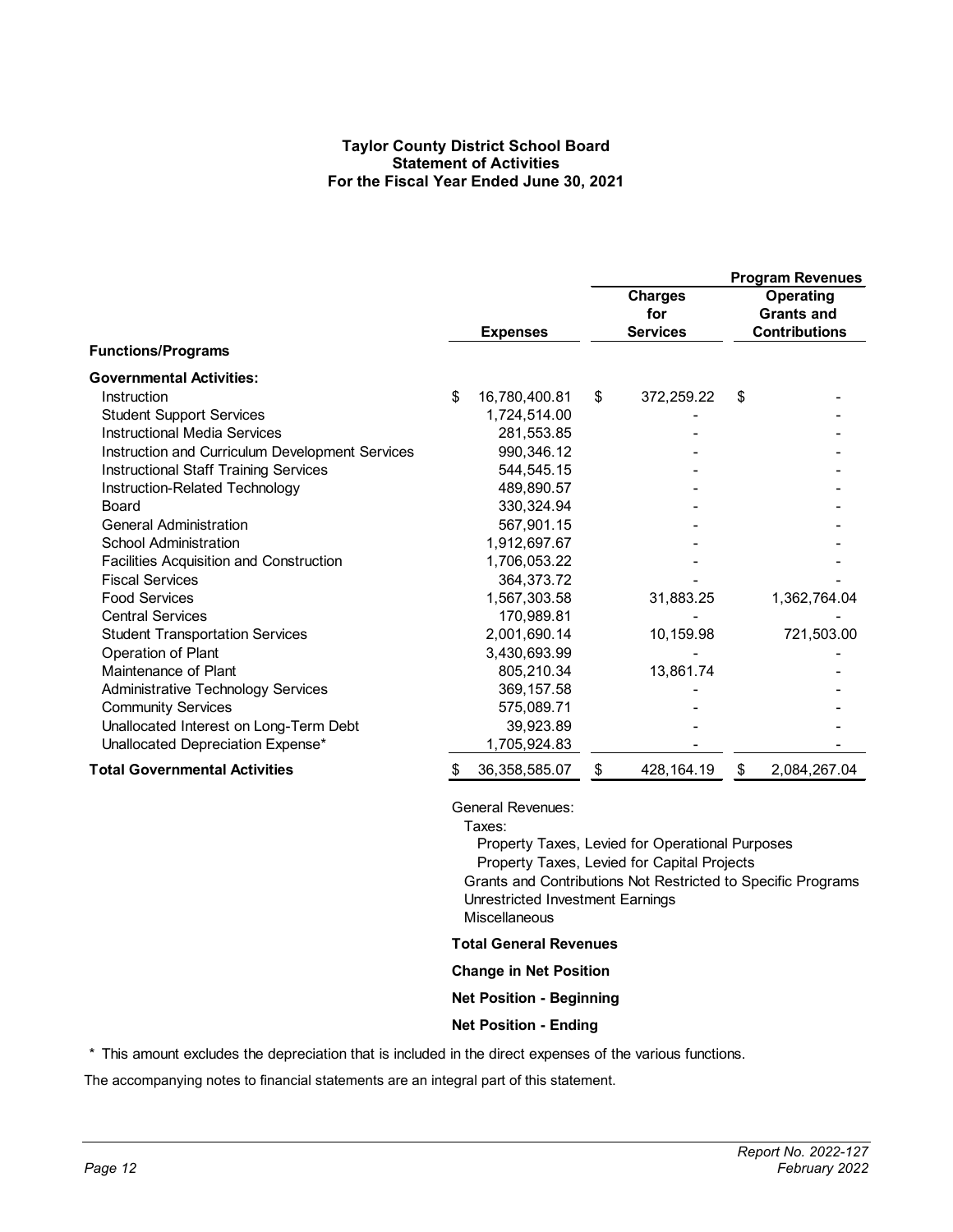|                                                      | Net (Expense)<br><b>Revenue and</b><br><b>Changes in</b><br><b>Net Position</b>                                                                                                     |  |
|------------------------------------------------------|-------------------------------------------------------------------------------------------------------------------------------------------------------------------------------------|--|
| Capital<br><b>Grants and</b><br><b>Contributions</b> | Governmental<br><b>Activities</b>                                                                                                                                                   |  |
| \$<br>154,531.26                                     | (16, 408, 141.59)<br>\$<br>(1,724,514.00)<br>(281, 553.85)<br>(990, 346.12)<br>(544, 545.15)<br>(489, 890.57)<br>(330, 324.94)<br>(567, 901.15)<br>(1,912,697.67)<br>(1,551,521.96) |  |
|                                                      | (364, 373.72)<br>(172, 656.29)<br>(170, 989.81)<br>(1,270,027.16)<br>(3,430,693.99)<br>(791, 348.60)<br>(369, 157.58)<br>(575,089.71)<br>(39, 923.89)<br>(1,705,924.83)             |  |
| 154,531.26<br>$\frac{1}{2}$                          | (33,691,622.58)<br>7,301,116.80<br>2,353,947.42<br>20,793,870.01                                                                                                                    |  |
|                                                      | 12,013.87<br>399,202.13<br>30,860,150.23<br>(2,831,472.35)                                                                                                                          |  |
|                                                      | 28,094,801.48<br>25, 263, 329. 13<br>\$                                                                                                                                             |  |
| Report No. 2022-127<br>February 2022                 |                                                                                                                                                                                     |  |

| 7.301.110.00        |
|---------------------|
| 2.353.947.42        |
| 20.793.870.01       |
| 12.013.87           |
| 399,202.13          |
| 30,860,150.23       |
| (2,831,472.35)      |
| 28,094,801.48       |
| \$<br>25,263,329.13 |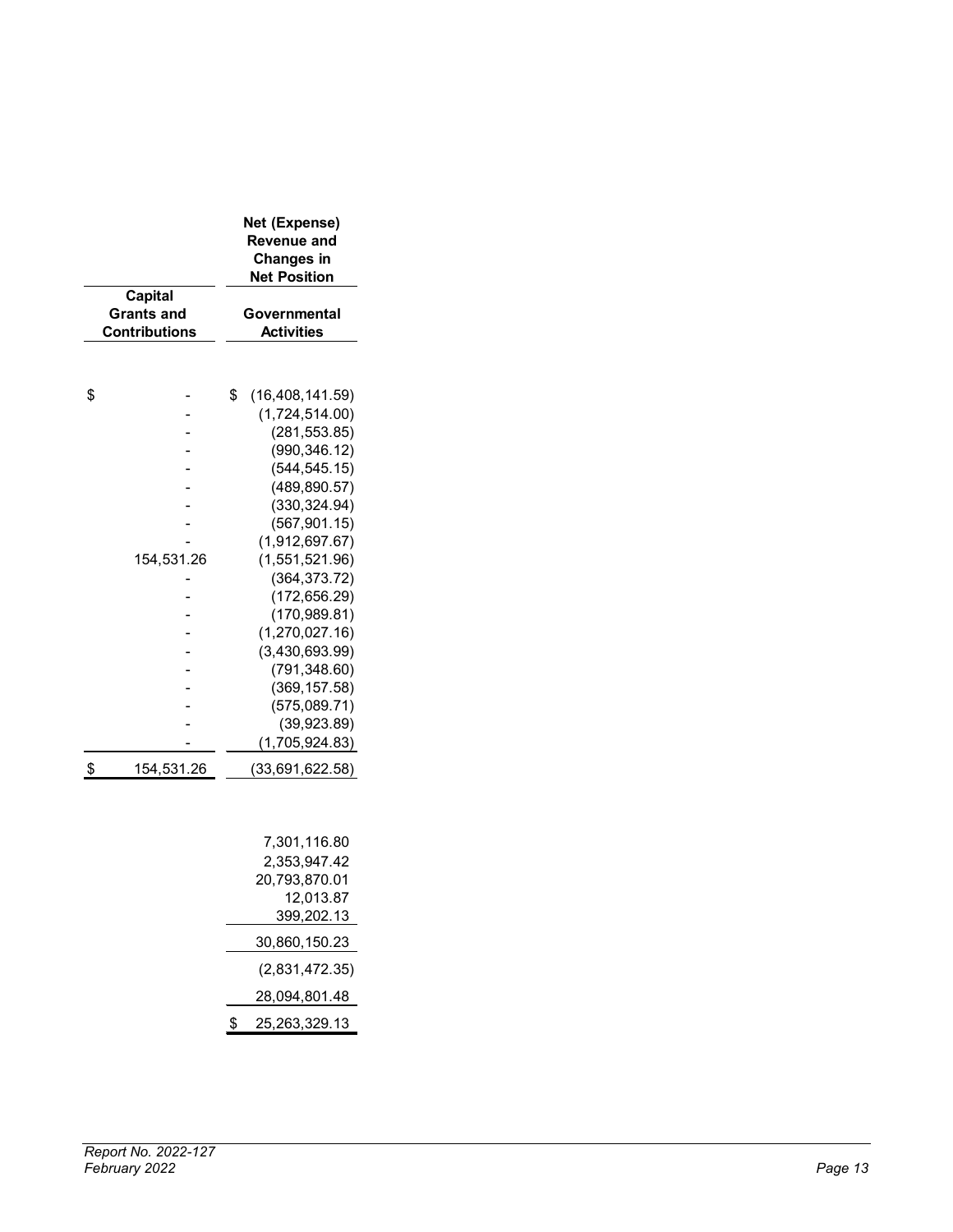#### **Taylor County District School Board Balance Sheet – Governmental Funds June 30, 2021**

<span id="page-19-1"></span><span id="page-19-0"></span>

|                                                                                                          | General<br><b>Fund</b> |                                            | <b>Special Revenue -</b><br><b>Other Fund</b> |    | <b>Special Revenue -</b><br><b>Federal Education</b><br><b>Stabilization Fund</b> |  |
|----------------------------------------------------------------------------------------------------------|------------------------|--------------------------------------------|-----------------------------------------------|----|-----------------------------------------------------------------------------------|--|
| <b>ASSETS</b>                                                                                            |                        |                                            |                                               |    |                                                                                   |  |
| Cash and Cash Equivalents<br>Investments<br>Due from Other Funds                                         | \$                     | 842,665.76<br>2,390,582.21<br>1,136,845.94 | \$                                            | \$ | 121,133.21                                                                        |  |
| Due from Other Agencies<br>Inventories                                                                   |                        | 62,589.49<br>47,014.66                     | 572,739.10                                    |    | 752,833.12                                                                        |  |
| <b>TOTAL ASSETS</b>                                                                                      | S                      | 4,479,698.06                               | \$<br>572,739.10                              | \$ | 873,966.33                                                                        |  |
| <b>LIABILITIES AND FUND BALANCES</b><br>Liabilities:                                                     |                        |                                            |                                               |    |                                                                                   |  |
| Payroll Deductions and Withholdings<br><b>Accounts Payable</b><br>Due to Other Funds<br>Unearned Revenue | \$                     | 391.22<br>240,035.68                       | \$<br>5,232.24<br>558,336.36<br>9,170.50      | \$ | 17,490.17<br>578,509.58<br>277,966.58                                             |  |
| <b>Total Liabilities</b>                                                                                 |                        | 240,426.90                                 | 572,739.10                                    |    | 873,966.33                                                                        |  |
| Fund Balances:<br>Nonspendable:<br>Inventories                                                           |                        | 47,014.66                                  |                                               |    |                                                                                   |  |
| Restricted for:<br>State Required Carryover Programs<br><b>Capital Projects</b>                          |                        | 415,000.15                                 |                                               |    |                                                                                   |  |
| <b>Food Service</b>                                                                                      |                        |                                            |                                               |    |                                                                                   |  |
| <b>Total Restricted Fund Balance</b><br>Assigned for:                                                    |                        | 415,000.15                                 |                                               |    |                                                                                   |  |
| Purchases on Order                                                                                       |                        | 9,249.30                                   |                                               |    |                                                                                   |  |
| <b>Unassigned Fund Balance</b>                                                                           |                        | 3,768,007.05                               |                                               |    |                                                                                   |  |
| <b>Total Fund Balances</b>                                                                               |                        | 4,239,271.16                               |                                               |    |                                                                                   |  |
| <b>TOTAL LIABILITIES AND FUND BALANCES</b>                                                               | \$                     | 4,479,698.06                               | \$<br>572,739.10                              | \$ | 873,966.33                                                                        |  |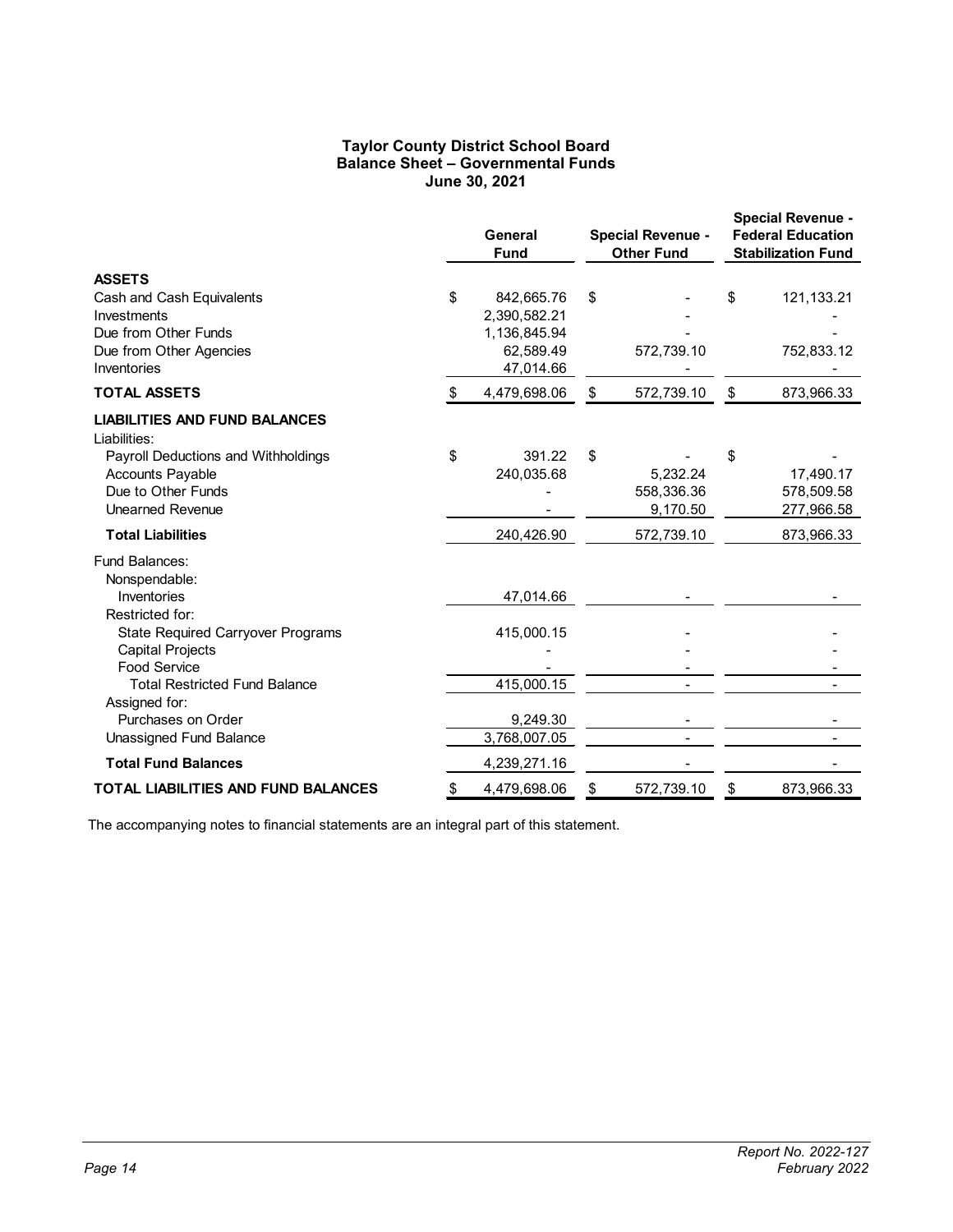| Other<br>Governmental<br><b>Funds</b>                     | Total<br>Governmental<br><b>Funds</b>                                            |
|-----------------------------------------------------------|----------------------------------------------------------------------------------|
| \$<br>709,998.03<br>107,716.21<br>113,250.14<br>79,251.14 | \$<br>1,673,797.00<br>2,498,298.42<br>1,136,845.94<br>1,501,411.85<br>126,265.80 |
| \$<br>1,010,215.52                                        | \$<br>6,936,619.01                                                               |
|                                                           |                                                                                  |
| \$<br>18,152.66                                           | \$<br>391.22<br>280,910.75                                                       |
|                                                           | 1,136,845.94                                                                     |
|                                                           | 287,137.08                                                                       |
| 18,152.66                                                 | 1,705,284.99                                                                     |
|                                                           |                                                                                  |
| 79,251.14                                                 | 126,265.80                                                                       |
| 578,214.40                                                | 415,000.15<br>578,214.40                                                         |
| 334,597.32                                                | 334,597.32                                                                       |
| 912,811.72                                                | 1,327,811.87                                                                     |
|                                                           |                                                                                  |
|                                                           | 9,249.30<br>3,768,007.05                                                         |
| 992,062.86                                                | 5,231,334.02                                                                     |
| \$<br>1,010,215.52                                        | \$<br>6,936,619.01                                                               |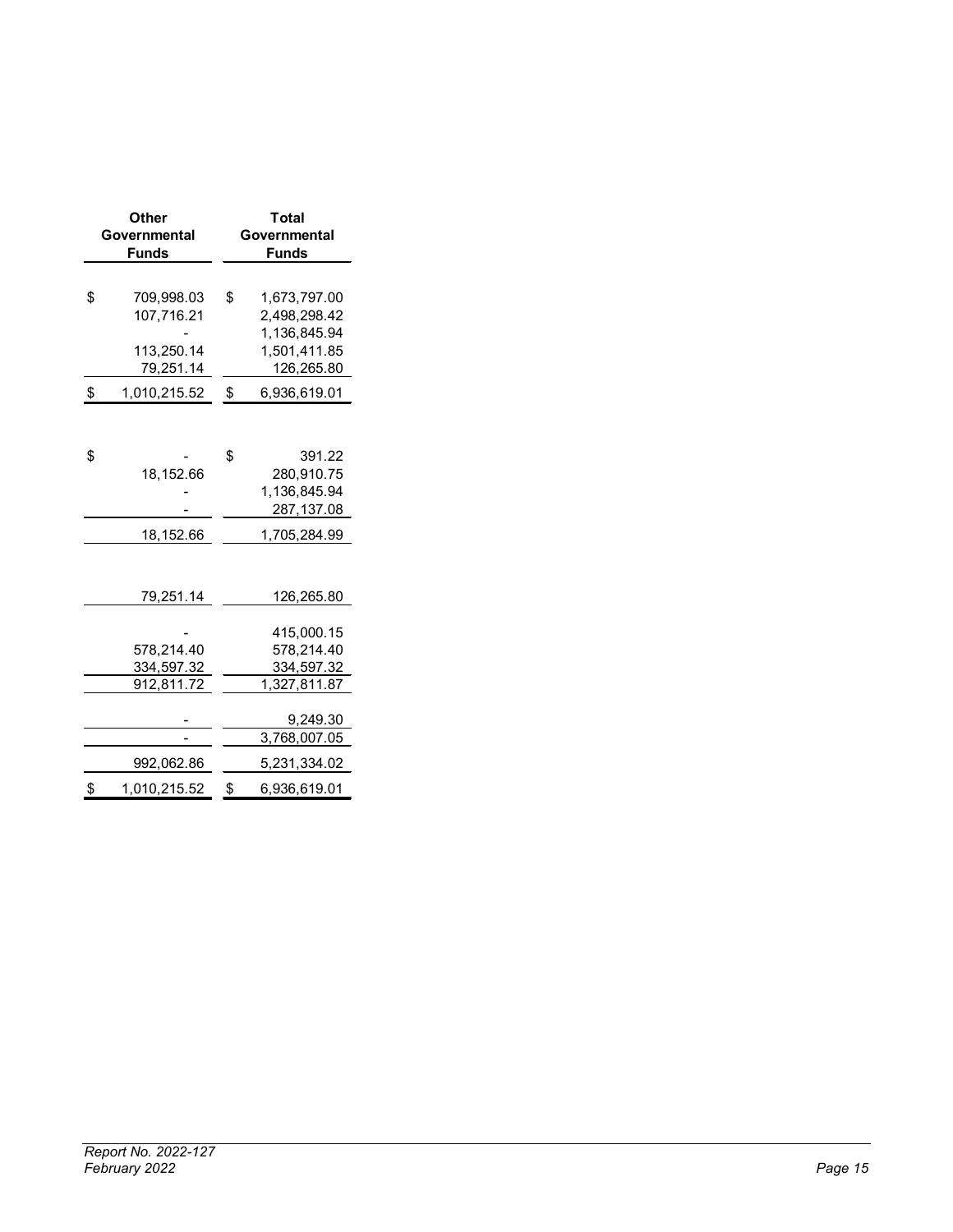#### **Taylor County District School Board Reconciliation of the Governmental Funds Balance Sheet to the Statement of Net Position June 30, 2021**

<span id="page-21-1"></span><span id="page-21-0"></span>

| Total Fund Balances - Governmental Funds                                                                                                                                                                                                                                 | \$<br>5,231,334.02 |
|--------------------------------------------------------------------------------------------------------------------------------------------------------------------------------------------------------------------------------------------------------------------------|--------------------|
| Amounts reported for governmental activities in the statement of net position are different because:                                                                                                                                                                     |                    |
| Capital assets, net of accumulated depreciation, used in governmental activities are not financial<br>resources and, therefore, are not reported as assets in the governmental funds.                                                                                    | 42,668,781.51      |
| Internal service funds are used by management to charge the costs of certain activities, such as<br>insurance, to individual funds. The assets and liabilities of the internal service fund are included in<br>governmental activities in the statement of net position. | 67,500.02          |
| The deferred outflows of resources and deferred inflows of resources related to pensions and<br>other postemployment benefits (OPEB) are applicable to future periods and, therefore, are not<br>reported in the governmental funds.                                     |                    |
| Deferred Outflows Related to Pensions<br>\$<br>7,045,880.00<br>470,797.00<br>Deferred Outflows Related to OPEB<br>(1,660,986.00)<br>Deferred Inflows Related to Pensions<br>Deferred Inflows Related to OPEB<br>(469,276.00)                                             | 5,386,415.00       |
| Long-term liabilities are not due and payable in the fiscal year and, therefore, are not reported as<br>liabilities in the governmental funds. Long-term liabilities at year end consist of:                                                                             |                    |
| Installment-Purchase Payable<br>\$<br>(225, 667.74)<br><b>Compensated Absences Payable</b><br>(3, 187, 378.68)<br>Net Pension Liability<br>(21, 373, 447.00)<br><b>Total OPEB Liability</b><br>(3,304,208.00)                                                            | (28,090,701.42)    |
| <b>Net Position - Governmental Activities</b>                                                                                                                                                                                                                            | 25, 263, 329. 13   |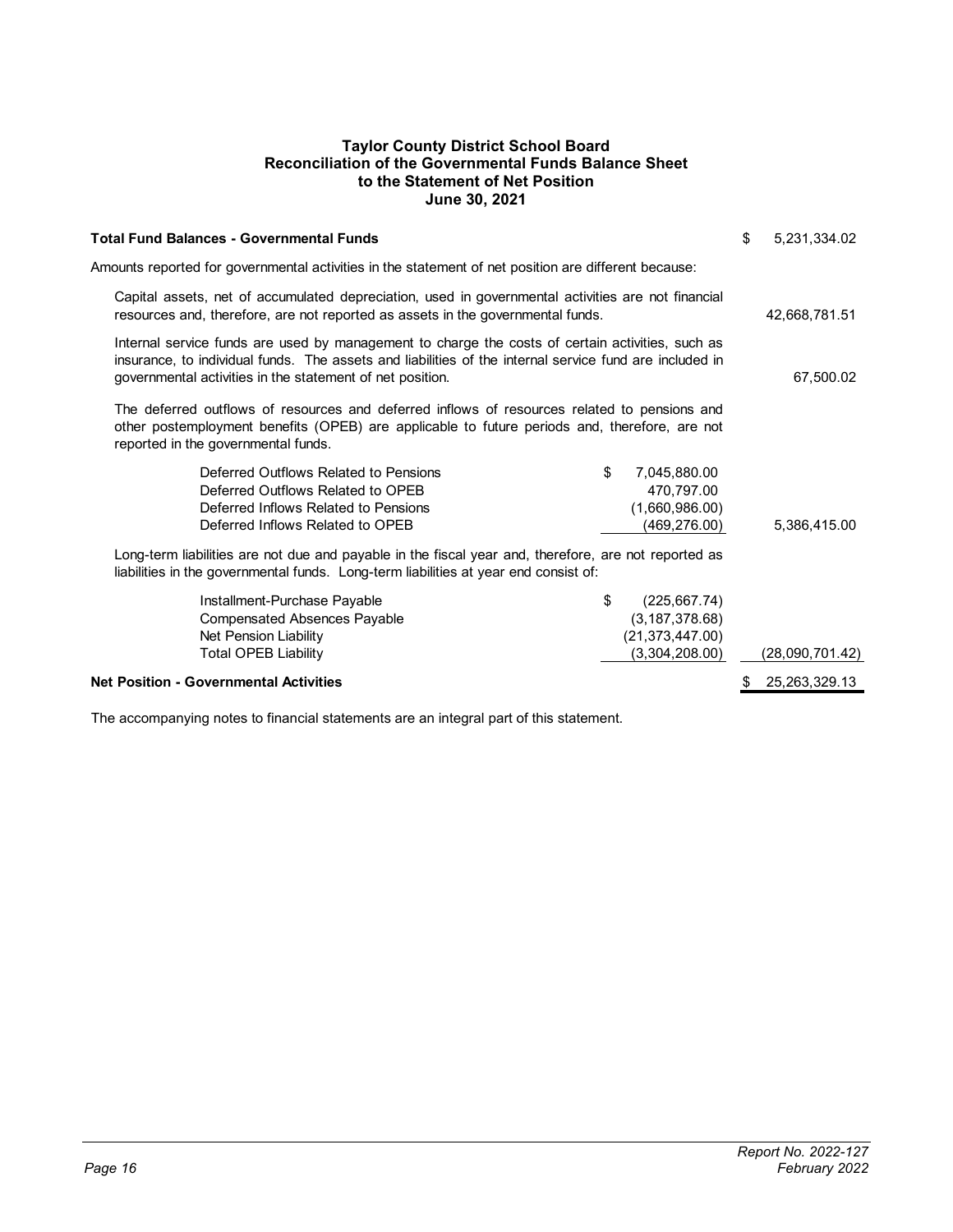THIS PAGE INTENTIONALLY LEFT BLANK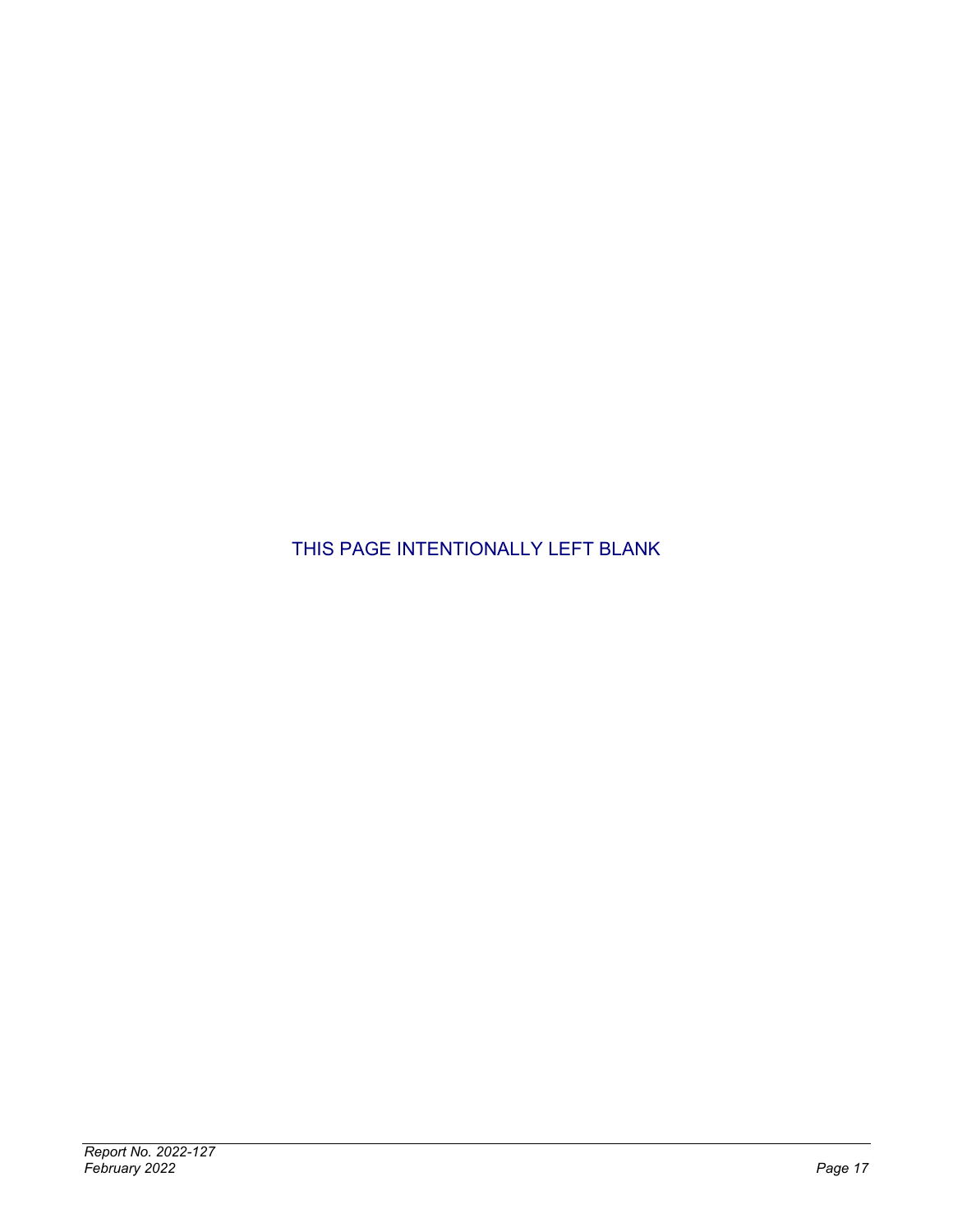#### **Taylor County District School Board Statement of Revenues, Expenditures, and Changes in Fund Balances – Governmental Funds For the Fiscal Year Ended June 30, 2021**

<span id="page-23-1"></span><span id="page-23-0"></span>

|                                                                | General<br>Fund              | <b>Special Revenue -</b><br><b>Other Fund</b> | <b>Special Revenue -</b><br><b>Federal Education</b><br><b>Stabilization Fund</b> |
|----------------------------------------------------------------|------------------------------|-----------------------------------------------|-----------------------------------------------------------------------------------|
| <b>Revenues</b>                                                |                              |                                               |                                                                                   |
| Intergovernmental:<br><b>Federal Direct</b>                    | \$<br>68,764.05              | \$<br>370,391.00                              | \$<br>451,812.84                                                                  |
| Federal Through State and Local<br>State                       | 188,665.62<br>15,996,588.64  | 2,441,136.78                                  | 1,821,587.35                                                                      |
| Local:<br><b>Property Taxes</b>                                | 7,301,116.80                 |                                               |                                                                                   |
| Charges for Services - Food Service<br>Miscellaneous           | 796,942.90                   |                                               |                                                                                   |
| <b>Total Local Revenues</b>                                    | 8,098,059.70                 | $\overline{\phantom{a}}$                      |                                                                                   |
| <b>Total Revenues</b>                                          | 24,352,078.01                | 2,811,527.78                                  | 2,273,400.19                                                                      |
| <b>Expenditures</b>                                            |                              |                                               |                                                                                   |
| Current - Education:                                           |                              |                                               |                                                                                   |
| Instruction                                                    | 12,965,018.83                | 1,482,285.32                                  | 838,299.15                                                                        |
| <b>Student Support Services</b>                                | 1,361,344.03                 | 133,268.59                                    | 101,913.99                                                                        |
| <b>Instructional Media Services</b>                            | 256,253.60                   |                                               | 1,974.66                                                                          |
| Instruction and Curriculum Development Services                | 454,681.89                   | 386,203.82                                    | 55,347.07                                                                         |
| Instructional Staff Training Services                          | 234,224.75                   | 256,844.95                                    | 14,774.84                                                                         |
| Instruction-Related Technology                                 | 259,349.57                   |                                               | 207,307.74                                                                        |
| Board                                                          | 309,135.42                   |                                               | 899.34                                                                            |
| <b>General Administration</b>                                  | 331,532.40                   | 82,711.25                                     | 120, 105.82                                                                       |
| School Administration                                          | 1,715,058.56                 |                                               | 4,266.32                                                                          |
| <b>Facilities Acquisition and Construction</b>                 | 2,708.90                     |                                               | 28,075.80                                                                         |
| <b>Fiscal Services</b>                                         | 330,943.96                   |                                               | 340.06                                                                            |
| <b>Food Services</b>                                           | 1,555.64                     |                                               | 7,526.33                                                                          |
| <b>Central Services</b>                                        | 157,703.99                   |                                               | 2,072.11                                                                          |
| <b>Student Transportation Services</b>                         | 1,435,207.57                 | 36,179.02                                     | 22,063.12                                                                         |
| Operation of Plant                                             | 3, 125, 572. 76              | 1,819.85                                      | 201,892.86                                                                        |
| Maintenance of Plant                                           | 338,857.28                   |                                               | 4,801.37                                                                          |
| <b>Administrative Technology Services</b>                      | 342,154.84                   |                                               | 389.06                                                                            |
| <b>Community Services</b>                                      | 82,896.95                    | 370,391.00                                    | 115,338.53                                                                        |
| Fixed Capital Outlay:                                          |                              |                                               |                                                                                   |
| Facilities Acquisition and Construction                        |                              |                                               | 196,632.68                                                                        |
| Other Capital Outlay                                           | 117,465.95                   | 61,823.98                                     | 265,911.34                                                                        |
| Debt Service:                                                  |                              |                                               |                                                                                   |
| Principal                                                      |                              |                                               |                                                                                   |
| Interest and Fiscal Charges                                    |                              |                                               |                                                                                   |
| <b>Total Expenditures</b>                                      | 23,821,666.89                | 2,811,527.78                                  | 2,189,932.19                                                                      |
| <b>Excess (Deficiency) of Revenues Over Expenditures</b>       | 530,411.12                   |                                               | 83,468.00                                                                         |
| <b>Other Financing Sources (Uses)</b>                          |                              |                                               |                                                                                   |
| Transfers In                                                   | 498,917.43                   |                                               |                                                                                   |
| Proceeds of Installment-Purchase Agreement                     |                              |                                               |                                                                                   |
| <b>Transfers Out</b>                                           |                              |                                               | (83, 468.00)                                                                      |
| <b>Total Other Financing Sources (Uses)</b>                    | 498,917.43                   |                                               | (83, 468.00)                                                                      |
| <b>Net Change in Fund Balances</b><br>Fund Balances, Beginning | 1,029,328.55<br>3,209,942.61 |                                               |                                                                                   |
| <b>Fund Balances, Ending</b>                                   | \$<br>4,239,271.16           | \$<br>0.00                                    | \$<br>0.00                                                                        |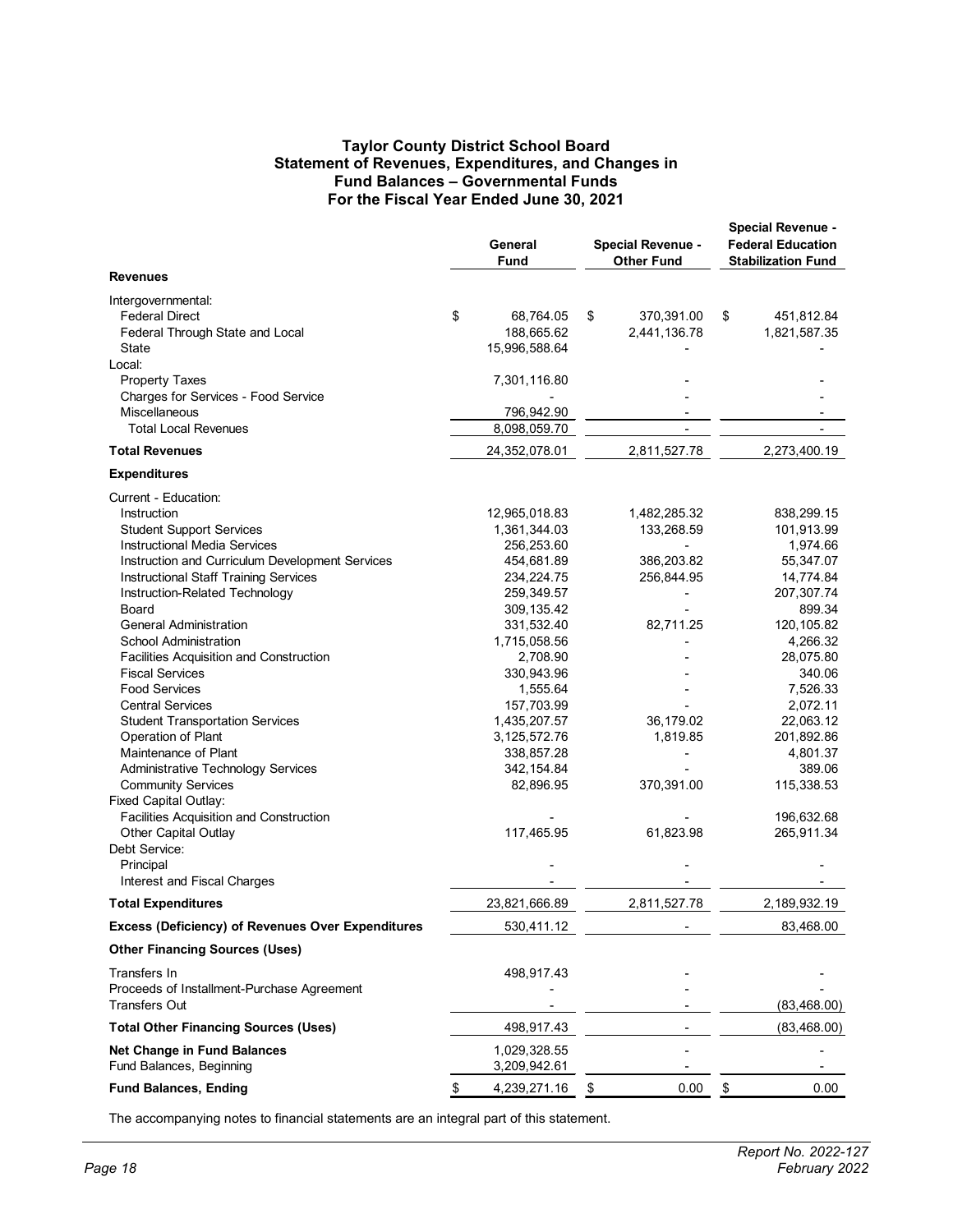|                  | Other<br>Governmental<br><b>Funds</b> | <b>Total</b><br>Governmental<br><b>Funds</b> |
|------------------|---------------------------------------|----------------------------------------------|
| \$               |                                       | \$<br>890,967.89                             |
|                  | 1,485,486.13                          | 5,936,875.88                                 |
|                  | 208,235.90                            | 16,204,824.54                                |
|                  |                                       |                                              |
|                  | 2,353,947.42<br>31,883.25             | 9,655,064.22<br>31,883.25                    |
|                  | 3,264.35                              | 800, 207. 25                                 |
|                  | 2,389,095.02                          | 10,487,154.72                                |
|                  | 4,082,817.05                          | 33,519,823.03                                |
|                  |                                       |                                              |
|                  |                                       | 15,285,603.30                                |
|                  | ۰                                     | 1,596,526.61<br>258,228.26                   |
|                  |                                       | 896,232.78                                   |
|                  |                                       | 505,844.54                                   |
|                  |                                       | 466,657.31                                   |
|                  |                                       | 310,034.76                                   |
|                  |                                       | 534,349.47<br>1,719,324.88                   |
|                  | 1,675,268.52                          | 1,706,053.22                                 |
|                  |                                       | 331,284.02                                   |
|                  | 1,557,099.55                          | 1,566,181.52                                 |
|                  |                                       | 159,776.10                                   |
|                  |                                       | 1,493,449.71                                 |
|                  | 425,619.25                            | 3,329,285.47<br>769,277.90                   |
|                  |                                       | 342,543.90                                   |
|                  |                                       | 568,626.48                                   |
|                  |                                       |                                              |
|                  | 10,869.15<br>472,729.48               | 207,501.83<br>917,930.75                     |
|                  |                                       |                                              |
|                  | 1,082,490.26                          | 1,082,490.26                                 |
|                  | 39,923.89                             | 39,923.89                                    |
|                  | 5,264,000.10                          | 34,087,126.96                                |
|                  | (1, 181, 183.05)                      | (567, 303.93)                                |
|                  |                                       |                                              |
|                  | 1,023,530.00<br>284,628.00            | 1,522,447.43<br>284,628.00                   |
|                  | (1,522,447.43)                        | (1,605,915.43)                               |
|                  | (214, 289.43)                         | 201,160.00                                   |
|                  | (1,395,472.48)                        | (366, 143.93)                                |
|                  | 2,387,535.34                          | 5,597,477.95                                 |
| $\underline{\$}$ | 992,062.86                            | \$<br>5,231,334.02                           |
|                  |                                       |                                              |
|                  |                                       |                                              |
|                  | Report No. 2022-127                   |                                              |
|                  | February 2022                         |                                              |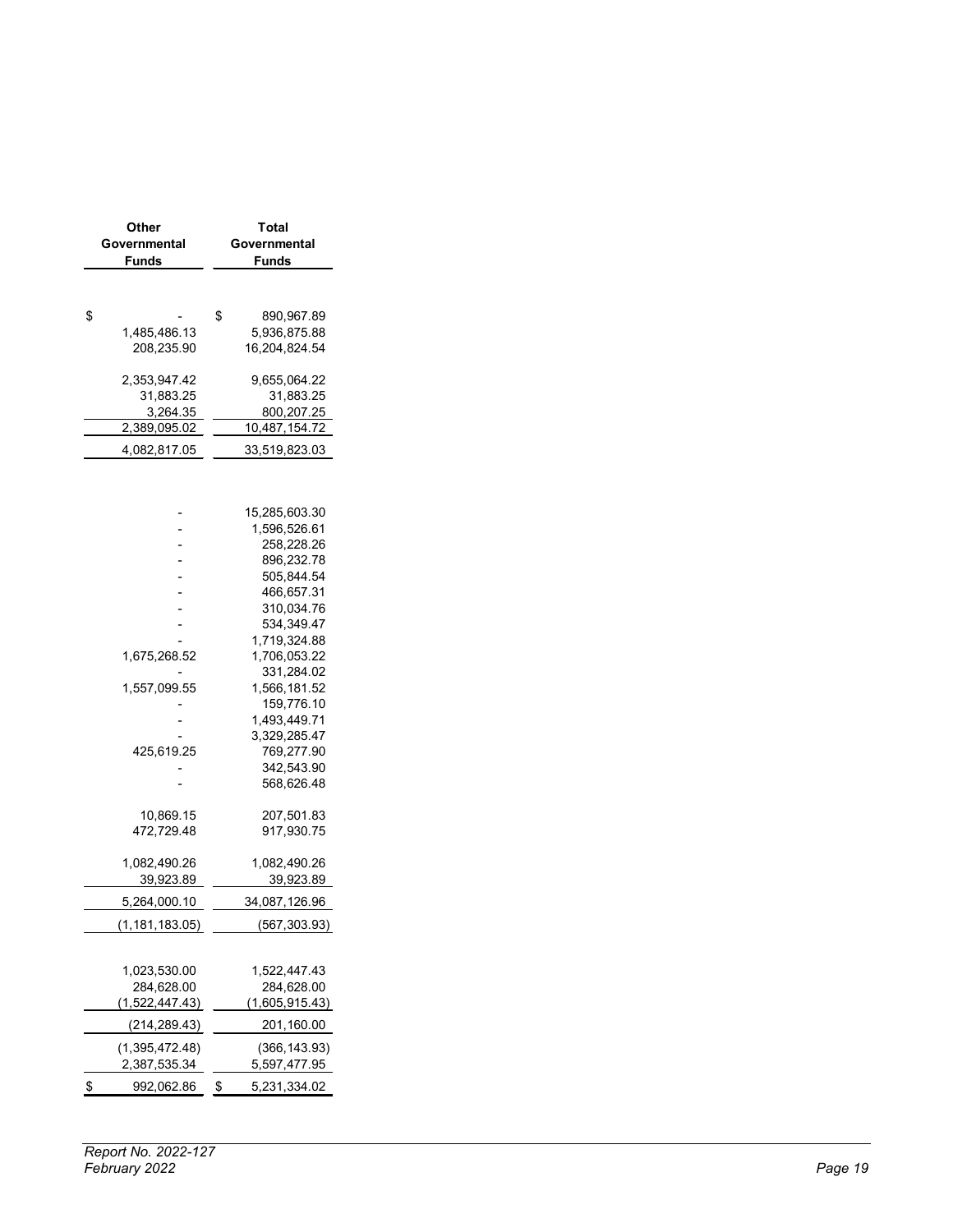#### <span id="page-25-1"></span>**Taylor County District School Board Reconciliation of the Governmental Funds Statement of Revenues, Expenditures, and Changes in Fund Balances to the Statement of Activities For the Fiscal Year Ended June 30, 2021**

<span id="page-25-0"></span>

| Net Change in Fund Balances - Governmental Funds                                                                                                                                                                                                                                                                                                                                                                                    | \$<br>(366, 143.93) |
|-------------------------------------------------------------------------------------------------------------------------------------------------------------------------------------------------------------------------------------------------------------------------------------------------------------------------------------------------------------------------------------------------------------------------------------|---------------------|
| Amounts reported for governmental activities in the statement of activities are different because:                                                                                                                                                                                                                                                                                                                                  |                     |
| Capital outlays are reported in the governmental funds as expenditures. However, in the statement<br>of activities, the cost of those assets is allocated over their estimated useful lives as depreciation<br>expense. This is the amount of depreciation expense in excess of capital outlays and other<br>adjustments in the current fiscal year.                                                                                | (747, 543.84)       |
| The loss on the disposal of capital assets during the current fiscal year is reported in the statement<br>of activities. In the governmental funds, the cost of these assets was recognized as an expenditure<br>in the fiscal year purchased. Thus, the change in net position differs from the change in fund<br>balance by the undepreciated cost of the disposed assets.                                                        | (124, 638.94)       |
| Long-term debt proceeds provide current financial resources to the governmental funds, but issuing<br>debt increases long-term liabilities in the statement of net position. Repayment of long-term debt is<br>an expenditure in the governmental funds, but the repayment reduces long-term liabilities in the<br>statement of net position. This is the amount by which repayments exceed proceeds in the current<br>fiscal year. |                     |
| Debt Proceeds<br>\$<br>(284, 628.00)<br>1,082,490.26<br>Debt Repayments                                                                                                                                                                                                                                                                                                                                                             | 797,862.26          |
| In the statement of activities, the cost of compensated absences is measured by the amounts<br>earned during the year, while in the governmental funds, expenditures are recognized based on the<br>amounts actually paid for compensated absences. This is the net amount of compensated<br>absences earned in excess of the amount paid in the current fiscal year.                                                               | (9,646.00)          |
| Governmental funds report District OPEB contributions as expenditures. However, in the statement<br>of activities, the cost of OPEB benefits earned net of employee contributions, as determined<br>through an actuarial valuation, is reported as an OPEB expense.                                                                                                                                                                 |                     |
| Increase in Total OPEB Liability<br>\$<br>(21,750.00)<br>Increase in Deferred Outflows of Resources - OPEB<br>105,330.00<br>Increase in Deferred Inflows of Resources - OPEB<br>(137, 322.00)                                                                                                                                                                                                                                       | (53,742.00)         |
| Governmental funds report District pension contributions as expenditures. However, in the<br>statement of activities, the cost of pension benefits earned net of employee contributions is<br>reported as a pension expense.                                                                                                                                                                                                        |                     |
| <b>FRS Pension Contribution</b><br>1,509,531.00<br>\$<br>277,117.00<br><b>HIS Pension Contribution</b><br>(3,088,777.00)<br><b>FRS Pension Expense</b><br><b>HIS Pension Expense</b><br>(321,040.00)                                                                                                                                                                                                                                | (1,623,169.00)      |
| Internal service funds are used by management to charge the cost of certain activities, such as<br>insurance, to individual funds. The net expense of the internal service fund is reported with<br>governmental activities.                                                                                                                                                                                                        | (704,450.90)        |
| <b>Change in Net Position - Governmental Activities</b>                                                                                                                                                                                                                                                                                                                                                                             | (2,831,472.35)      |
|                                                                                                                                                                                                                                                                                                                                                                                                                                     |                     |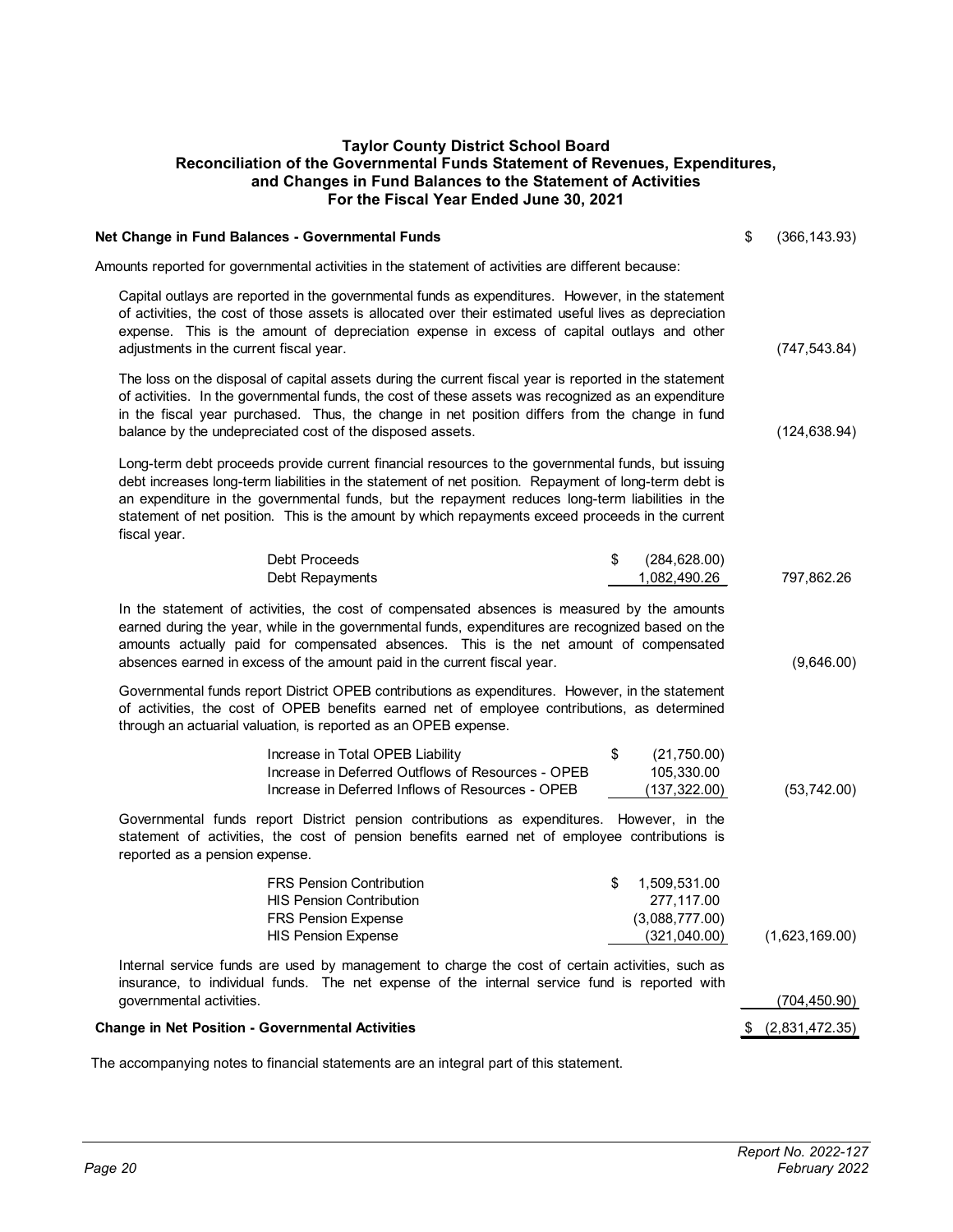#### **Taylor County District School Board Statement of Net Position – Proprietary Fund June 30, 2021**

<span id="page-26-1"></span><span id="page-26-0"></span>

|                                                                                                   | <b>Internal Service</b><br><b>Fund</b> |                           |
|---------------------------------------------------------------------------------------------------|----------------------------------------|---------------------------|
| <b>ASSETS</b>                                                                                     |                                        |                           |
| <b>Current Assets:</b><br>Cash and Cash Equivalents<br>Due from Other Agencies                    | \$                                     | 1,142,828.80<br>76,944.63 |
| <b>TOTAL ASSETS</b>                                                                               |                                        | 1,219,773.43              |
| <b>LIABILITIES</b>                                                                                |                                        |                           |
| Current Liabilities:<br><b>Accounts Payable</b><br>Estimated Liability for Self-Insurance Program |                                        | 245,087.67<br>907, 185.74 |
| <b>TOTAL LIABILITIES</b>                                                                          |                                        | 1,152,273.41              |
| <b>NET POSITION</b>                                                                               |                                        |                           |
| Unrestricted                                                                                      | \$                                     | 67,500.02                 |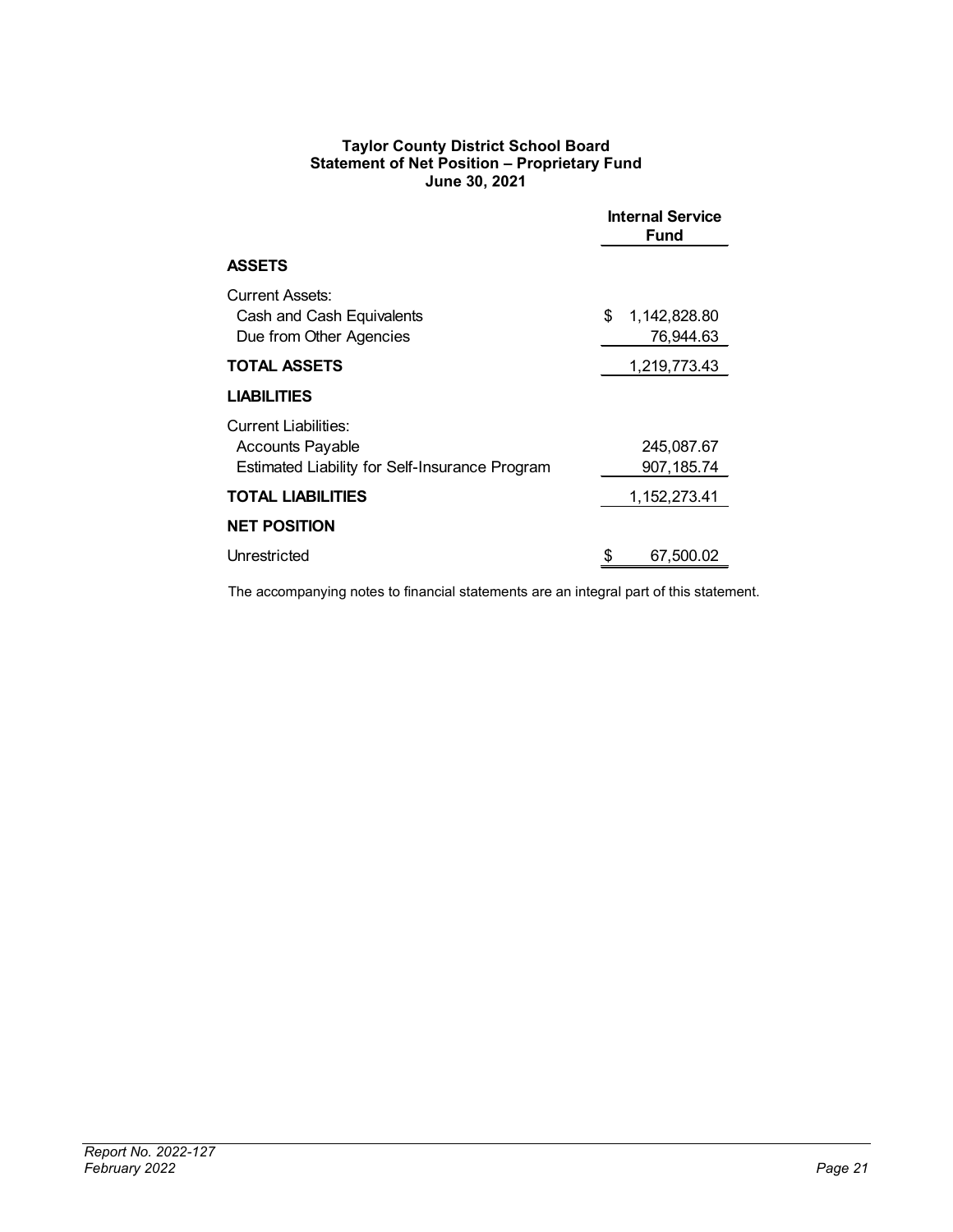#### <span id="page-27-1"></span>**Taylor County District School Board Statement of Revenues, Expenses, and Changes in Fund Net Position – Proprietary Fund For the Fiscal Year Ended June 30, 2021**

<span id="page-27-0"></span>

|                                                                                                                     | <b>Internal Service</b><br>Fund        |
|---------------------------------------------------------------------------------------------------------------------|----------------------------------------|
| <b>OPERATING REVENUES</b><br>Premiums<br>Other                                                                      | \$<br>3,416,531.89<br>30,000.00        |
| <b>Total Operating Revenues</b>                                                                                     | 3,446,531.89                           |
| <b>OPERATING EXPENSES</b><br><b>Purchased Services</b><br><b>Insurance Claims</b><br><b>Administrative Expenses</b> | 921,823.85<br>3,309,612.75<br>3,500.00 |
| <b>Total Operating Expenses</b>                                                                                     | 4,234,936.60                           |
| <b>Operating Loss</b>                                                                                               | (788,404.71)                           |
| <b>NONOPERATING REVENUES</b><br>Interest                                                                            | 485.81                                 |
| <b>Loss Before Transfers</b><br>Transfers In                                                                        | (787, 918.90)<br>83,468.00             |
| <b>Change in Net Position</b><br><b>Total Net Position - Beginning</b>                                              | (704, 450.90)<br>771,950.92            |
| <b>Total Net Position - Ending</b>                                                                                  | 67,500.02<br>\$                        |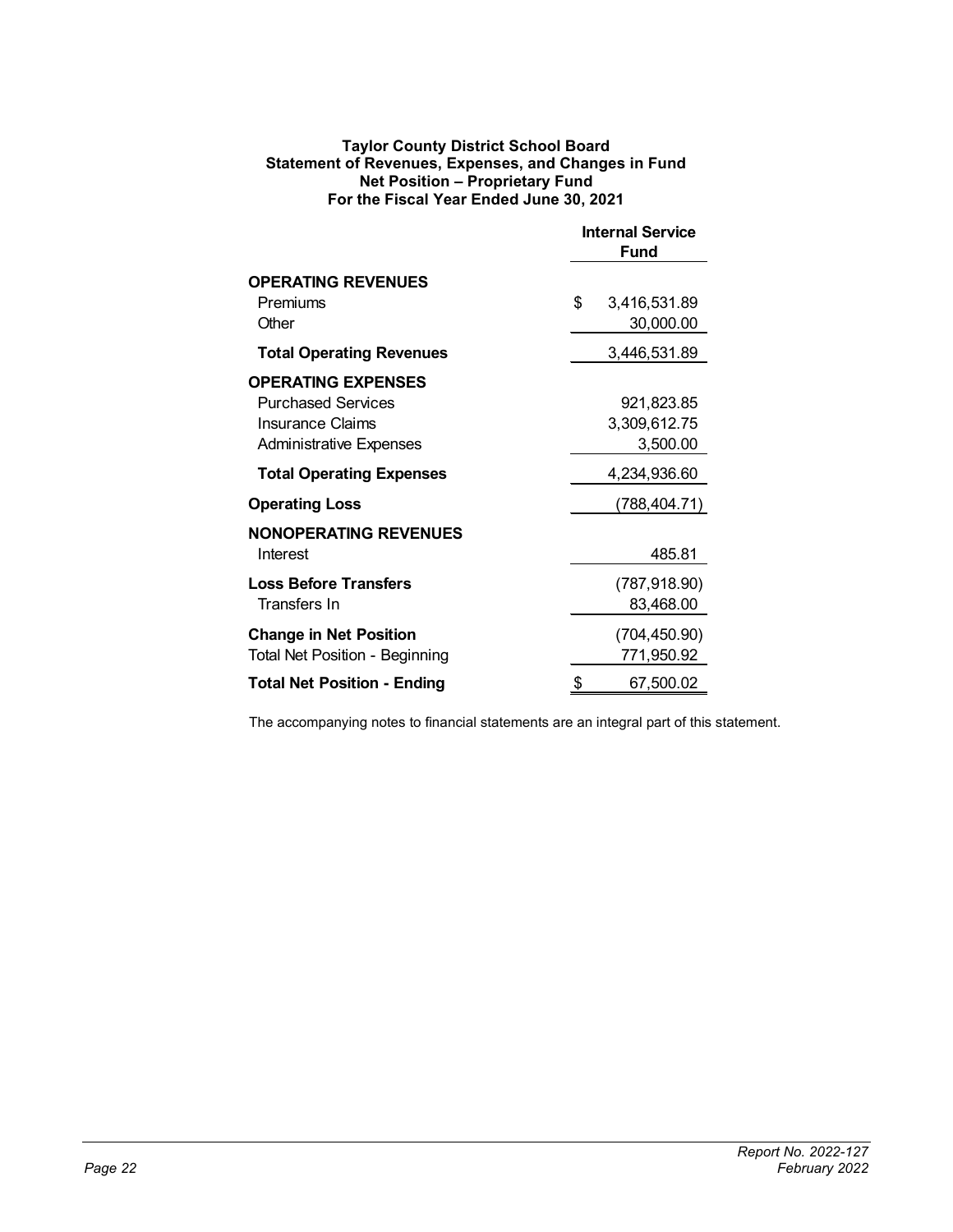#### **Taylor County District School Board Statement of Cash Flows – Proprietary Fund For the Fiscal Year Ended June 30, 2021**

<span id="page-28-1"></span><span id="page-28-0"></span>

|                                                                                     |    | <b>Internal Service</b><br><b>Fund</b> |
|-------------------------------------------------------------------------------------|----|----------------------------------------|
| <b>CASH FLOWS FROM OPERATING ACTIVITIES</b>                                         |    |                                        |
| <b>Cash Received from Premiums</b>                                                  | \$ | 3,416,531.89                           |
| Cash Received from Other Operating Revenues                                         |    | 30,000.00                              |
| Cash Payments to Suppliers for Goods and Services                                   |    | (1,057,537.20)                         |
| Cash Payments for Insurance Claims                                                  |    | (2,696,681.61)                         |
| <b>Net Cash Used by Operating Activities</b>                                        |    | (307,686.92)                           |
| <b>CASH FLOWS FROM NONCAPITAL FINANCING ACTIVITIES</b><br>Transfer from Other Funds |    | 83,468.00                              |
| <b>CASH FLOWS FROM INVESTING ACTIVITIES</b><br>Interest Income                      |    | 485.81                                 |
| Net Decrease in Cash and Cash Equivalents                                           |    | (223, 733.11)                          |
| Cash and Cash Equivalents, Beginning                                                |    | 1,366,561.91                           |
| <b>Cash and Cash Equivalents, Ending</b>                                            |    | 1,142,828.80                           |
| Reconciliation of Operating Loss to Net Cash Used by Operating Activities:          |    |                                        |
| Onerating Loss                                                                      | ድ  | 788 404 71)                            |

| <b>Operating Loss</b>                                    | \$<br>(788,404.71) |
|----------------------------------------------------------|--------------------|
| Adjustments to Reconcile Operating Loss to Net Cash Used |                    |
| by Operating Activities:                                 |                    |
| Changes in Assets and Liabilities:                       |                    |
| Due from Other Agencies                                  | (76, 468.28)       |
| <b>Accounts Payable</b>                                  | (55, 745.07)       |
| Estimated Liability for Self-Insurance Program           | 612,931.14         |
| <b>Total Adjustments</b>                                 | 480,717.79         |
| <b>Net Cash Used by Operating Activities</b>             | (307,686.92)       |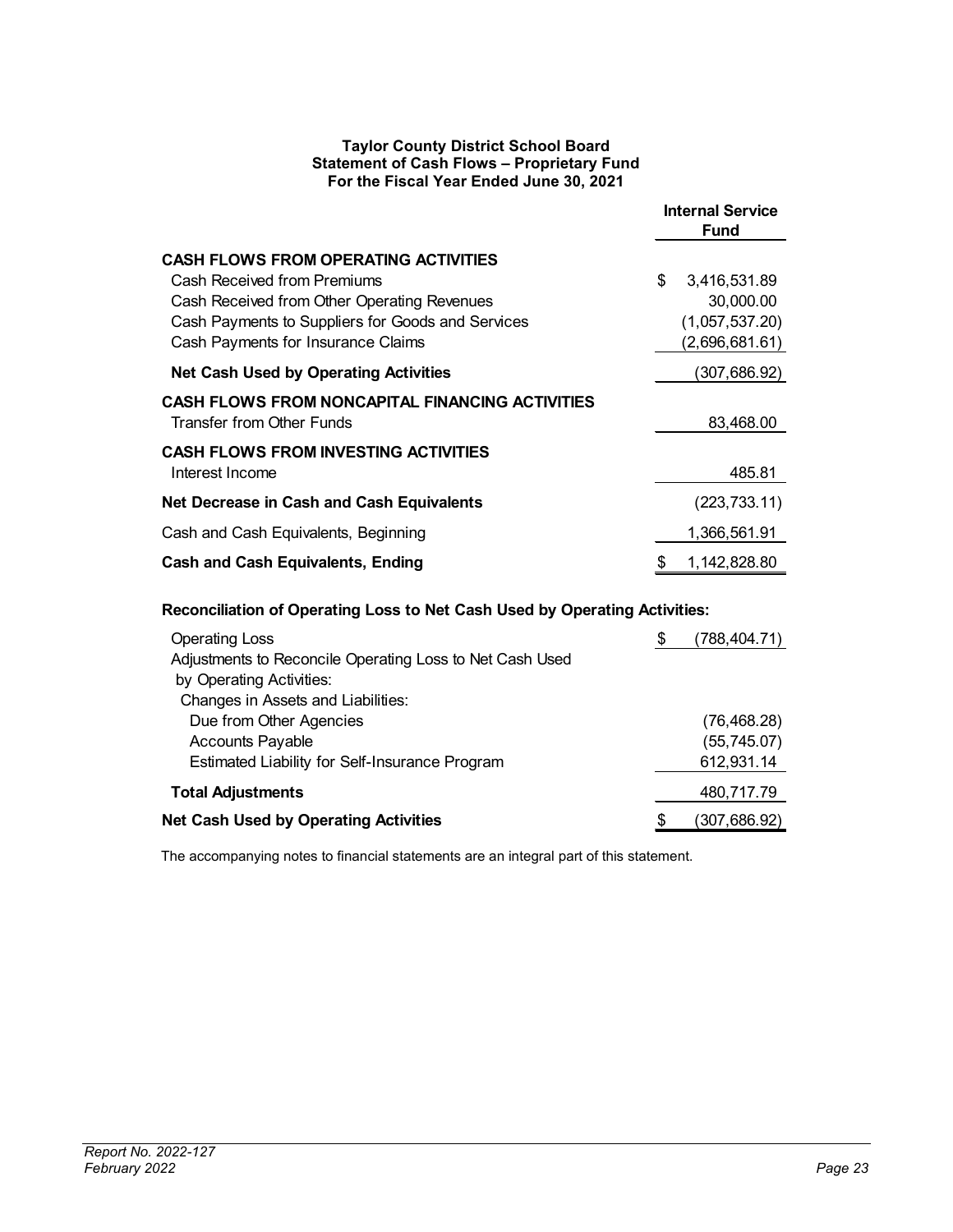#### <span id="page-29-1"></span><span id="page-29-0"></span>**Taylor County District School Board Statement of Fiduciary Net Position – Fiduciary Funds June 30, 2021**

|                                      | <b>Custodial</b><br><b>Funds</b> |         |  |
|--------------------------------------|----------------------------------|---------|--|
| <b>ASSETS</b>                        |                                  |         |  |
| Cash and Cash Equivalents            |                                  | 521,965 |  |
| <b>NET POSITION</b>                  |                                  |         |  |
| <b>Restricted for Student Groups</b> |                                  | 521,965 |  |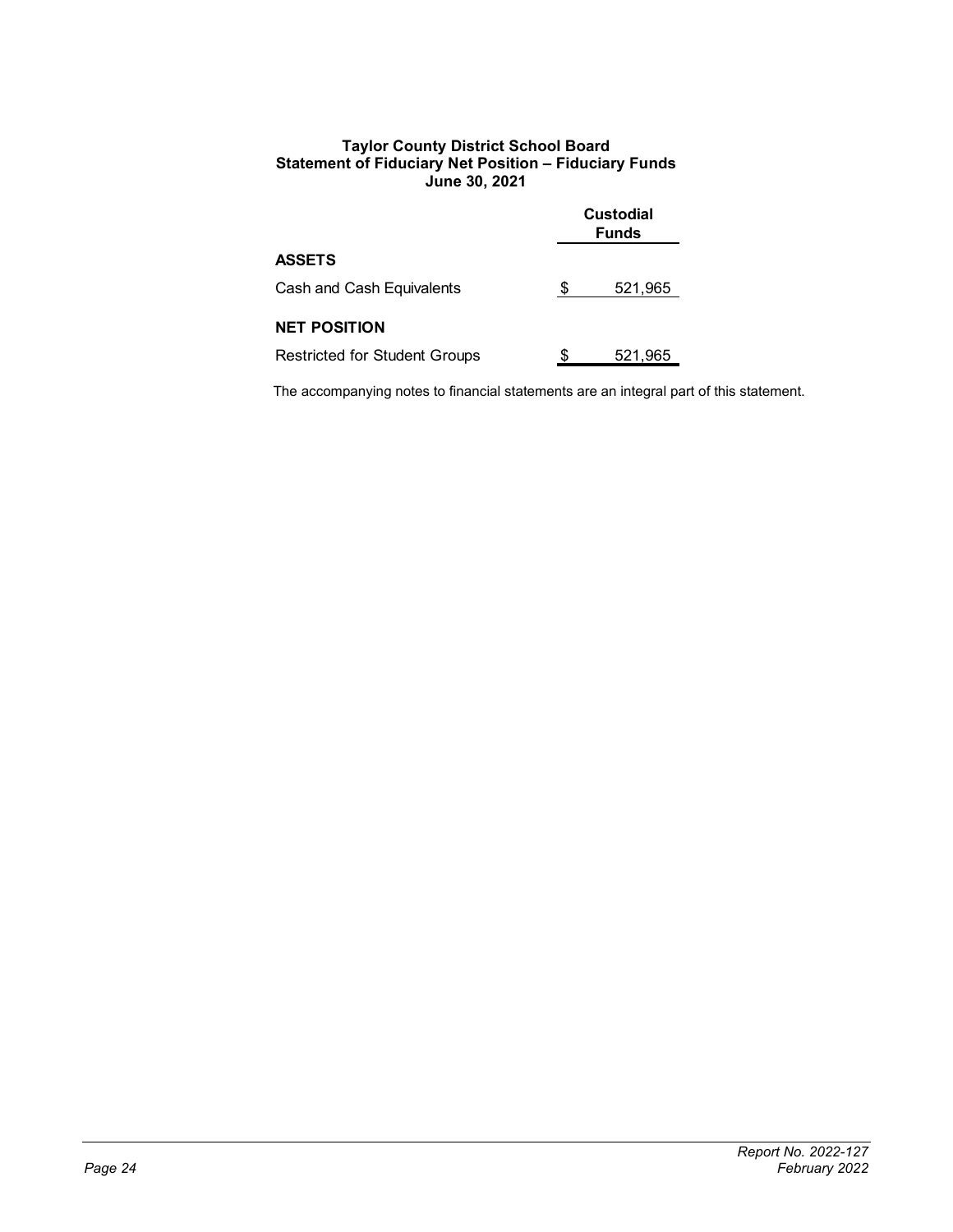#### <span id="page-30-1"></span><span id="page-30-0"></span>**Taylor County District School Board Statement of Changes in Fiduciary Net Position – Fiduciary Funds For the Fiscal Year Ended June 30, 2021**

|                                                                  | <b>Custodial</b><br><b>Funds</b> |           |  |
|------------------------------------------------------------------|----------------------------------|-----------|--|
| <b>ADDITIONS</b>                                                 |                                  |           |  |
| <b>Student Group Collections</b>                                 | \$                               | 3,219,499 |  |
| <b>DEDUCTIONS</b>                                                |                                  |           |  |
| <b>Student Group Disbursements</b>                               |                                  | 3,051,930 |  |
| <b>Change in Net Position</b>                                    |                                  | 167,569   |  |
| Net Position - Beginning<br>Adjustment to Beginning Net Position |                                  | 354,396   |  |
| Net Position - Beginning, as Restated                            |                                  | 354,396   |  |
| <b>Net Position - Ending</b>                                     |                                  | 521.965   |  |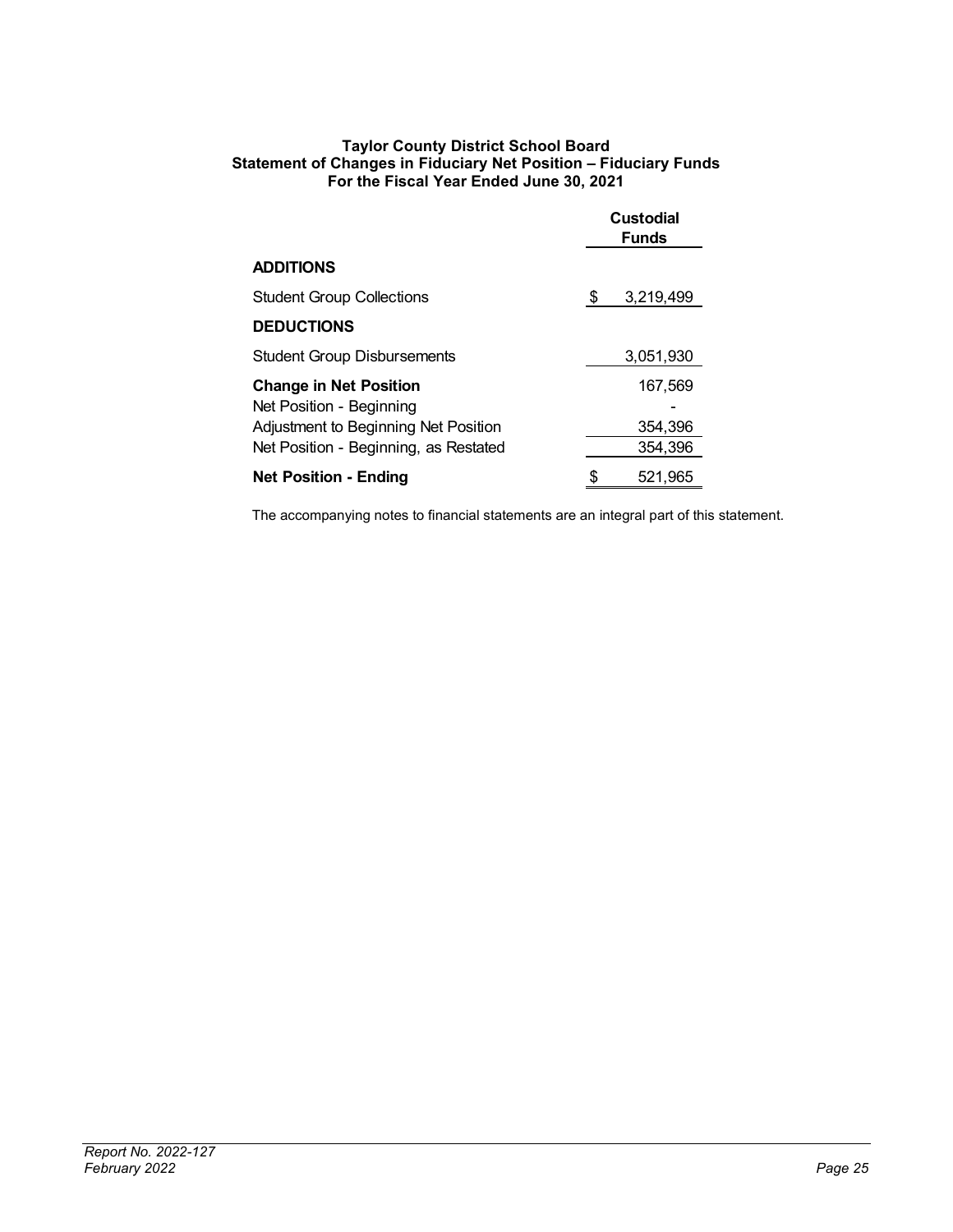### <span id="page-31-1"></span><span id="page-31-0"></span>**SUMMARY OF SIGNIFICANT ACCOUNTING POLICIES**

### **A. Description of Government-Wide Financial Statements**

The government-wide financial statements (i.e., the statement of net position and the statement of activities) report information on all of the nonfiduciary activities of the Taylor County School District (District). All fiduciary activities are reported only in the fund financial statements. Governmental activities are supported by taxes, intergovernmental revenues, and other nonexchange transactions.

The statement of activities presents a comparison between direct expenses and program revenues for each function or program of the District's governmental activities. Direct expenses are those that are specifically associated with a service, program, or department and are thereby clearly identifiable to a particular function. Depreciation expense associated with the District's transportation department is allocated to the student transportation service function, while remaining depreciation expense is not readily associated with a particular function and is reported as unallocated.

#### **B. Reporting Entity**

The Taylor County District School Board (Board) has direct responsibility for operation, control, and supervision of District schools and is considered a primary government for financial reporting. The District is considered part of the Florida system of public education, operates under the general direction of the Florida Department of Education (FDOE), and is governed by State law and State Board of Education (SBE) rules. The governing body of the District is the Board, which is composed of five elected members. The elected Superintendent of Schools is the executive officer of the Board. Geographic boundaries of the District correspond with those of Taylor County.

Criteria for determining if other entities are potential component units that should be reported within the District's basic financial statements are identified and described in the Governmental Accounting Standards Board's (GASB) *Codification of Governmental Accounting and Financial Reporting Standards*, Sections 2100 and 2600. The application of these criteria provides for identification of any legally separate entities for which the Board is financially accountable and other organizations for which the nature and significance of their relationship with the Board are such that exclusion would cause the District's basic financial statements to be misleading. Based on these criteria, no component units are included within the District's reporting entity.

#### **C. Basis of Presentation: Government-Wide Financial Statements**

While separate government-wide and fund financial statements are presented, they are interrelated. The governmental activities column incorporates data from governmental funds and internal service fund. Separate financial statements are provided for governmental funds, proprietary fund, and fiduciary funds, even though the latter are excluded from the government-wide financial statements.

The effects of interfund activity have been eliminated from the government-wide financial statements except for interfund services provided and used.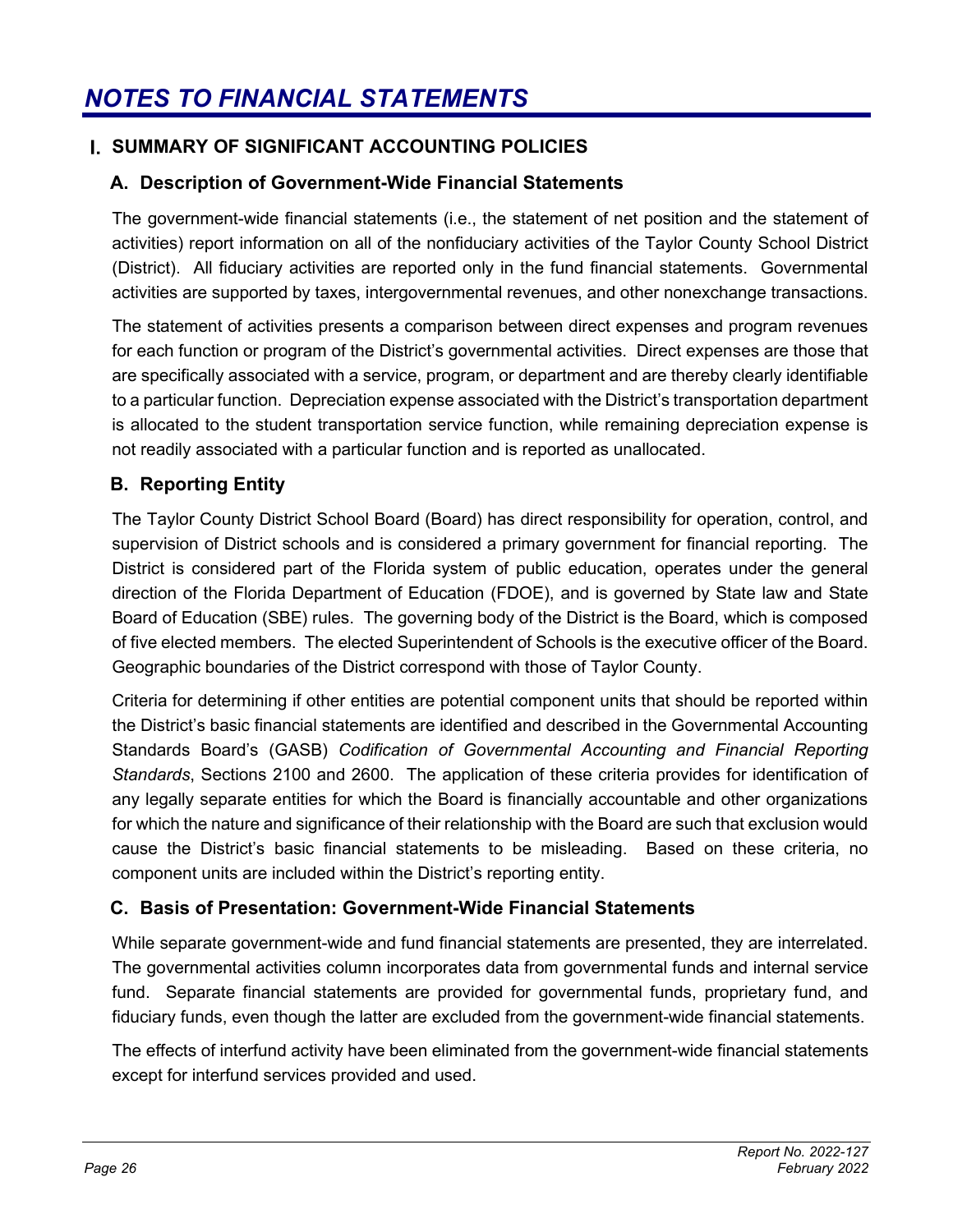# **D. Basis of Presentation: Fund Financial Statements**

The fund financial statements provide information about the District's funds, including the fiduciary funds. Separate statements for each fund category – governmental, proprietary, and fiduciary – are presented. The emphasis of fund financial statements is on major governmental funds, each displayed in a separate column. All remaining governmental funds are aggregated and reported as nonmajor funds.

The District reports the following major governmental funds:

- General Fund to account for all financial resources not required to be accounted for in another fund and for certain revenues from the State that are legally restricted to be expended for specific current operating purposes.
- Special Revenue Other Fund to account for certain Federal grant program resources.
- Special Revenue Federal Education Stabilization Fund to account for Federal Coronavirus Aid, Relief, and Economic Security (CARES) Act funding provided as emergency relief to address the impact of COVID-19 on elementary and secondary schools.

Additionally, the District reports the following proprietary and fiduciary fund types:

- Internal Service Fund to account for the District's individual self-insurance programs.
- Custodial Funds to account for resources of the school internal funds, which are used to administer moneys collected at several schools in connection with school, student athletic, class, and club activities.

During the course of operations, the District has activity between funds for various purposes. Any residual balances outstanding at fiscal year end are reported as due from/to other funds. While these balances are reported in fund financial statements, certain eliminations are made in the preparation of the government-wide financial statements. Balances between the funds included in governmental activities (i.e., the governmental and internal service funds) are eliminated so that only the net amount is included as internal balances in the governmental activities column. Further, certain activity occurs during the year involving transfers of resources between funds. In fund financial statements, these amounts are reported at gross amounts as transfers in and out. While reported in fund financial statements, certain eliminations are made in the preparation of the government-wide financial statements. Transfers between the funds included in governmental activities are eliminated so that only the net amount is included as transfers in the governmental activities column.

# **E. Measurement Focus and Basis of Accounting**

The accounting and financial reporting treatment is determined by the applicable measurement focus and basis of accounting. Measurement focus indicates the type of resources being measured such as current financial resources or economic resources. The basis of accounting indicates the timing of transactions or events for recognition in the financial statements.

The government-wide financial statements are reported using the economic resources measurement focus and the accrual basis of accounting. Revenues are recognized when earned and expenses are recognized when a liability is incurred, regardless of the timing of the related cash flows. Property taxes are recognized in the year for which they are levied. Revenues from grants, entitlements, and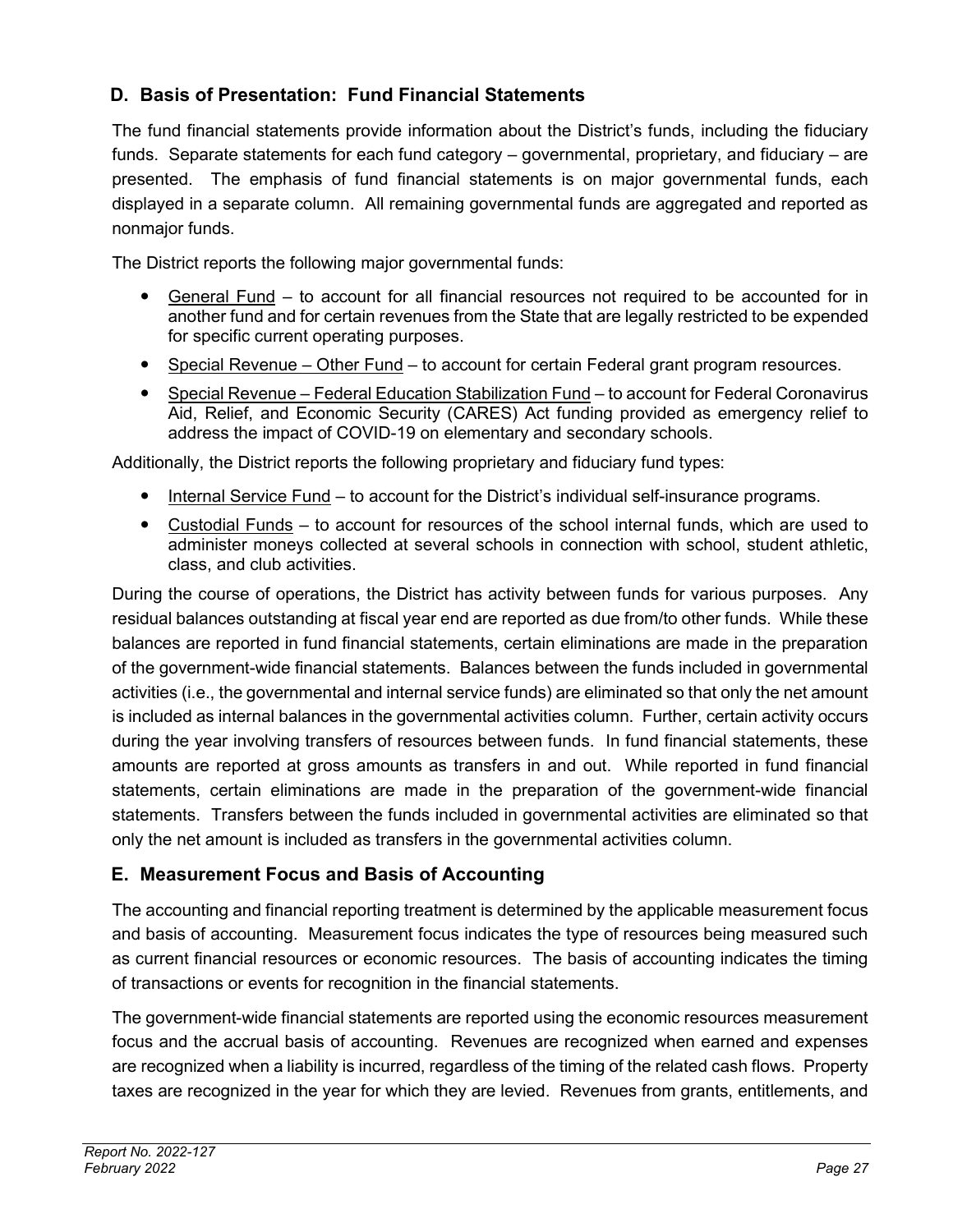donations are recognized as soon as all eligibility requirements imposed by the provider have been met.

The governmental fund financial statements are reported using the current financial resources measurement focus and the modified accrual basis of accounting. Revenues, except for certain grant revenues, are recognized as soon as they are both measurable and available. Revenues are considered to be available when they are collectible within the current period or soon enough thereafter to pay liabilities of the current period. For this purpose, the District considers revenues to be available if they are collected within 60 days of the end of the current fiscal year. When grant terms provide that the expenditure of resources is the prime factor for determining eligibility for Federal, State, and other grant resources, revenue is recognized at the time the expenditure is made. Entitlements are recorded as revenues when all eligibility requirements are met, including any time requirements, and the amount is received during the period or within the availability period for this revenue source (within 60 days of year end). Expenditures are generally recognized when the related fund liability is incurred, as under accrual accounting. However, debt service expenditures, claims and judgments, pension benefits, other postemployment benefits, and compensated absences, are only recorded when payment is due. General capital asset acquisitions are reported as expenditures in governmental funds. Issuance of long-term debt and acquisitions under capital leases are reported as other financing sources. Allocations of cost, such as depreciation, are not recognized in governmental funds.

The proprietary and fiduciary funds are reported using the economic resources measurement focus and the accrual basis of accounting.

# **F. Assets, Liabilities, Deferred Outflows/Inflows of Resources, and Net Position/Fund Balance**

# **Cash and Cash Equivalents**

The District's cash and cash equivalents are considered to be cash on hand, demand deposits, and short-term liquid investments with original maturities of 3 months or less from the date of acquisition. Investments classified as cash equivalents include amounts placed with the State Board of Administration (SBA) in Florida PRIME.

Cash deposits are held by banks qualified as public depositories under Florida law. All deposits are insured by Federal depository insurance, up to specified limits, or collateralized with securities held in Florida's multiple financial institution collateral pool as required by Chapter 280, Florida **Statutes** 

#### **Investments**

Investments consist of amounts placed with the SBA for participation in the Florida PRIME investment pool created by Section 218.405, Florida Statutes, and those made locally. The investment pool operates under investment guidelines established by Section 215.47, Florida Statutes.

The District's investment in Florida PRIME, which the SBA indicates is a Securities and Exchange Commission Rule 2a7-like external investment pool, are similar to money market funds in which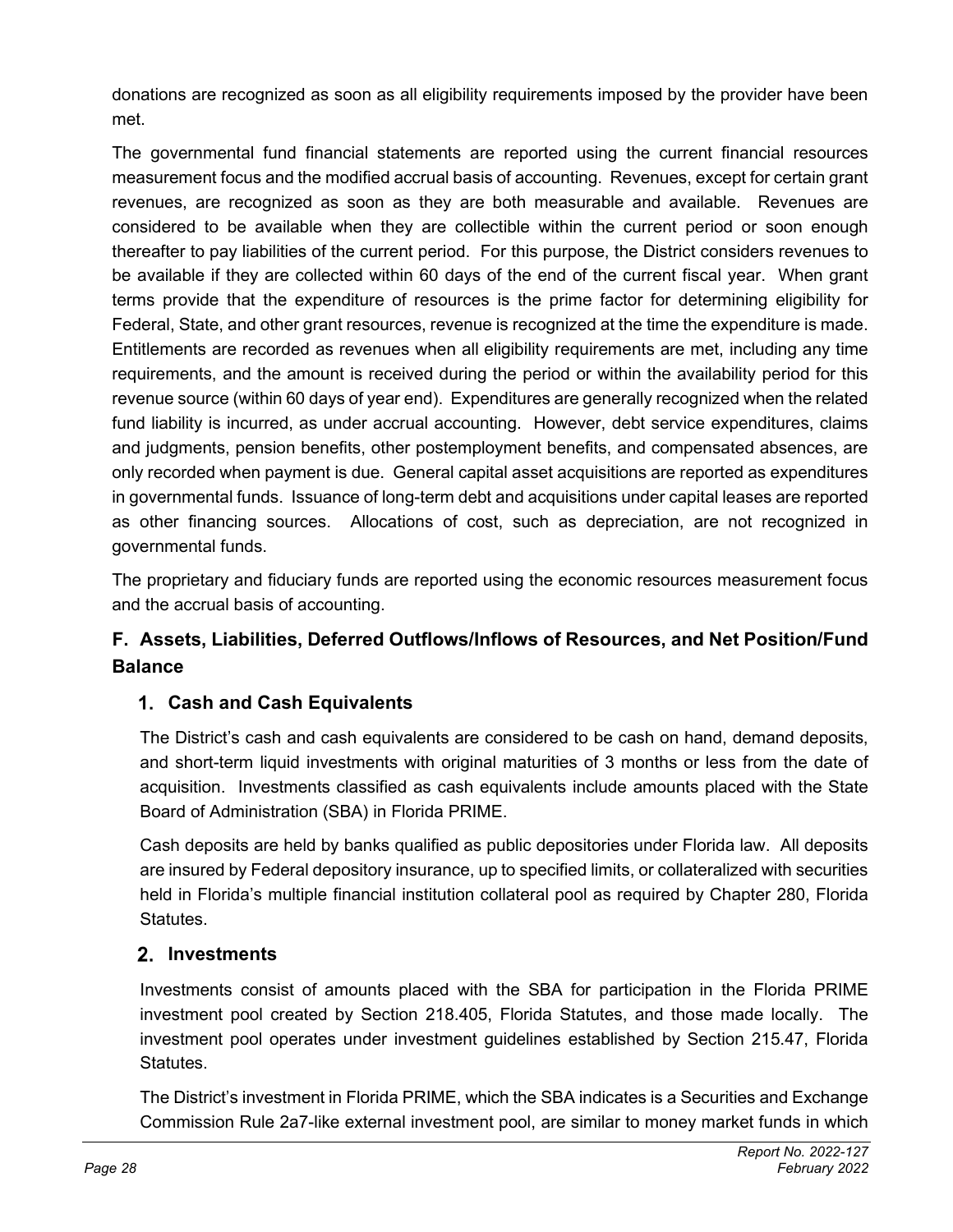shares are owned in the fund rather than the underlying investments. This investment is reported at fair value, which is amortized cost.

Investments made locally consist of amounts placed in an intergovernmental investment pool and are reported at fair value, which is amortized cost.

Types and amounts of investments held at fiscal year end are described in a subsequent note.

# **Inventories**

Inventories consist of expendable supplies held for consumption in the course of District operations. Inventories are stated at cost based on last invoice price, which approximates the first-in, first-out basis, except that United States Department of Agriculture donated foods are stated at their fair value as determined at the time of donation to the District's food service program by the Florida Department of Agriculture and Consumer Services, Bureau of Food Distribution. The costs of inventories are recorded as expenditures when used rather than purchased.

# **Capital Assets**

Expenditures for capital assets acquired or constructed for general District purposes are reported in the governmental fund that financed the acquisition or construction. The capital assets so acquired are reported at cost in the government-wide statement of net position but are not reported in the governmental fund financial statements. Capital assets are defined by the District as those costing more than \$750. Such assets are recorded at historical cost or estimated historical cost if purchased or constructed. Donated assets are recorded at acquisition value at the date of donation.

Capital assets are depreciated using the straight-line method over the following estimated useful lives:

| <b>Description</b>                           | <b>Estimated Useful Lives</b> |
|----------------------------------------------|-------------------------------|
| Improvements Other Than Buildings            | 20 years                      |
| <b>Buildings and Fixed Equipment</b>         | 10 - 50 years                 |
| Furniture, Fixtures, and Equipment           | 3 - 15 years                  |
| <b>Motor Vehicles</b>                        | 5 - 10 years                  |
| Audio Visual Materials and Computer Software | 5 years                       |

Current year information relative to changes in capital assets is described in a subsequent note.

# **Pensions**

In the government-wide statement of net position, liabilities are recognized for the District's proportionate share of each pension plan's net pension liability. For purposes of measuring the net pension liability, deferred outflows of resources and deferred inflows of resources related to pensions, and pension expense, information about the fiduciary net position of the Florida Retirement System (FRS) defined benefit plan and the Health Insurance Subsidy (HIS) defined benefit plan and additions to/deductions from the FRS and the HIS fiduciary net position have been determined on the same basis as they are reported by the FRS and the HIS plans. For this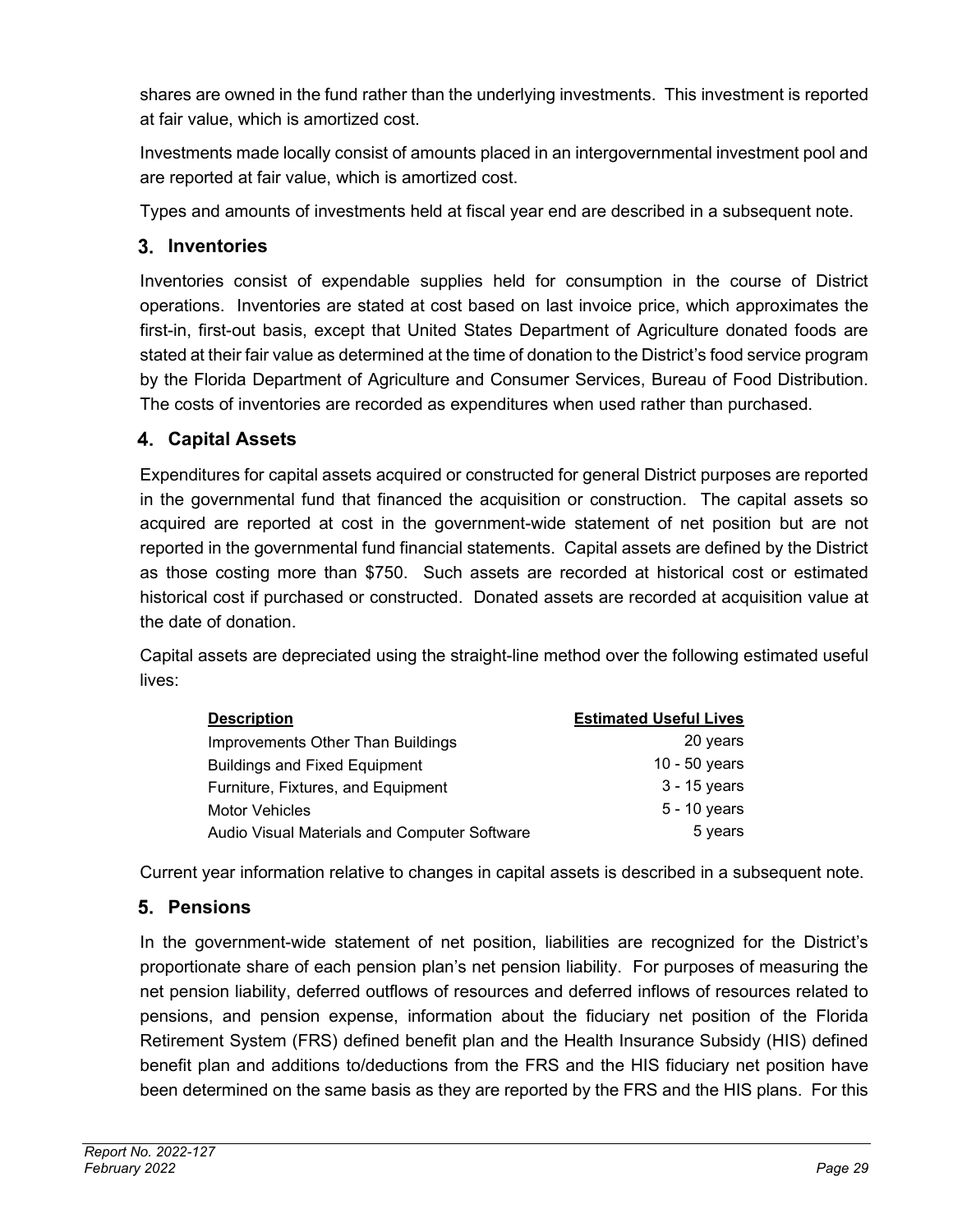purpose, benefit payments (including refunds of employee contributions) are recognized when due and payable in accordance with benefit terms. Investments are reported at fair value.

The District's retirement plans and related amounts are described in a subsequent note.

# **Long-Term Liabilities**

Long-term obligations that will be financed from resources to be received in the future by governmental funds are reported as liabilities in the government-wide statement of net position.

In the governmental fund financial statements, bonds and other long-term obligations are not recognized as liabilities until due.

Changes in long-term liabilities for the current year are reported in a subsequent note.

# **Deferred Outflows/Inflows of Resources**

In addition to assets, the statement of net position reports a separate section for deferred outflows of resources. This separate financial statement element, *deferred outflows of resources*, represents a consumption of net position that applies to future periods and so will not be recognized as an outflow of resources (expense) until then. The District has two items that qualify for reporting in this category. The deferred outflows of resources related to pensions and other postemployment benefits (OPEB) are discussed in subsequent notes.

In addition to liabilities, the statement of net position reports a separate section for deferred inflows of resources. This separate financial statement element, *deferred inflows of resources*, represents an acquisition of net position that applies to future periods and so will not be recognized as an inflow of resources (revenue) until that time. The District has two items that qualify for reporting in this category. The deferred inflows of resources related to pensions and OPEB are discussed in subsequent notes.

# **Net Position Flow Assumption**

The District occasionally funds outlays for a particular purpose from both restricted (e.g., restricted bond or grant proceeds) and unrestricted resources. To calculate the amounts to report as restricted net position and unrestricted net position in the government-wide and proprietary fund financial statements, a flow assumption must be made about the order in which the resources are considered to be applied. Consequently, it is the District's policy to consider restricted net position to have been depleted before unrestricted net position is applied.

#### **Fund Balance Flow Assumptions**

The District may fund outlays for a particular purpose from both restricted and unrestricted resources (the total of committed, assigned, and unassigned fund balance). To calculate the amounts to report as restricted, committed, assigned, and unassigned fund balance in the governmental fund financial statements, a flow assumption must be made about the order in which the resources are considered to be applied. It is the District's policy to consider restricted fund balance to have been depleted before using any of the components of unrestricted fund balance. Further, when components of unrestricted fund balance can be used for the same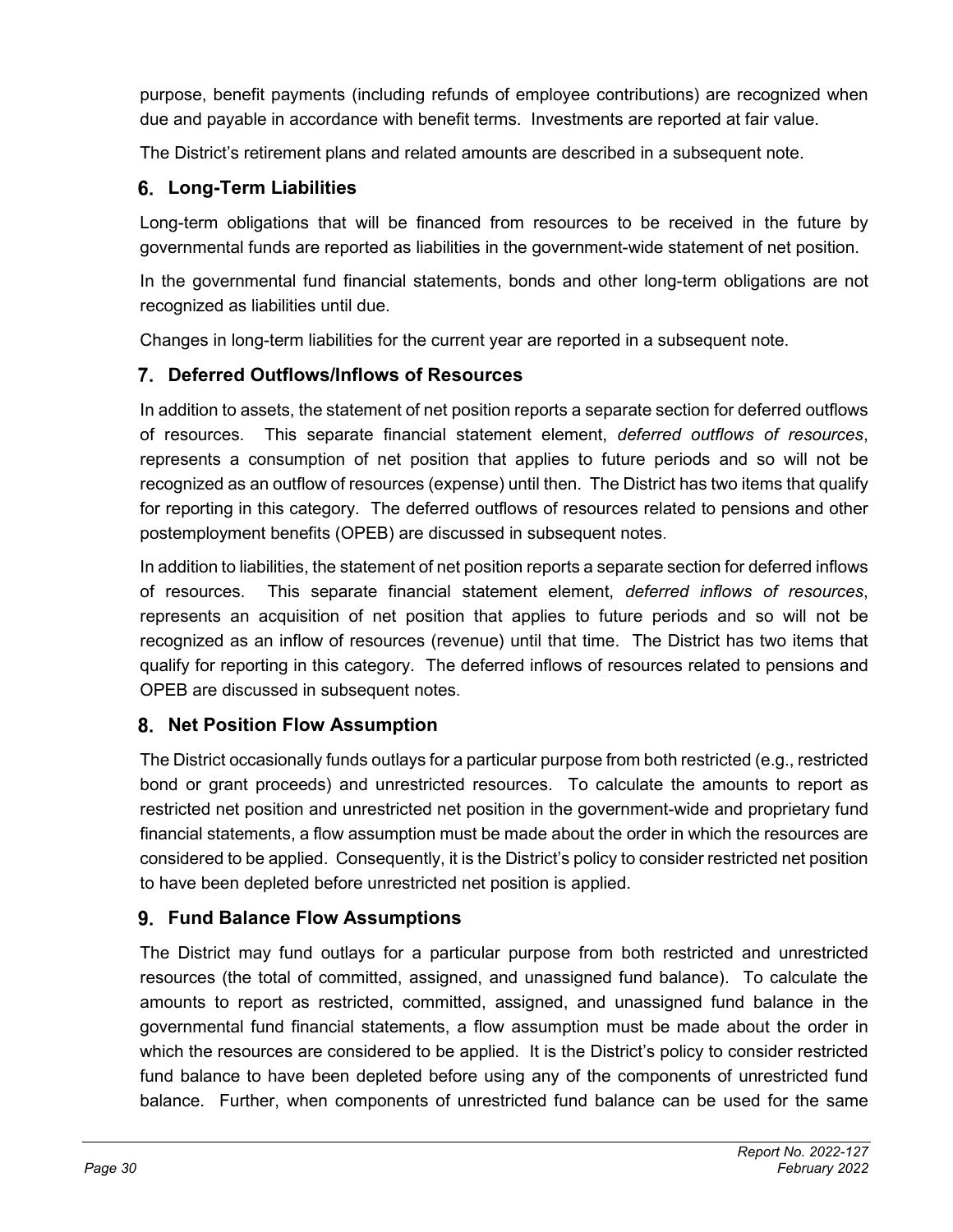purpose, committed fund balance is depleted first, followed by assigned fund balance. Unassigned fund balance is applied last.

## **Fund Balance Policies**

Fund balance of governmental funds is reported in various categories based on the nature of any limitations requiring the use of resources for specific purposes. The District itself can establish limitations on the use of resources through either a commitment (committed fund balance) or an assignment (assigned fund balance).

The committed fund balance classification includes amounts that can be used only for the specific purposes determined by a formal action of the District's highest level of decision-making authority. The Board is the highest level of decision-making authority for the District that can, by adoption of a resolution prior to the end of the fiscal year, commit fund balance. Once adopted, the limitation imposed by the resolution remains in place until a similar action is taken (the adoption of another resolution) to remove or revise the limitation. The District reported no committed fund balances at June 30, 2021.

Amounts in the assigned fund balance classification are intended to be used by the District for specific purposes but do not meet the criteria to be classified as committed. The Board has, by adoption of Board Policy 9.10, authorized the Superintendent and Finance Director to assign fund balance. The Board may also assign fund balance as it does when appropriating fund balance to cover a gap between estimated revenue and appropriations in the subsequent year's appropriated budget. Unlike commitments, assignments generally only exist temporarily. In other words, an additional action does not normally have to be taken for the removal of an assignment. Conversely, as discussed above, an additional action is essential to either remove or revise a commitment.

In addition, the District has adopted Board Policy 9.38 which provides for a minimum fund balance of at least 8 percent of projected General Fund annual revenues.

## **G. Revenues**

## **Program Revenues**

Amounts reported as program revenues include charges paid by the recipient of the goods or services offered by the program and grants and contributions that are restricted to meeting the operational or capital requirements of a particular program. All taxes, including those dedicated for specific purposes, and other internally dedicated resources are reported as general revenues rather than program revenues. Revenues that are not classified as program revenues are presented as general revenues. The comparison of direct expenses with program revenues identifies the extent to which each governmental function is self-financing or draws from the general revenues of the District.

## **State Revenue Sources**

Significant revenues from State sources for current operations include the Florida Education Finance Program administered by the FDOE under the provisions of Section 1011.62, Florida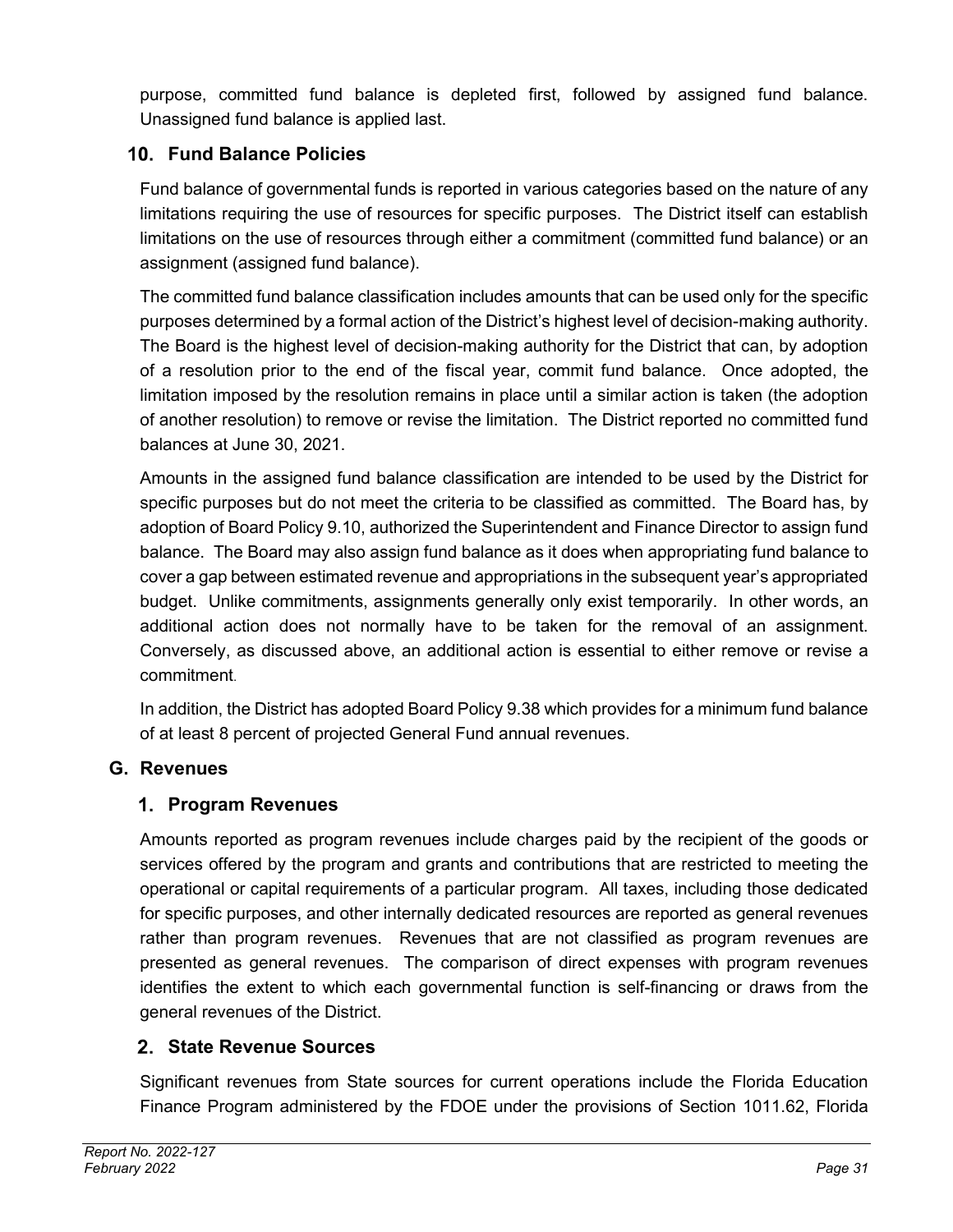Statutes. In accordance with this law, the District determines and reports the number of full-time equivalent (FTE) students and related data to the FDOE. The FDOE performs certain edit checks on the reported number of FTE and related data and calculates the allocation of funds to the District. The District is permitted to amend its original reporting during specified time periods following the date of the original reporting. The FDOE may also adjust subsequent fiscal period allocations based upon an audit of the District's compliance in determining and reporting FTE and related data. Normally, such adjustments are treated as reductions or additions of revenue in the fiscal year when the adjustments are made.

The State provides financial assistance to administer certain educational programs. SBE rules require that revenue earmarked for certain programs be expended only for the program for which the money is provided, and require that the money not expended as of the close of the fiscal year be carried forward into the following fiscal year to be expended for the same educational programs. The FDOE generally requires that these educational program revenues be accounted for in the General Fund. A portion of the fund balance of the General Fund is restricted in the governmental fund financial statements for the balance of categorical and earmarked educational program resources.

The District received an allocation from the State under the Educational Facilities Security Grant program. The District is authorized to expend these funds only upon applying for and receiving an encumbrance authorization from the FDOE.

A schedule of revenue from State sources for the current year is presented in a subsequent note.

## **District Property Taxes**

The Board is authorized by State law to levy property taxes for district school operations, capital improvements, and debt service.

Property taxes consist of ad valorem taxes on real and personal property within the District. Property values are determined by the Taylor County Property Appraiser, and property taxes are collected by the Taylor County Tax Collector.

The Board adopted the 2020 tax levy on September 15, 2020. Tax bills are mailed in October and taxes are payable between November 1 of the year assessed and March 31 of the following year at discounts of up to 4 percent for early payment.

Taxes become a lien on the property on January 1 and are delinquent on April 1 of the year following the year of assessment. State law provides for enforcement of collection of personal property taxes by seizure of the property to satisfy unpaid taxes and for enforcement of collection of real property taxes by the sale of interest-bearing tax certificates to satisfy unpaid taxes. The procedures result in the collection of essentially all taxes prior to June 30 of the year following the year of assessment.

Property tax revenues are recognized in the government-wide financial statements when the Board adopts the tax levy. Property tax revenues are recognized in the governmental fund financial statements when taxes are received by the District, except that revenue is accrued for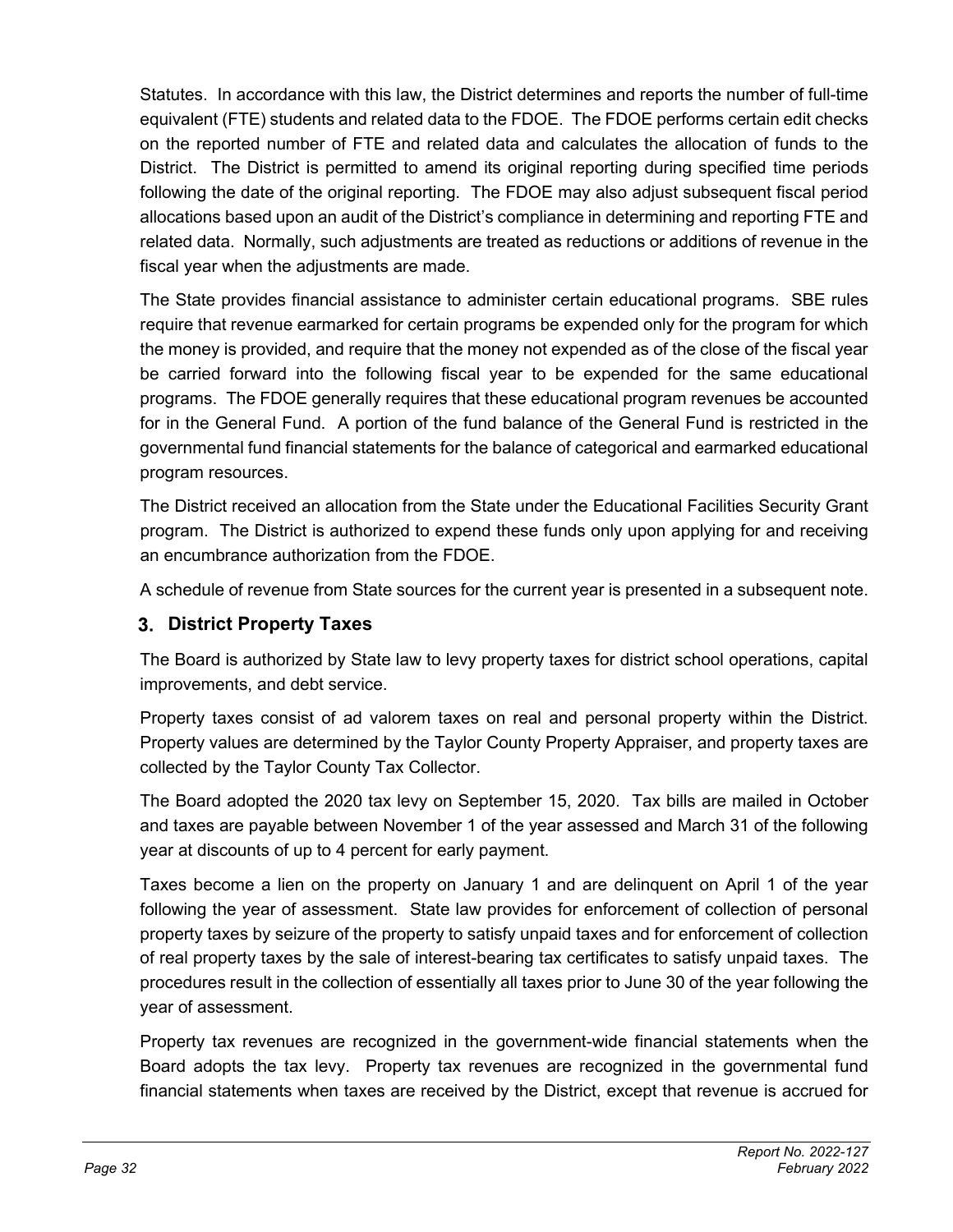taxes collected by the Taylor County Tax Collector at fiscal year end but not yet remitted to the District.

Millages and taxes levied for the current year are presented in a subsequent note.

## **Federal Revenue Sources**

The District receives Federal awards for the enhancement of various educational programs. Federal awards are generally received based on applications submitted to, and approved by, various granting agencies. For Federal awards in which a claim to these grant proceeds is based on incurring eligible expenditures, revenue is recognized to the extent that eligible expenditures have been incurred. The FDOE may require adjustments to subsequent fiscal period expenditures and related revenues based upon an audit of the District's compliance with applicable Federal awards requirements. Normally, such adjustments are treated as reductions of expenditures and related revenues in the fiscal year when the adjustments are made.

## **Compensated Absences**

In the government-wide financial statements, compensated absences (i.e., paid absences for employee vacation leave and sick leave) are accrued as liabilities to the extent that it is probable that the benefits will result in termination payments. A liability for these amounts is reported in the governmental fund financial statements only if it has matured, such as for occurrences of employee resignations and retirements. The liability for compensated absences includes salary-related benefits, where applicable.

## **Proprietary Fund Operating and Nonoperating Revenues and Expenses**

Proprietary funds distinguish operating revenues and expenses from nonoperating items. Operating revenues and expenses generally result from providing services and producing and delivering goods in connection with the proprietary fund's principal ongoing operations. The principal operating revenues of the District's internal service fund is charges for employee health insurance premiums. Operating expenses include insurance claims, purchased services, and administrative expenses. All revenues and expenses not meeting this definition are reported as nonoperating revenues and expenses.

## **ACCOUNTING CHANGE**

The District implemented GASB Statement No. 84, *Fiduciary Activities*, which establishes criteria for identifying and reporting fiduciary activities of all state and local governments. The focus of the criteria generally is on (1) whether a government is controlling the assets of the fiduciary activity and (2) the beneficiaries with whom a fiduciary relationship exists. Governments with activities meeting the criteria should present a statement of fiduciary net position and a statement of changes in fiduciary net position. The District considers the school internal funds to meet the criteria for reporting as fiduciary activities in the custodial funds. As such, the beginning net position of the custodial funds was increased by \$354,396.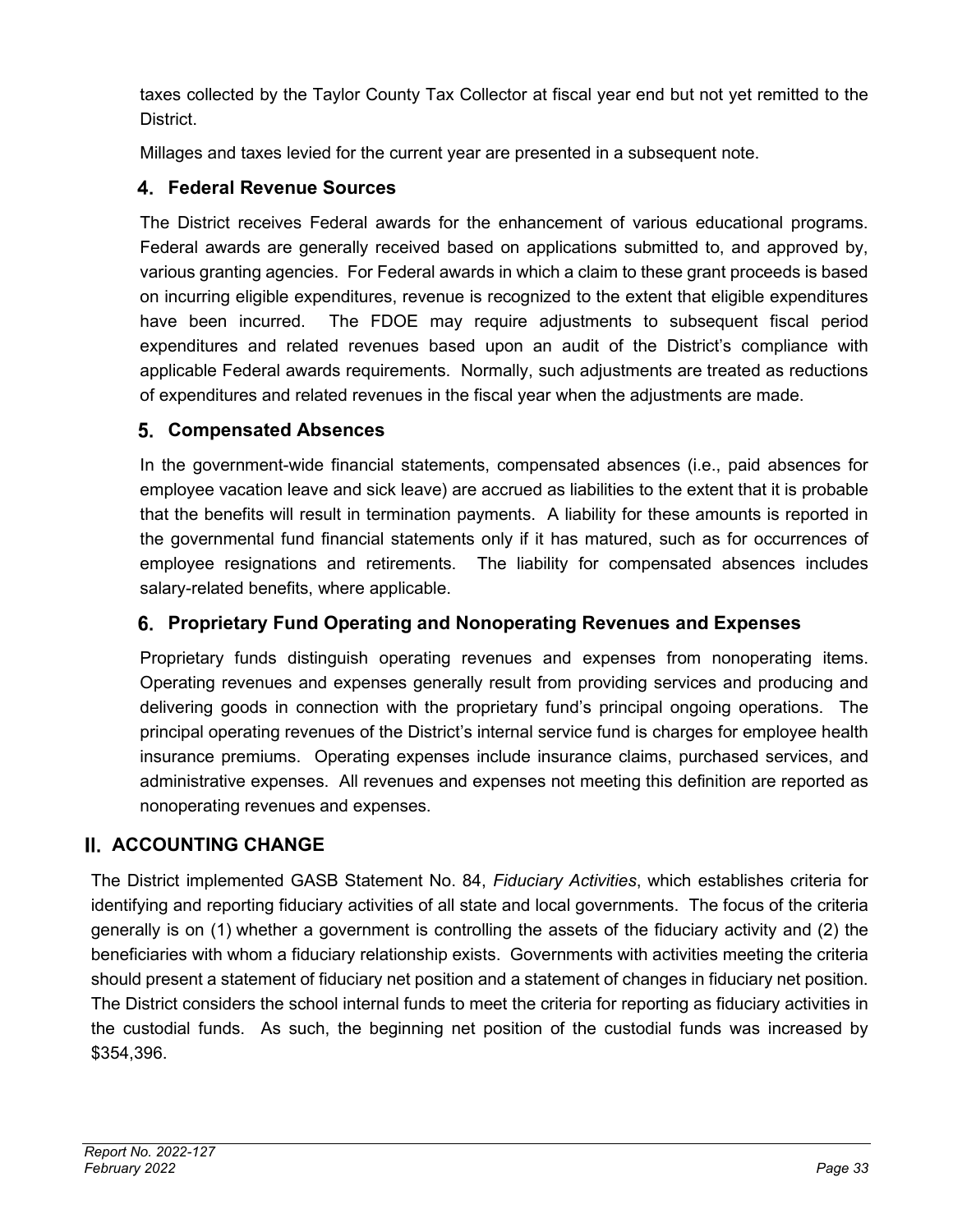## **III. DETAILED NOTES ON ALL ACTIVITIES AND FUNDS**

## **A. Cash Deposits with Financial Institutions**

**Custodial Credit Risk**. In the case of deposits, this is the risk that, in the event of the failure of a depository financial institution, the District will not be able to recover deposits or will not be able to recover collateral securities that are in the possession of an outside party. The District does not have a policy for custodial credit risk. All bank balances of the District are fully insured or collateralized as required by Chapter 280, Florida Statutes.

#### **B. Investments**

The District's investments at June 30, 2021, are reported as follows:

| <b>Investments</b>                | <b>Maturities</b> | <b>Fair Value</b> |
|-----------------------------------|-------------------|-------------------|
| SBA:                              |                   |                   |
| Florida PRIME (1)                 | 50 Days           | \$301,260.32      |
| Florida Fixed Income Trust (FIT): |                   |                   |
| Florida FIT Cash Pool             | 97 Days           | 2,498,298.42      |
| <b>Total Investments</b>          |                   | \$ 2,799,558.74   |
|                                   |                   |                   |

(1) This investment is reported as a cash equivalent for financial statement reporting purposes.

## **Interest Rate Risk**

Interest rate risk is the risk that changes in interest rates will adversely affect the fair value of an investment. The District's investment policy limits investments to shares in open-end, no-load mutual funds which invest primarily in short-term government bonds. The mutual fund investment objective must see a high level of income over the long-term consistent with preservation of capital.

Florida PRIME and Florida FIT use a weighted average days to maturity (WAM). A portfolio's WAM reflects the average maturity in days based on final maturity or reset date, in the case of floating rate instruments. WAM measures the sensitivity of the portfolio to interest rate changes.

For Florida PRIME, with regard to redemption gates, Section 218.409(8)(a), Florida Statutes, states, "The principal, and any part thereof, of each account constituting the trust fund is subject to payment at any time from the moneys in the trust fund. However, the executive director may, in good faith, on the occurrence of an event that has a material impact on liquidity or operations of the trust fund, for 48 hours limit contributions to or withdrawals from the trust fund to ensure that the board [State Board of Administration] can invest moneys entrusted to it in exercising its fiduciary responsibility. Such action must be immediately disclosed to all participants, the trustees, the Joint Legislative Auditing Committee, and the Investment Advisory Council. The trustees shall convene an emergency meeting as soon as practicable from the time the executive director has instituted such measures and review the necessity of those measures. If the trustees are unable to convene an emergency meeting before the expiration of the 48-hour moratorium on contributions and withdrawals, the moratorium may be extended by the executive director until the trustees are able to meet to review the necessity for the moratorium. If the trustees agree with such measures, the trustees shall vote to continue the measures for up to an additional 15 days. The trustees must convene and vote to continue any such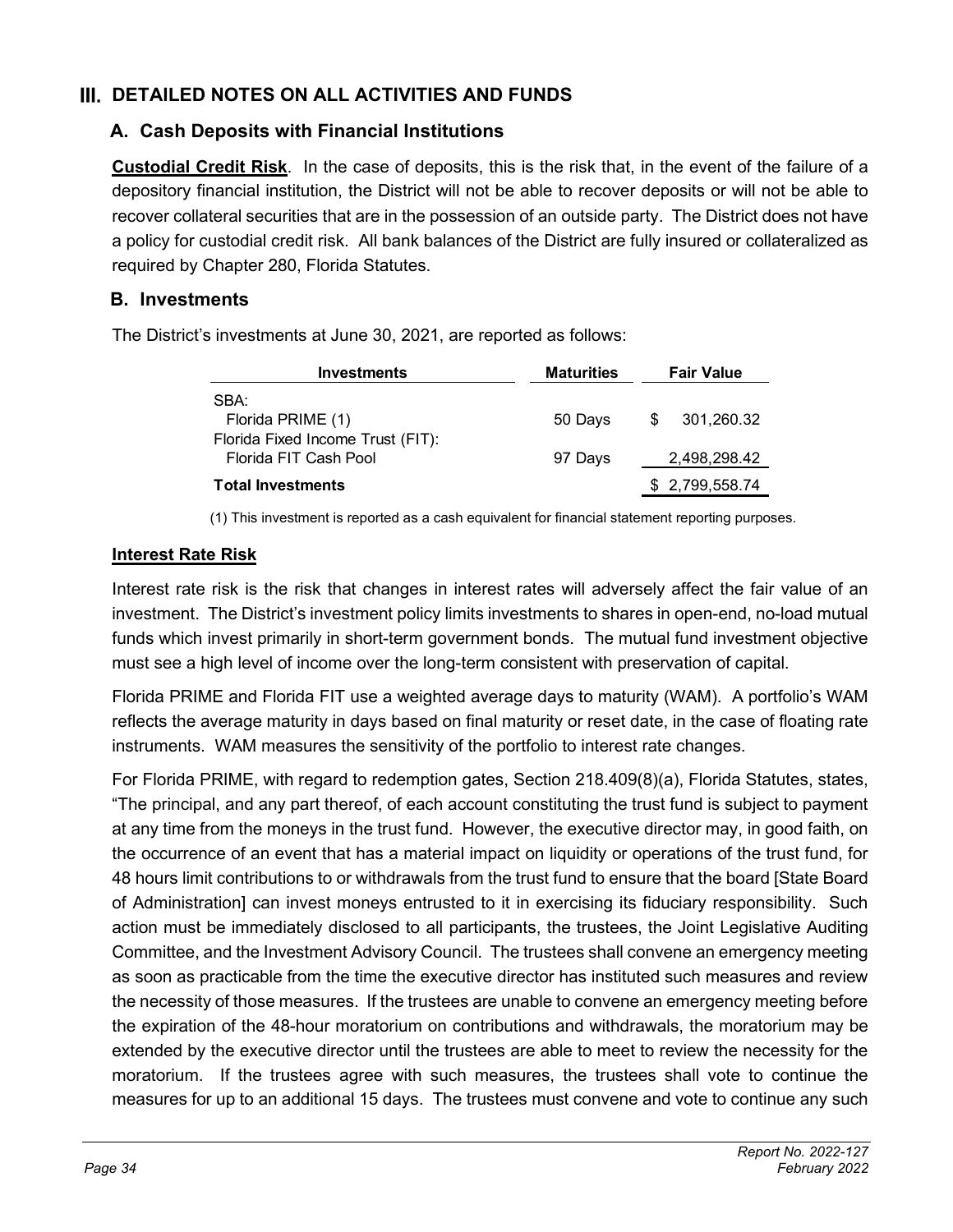measures before the expiration of the time limit set, but in no case may the time limit set by the trustees exceed 15 days." As of June 30, 2021, there were no redemption fees, maximum transaction amounts, or any other requirements that serve to limit a participant's daily access to 100 percent of their account value.

## **Credit Risk**

Credit risk is the risk that an issuer or other counterparty to an investment will not fulfill its obligations. Section 218.415(17), Florida Statutes, limits investments to the Local Government Surplus Funds Trust Fund [Florida PRIME], or any intergovernmental investment pool authorized pursuant to the Florida Interlocal Cooperation Act as provided in Section 163.01, Florida Statutes; Securities and Exchange Commission registered money market funds with the highest credit quality rating from a nationally recognized rating agency; interest-bearing time deposits or savings accounts in qualified public depositories, as defined in Section 280.02, Florida Statutes; and direct obligations of the United States Treasury. The District does not have a formal investment policy that further limits its investment choices.

The District's investment in Florida PRIME is rated AAAm by Standard & Poor's.

The District's investment in Florida FIT is rated AAAf/S1 by Fitch Rating.

## **C. Changes in Capital Assets**

Changes in capital assets are presented in the following table:

|                                                   |    | <b>Beginning</b><br><b>Balance</b> | <b>Additions</b><br><b>Deletions</b> |    |              | <b>Ending</b><br><b>Balance</b> |
|---------------------------------------------------|----|------------------------------------|--------------------------------------|----|--------------|---------------------------------|
| <b>GOVERNMENTAL ACTIVITIES</b>                    |    |                                    |                                      |    |              |                                 |
| Capital Assets Not Being Depreciated:             |    |                                    |                                      |    |              |                                 |
| Land                                              | \$ | 1,096,195.37                       | \$                                   | \$ |              | \$<br>1,096,195.37              |
| Land Improvements                                 |    | 238,072.41                         |                                      |    |              | 238,072.41                      |
| <b>Construction in Progress</b>                   |    |                                    | 207,501.83                           |    |              | 207,501.83                      |
| <b>Total Capital Assets Not Being Depreciated</b> |    | 1,334,267.78                       | 207,501.83                           |    |              | 1,541,769.61                    |
| Capital Assets Being Depreciated:                 |    |                                    |                                      |    |              |                                 |
| Improvements Other Than Buildings                 |    | 668,315.76                         |                                      |    |              | 668,315.76                      |
| <b>Buildings and Fixed Equipment</b>              |    | 62,337,999.43                      |                                      |    | 2,051,913.79 | 60,286,085.64                   |
| Furniture, Fixtures, and Equipment                |    | 5,624,175.75                       | 756,731.39                           |    | 260,746.47   | 6,120,160.67                    |
| <b>Motor Vehicles</b>                             |    | 5.367.374.75                       | 293,127.99                           |    | 427.029.58   | 5,233,473.16                    |
| Audio Visual Materials and                        |    |                                    |                                      |    |              |                                 |
| <b>Computer Software</b>                          |    | 42,478.22                          |                                      |    | 6,258.27     | 36,219.95                       |
| <b>Total Capital Assets Being Depreciated</b>     |    | 74,040,343.91                      | 1,049,859.38                         |    | 2,745,948.11 | 72,344,255.18                   |
| Less Accumulated Depreciation for:                |    |                                    |                                      |    |              |                                 |
| Improvements Other Than Buildings                 |    | 257,208.26                         | 33,415.79                            |    |              | 290,624.05                      |
| <b>Buildings and Fixed Equipment</b>              |    | 23, 126, 576.58                    | 1,214,666.04                         |    | 1,933,926.56 | 22,407,316.06                   |
| Furniture, Fixtures, and Equipment                |    | 4,222,304.99                       | 453,407.66                           |    | 254,094.76   | 4,421,617.89                    |
| <b>Motor Vehicles</b>                             |    | 4, 191, 325.92                     | 303,287.13                           |    | 427,029.58   | 4,067,583.47                    |
| Audio Visual Materials and                        |    |                                    |                                      |    |              |                                 |
| <b>Computer Software</b>                          |    | 36,231.65                          | 128.43                               |    | 6.258.27     | 30,101.81                       |
| <b>Total Accumulated Depreciation</b>             |    | 31,833,647.40                      | 2,004,905.05                         |    | 2,621,309.17 | 31,217,243.28                   |
| Total Capital Assets Being Depreciated, Net       |    | 42,206,696.51                      | (955,045.67)                         |    | 124,638.94   | 41, 127, 011.90                 |
| Governmental Activities Capital Assets, Net       | æ. | 43,540,964.29                      | \$<br>(747, 543.84)                  | \$ | 124,638.94   | 42,668,781.51                   |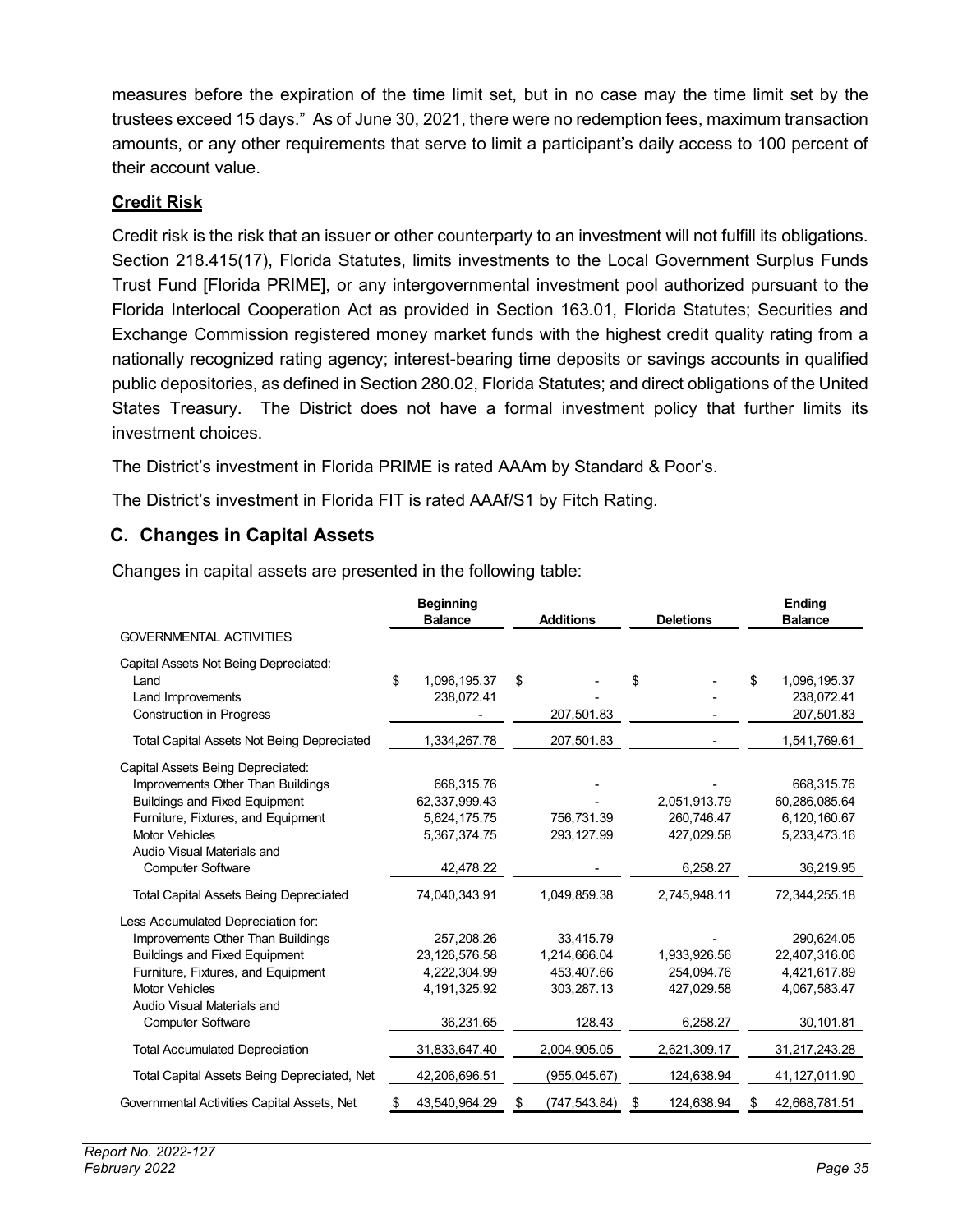Depreciation expense was charged to functions as follows:

| <b>Function</b>                                      | Amount           |
|------------------------------------------------------|------------------|
| <b>GOVERNMENTAL ACTIVITIES</b>                       |                  |
| <b>Student Transportation Services</b>               | 298,980.22<br>£. |
| Unallocated                                          | 1,705,924.83     |
| Total Depreciation Expense - Governmental Activities | \$2,004,905.05   |

#### **D. Retirement Plans**

## **FRS – Defined Benefit Pension Plans**

#### **General Information about the FRS**

The FRS was created in Chapter 121, Florida Statutes, to provide a defined benefit pension plan for participating public employees. The FRS was amended in 1998 to add the Deferred Retirement Option Program (DROP) under the defined benefit plan and amended in 2000 to provide a defined contribution plan alternative to the defined benefit plan for FRS members effective July 1, 2002. This integrated defined contribution pension plan is the FRS Investment Plan. Chapter 112, Florida Statutes, established the Retiree HIS Program, a cost-sharing multiple-employer defined benefit pension plan, to assist retired members of any State-administered retirement system in paying the costs of health insurance.

Essentially all regular employees of the District are eligible to enroll as members of the State-administered FRS. Provisions relating to the FRS are established by Chapters 121 and 122, Florida Statutes; Chapter 112, Part IV, Florida Statutes; Chapter 238, Florida Statutes; and FRS Rules, Chapter 60S, Florida Administrative Code; wherein eligibility, contributions, and benefits are defined and described in detail. Such provisions may be amended at any time by further action from the Florida Legislature. The FRS is a single retirement system administered by the Florida Department of Management Services, Division of Retirement, and consists of the two cost-sharing multiple-employer defined benefit plans and other nonintegrated programs. A comprehensive annual financial report of the FRS, which includes its financial statements, required supplementary information, actuarial report, and other relevant information, is available from the Florida Department of Management Services Web site (www.dms.myflorida.com).

The District's FRS and HIS pension expense totaled \$3,409,817 for the fiscal year ended June 30, 2021.

#### **FRS Pension Plan**

*Plan Description*. The FRS Pension Plan (Plan) is a cost-sharing multiple-employer defined benefit pension plan, with a DROP for eligible employees. The general classes of membership are:

- *Regular* Members of the FRS who do not qualify for membership in the other classes.
- *Elected County Officers* Members who hold specified elective offices in local government.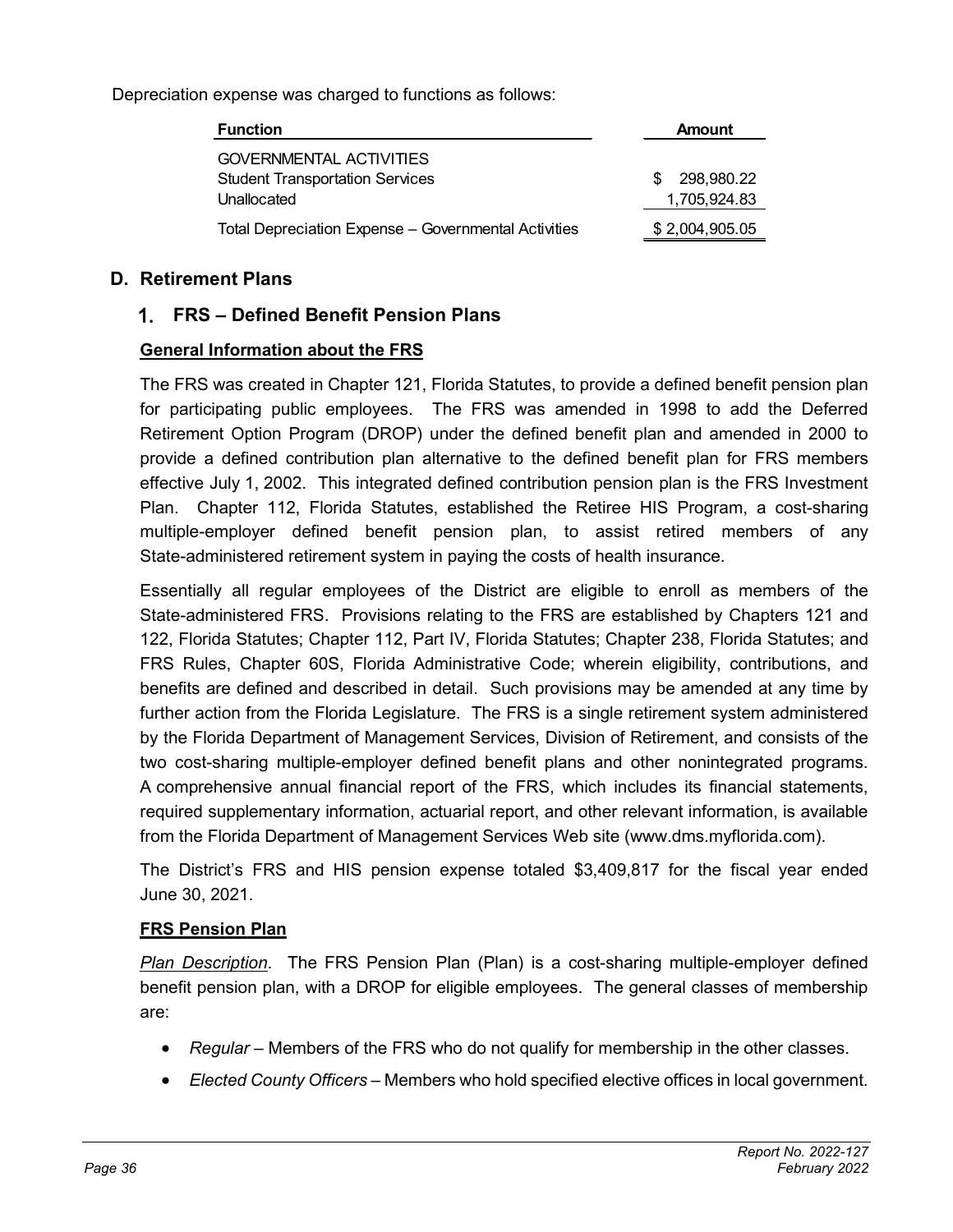Employees enrolled in the Plan prior to July 1, 2011, vest at 6 years of creditable service and employees enrolled in the Plan on or after July 1, 2011, vest at 8 years of creditable service. All vested members, enrolled prior to July 1, 2011, are eligible for normal retirement benefits at age 62 or at any age after 30 years of service. All members enrolled in the Plan on or after July 1, 2011, once vested, are eligible for normal retirement benefits at age 65 or any time after 33 years of creditable service. Employees enrolled in the Plan may include up to 4 years of credit for military service toward creditable service. The Plan also includes an early retirement provision; however, there is a benefit reduction for each year a member retires before his or her normal retirement date. The Plan provides retirement, disability, death benefits, and annual cost-of-living adjustments to eligible participants.

The DROP, subject to provisions of Section 121.091, Florida Statutes, permits employees eligible for normal retirement under the Plan to defer receipt of monthly benefit payments while continuing employment with an FRS participating employer. An employee may participate in DROP for a period not to exceed 60 months after electing to participate, except that certain instructional personnel may participate for up to 96 months. During the period of DROP participation, deferred monthly benefits are held in the FRS Trust Fund and accrue interest. The net pension liability does not include amounts for DROP participants, as these members are considered retired and are not accruing additional pension benefits.

*Benefits Provided*. Benefits under the Plan are computed on the basis of age and/or years of service, average final compensation, and service credit. Credit for each year of service is expressed as a percentage of the average final compensation. For members initially enrolled before July 1, 2011, the average final compensation is the average of the 5 highest fiscal years' earnings; for members initially enrolled on or after July 1, 2011, the average final compensation is the average of the 8 highest fiscal years' earnings. The total percentage value of the benefit received is determined by calculating the total value of all service, which is based on the retirement class to which the member belonged when the service credit was earned. Members are eligible for in-line-of-duty or regular disability and survivors' benefits. The following table shows the percentage value for each year of service credit earned:

| Class, Initial Enrollment, and Retirement Age/Years of Service | <b>Percent Value</b> |
|----------------------------------------------------------------|----------------------|
| <b>Regular Members Initially Enrolled Before July 1, 2011</b>  |                      |
| Retirement up to age 62 or up to 30 years of service           | 1.60                 |
| Retirement at age 63 or with 31 years of service               | 1.63                 |
| Retirement at age 64 or with 32 years of service               | 1.65                 |
| Retirement at age 65 or with 33 or more years of service       | 1.68                 |
| Regular Members Initially Enrolled On or After July 1, 2011    |                      |
| Retirement up to age 65 or up to 33 years of service           | 1.60                 |
| Retirement at age 66 or with 34 years of service               | 1.63                 |
| Retirement at age 67 or with 35 years of service               | 1.65                 |
| Retirement at age 68 or with 36 or more years of service       | 1.68                 |
| <b>Elected County Officers</b>                                 | 3.00                 |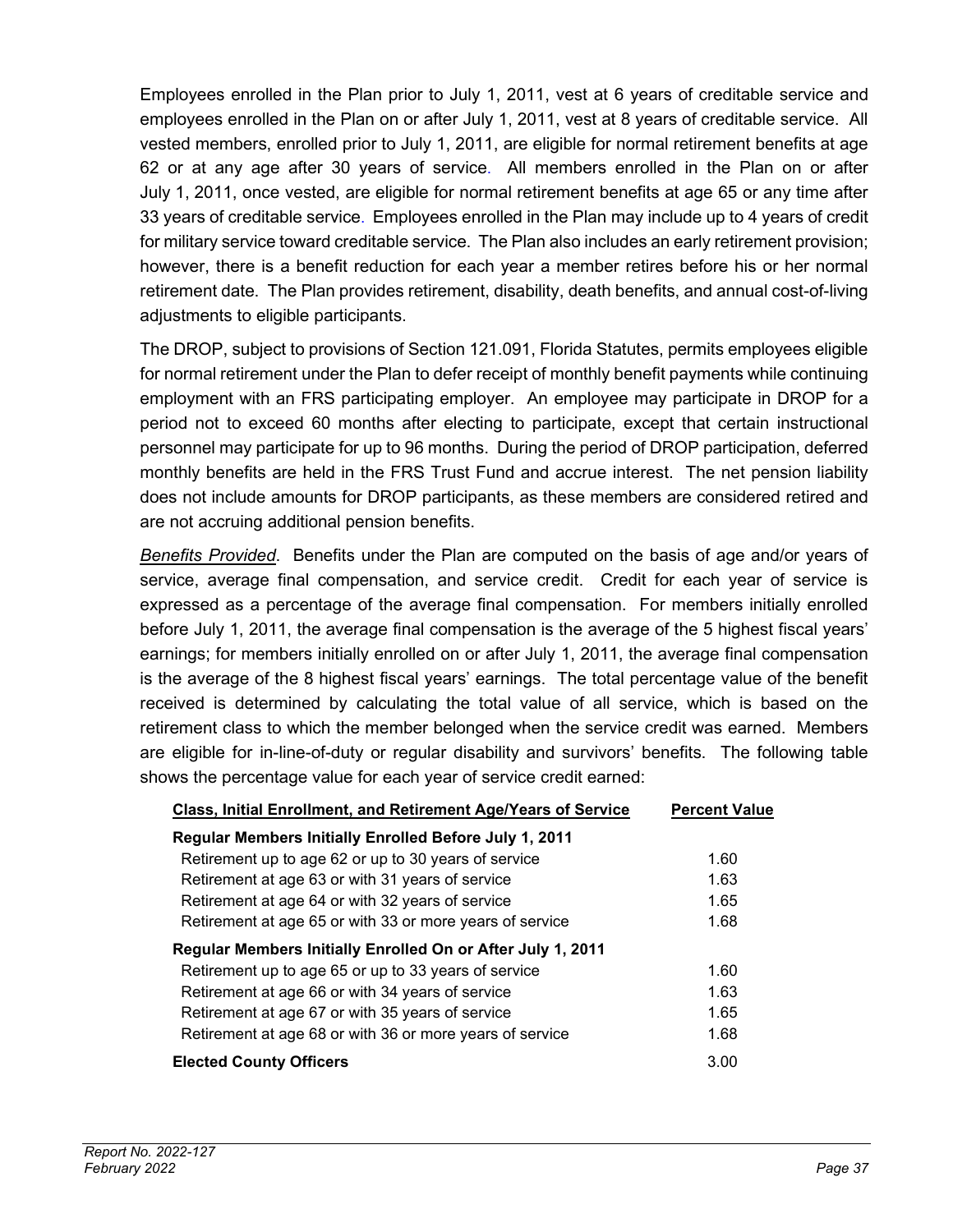As provided in Section 121.101, Florida Statutes, if the member was initially enrolled in the Plan before July 1, 2011, and all service credit was accrued before July 1, 2011, the annual cost-of-living adjustment is 3 percent per year. If the member was initially enrolled before July 1, 2011, and has service credit on or after July 1, 2011, there is an individually calculated cost-of-living adjustment. The annual cost-of-living adjustment is a proportion of 3 percent determined by dividing the sum of the pre-July 2011 service credit by the total service credit at retirement multiplied by 3 percent. Plan members initially enrolled on or after July 1, 2011, will not have a cost-of-living adjustment after retirement.

*Contributions*. The Florida Legislature establishes contribution rates for participating employers and employees. Contribution rates during the 2020-21 fiscal year were as follows:

|                                                               | <b>Percent of Gross Salary</b> |             |  |  |
|---------------------------------------------------------------|--------------------------------|-------------|--|--|
| <b>Class</b>                                                  | <b>Employee</b>                | Emplover(1) |  |  |
| FRS, Regular                                                  | 3.00                           | 10.00       |  |  |
| FRS, Elected County Officers                                  | 3.00                           | 49.18       |  |  |
| DROP - Applicable to<br>Members from All of the Above Classes | 0.00                           | 16.98       |  |  |
| FRS, Reemployed Retiree                                       | (2)                            | (2)         |  |  |

(1) Employer rates include 1.66 percent for the postemployment health insurance subsidy. Also, employer rates, other than for DROP participants, include 0.06 percent for administrative costs of the Investment Plan.

(2) Contribution rates are dependent upon retirement class in which reemployed.

The District's contributions to the Plan totaled \$1,509,531 for the fiscal year ended June 30, 2021.

*Pension Liabilities, Pension Expense, and Deferred Outflows of Resources and Deferred Inflows of Resources Related to Pensions*. At June 30, 2021, the District reported a liability of \$15,793,276 for its proportionate share of the Plan's net pension liability. The net pension liability was measured as of June 30, 2020, and the total pension liability used to calculate the net pension liability was determined by an actuarial valuation as of July 1, 2020. The District's proportionate share of the net pension liability was based on the District's 2019-20 fiscal year contributions relative to the total 2019-20 fiscal year contributions of all participating members. At June 30, 2020, the District's proportionate share was 0.036439177 percent, which was a decrease of 0.001854936 from its proportionate share measured as of June 30, 2019.

For the fiscal year ended June 30, 2021, the District recognized the Plan pension expense of \$3,088,777. In addition, the District reported deferred outflows of resources and deferred inflows of resources related to pensions from the following sources: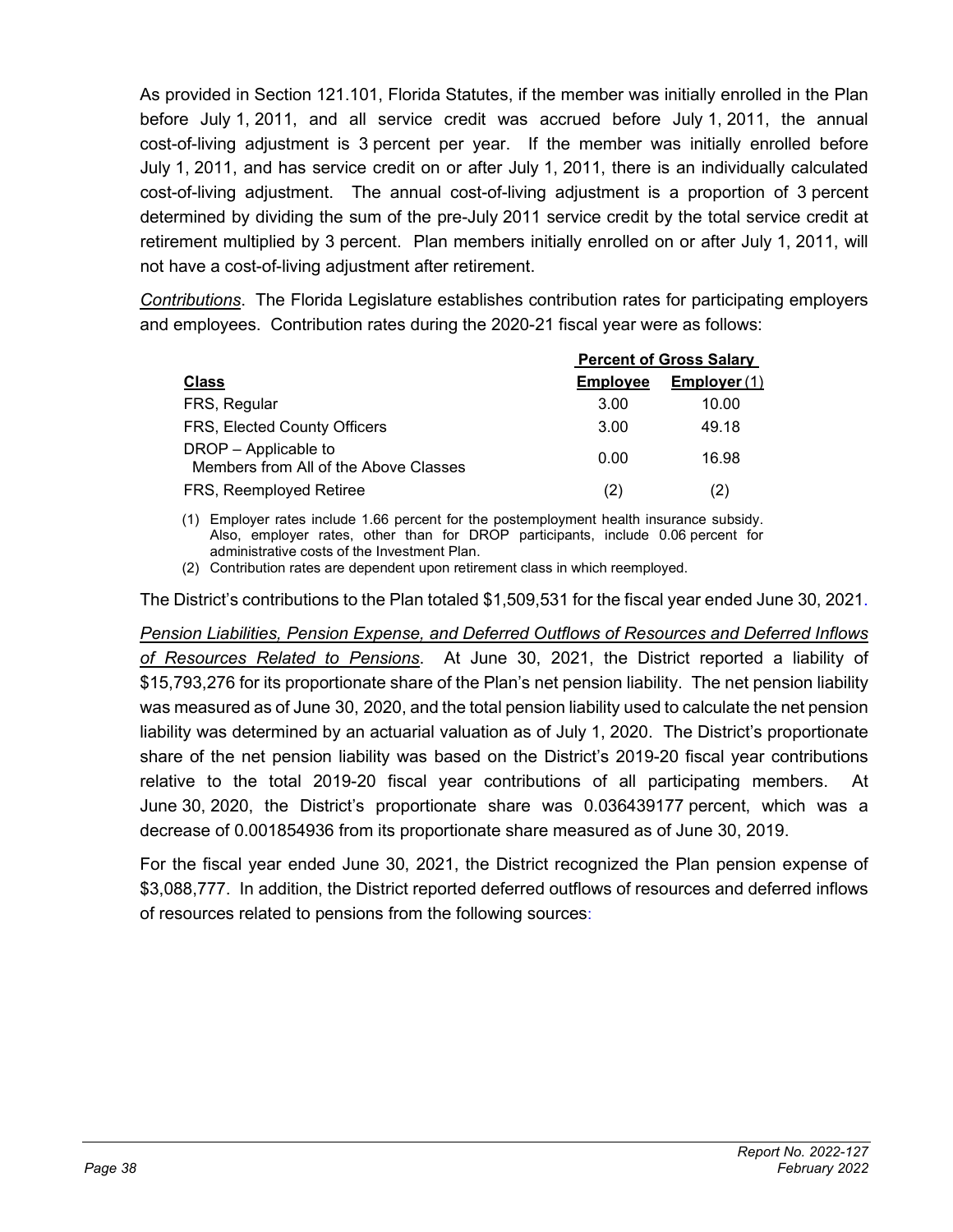| <b>Description</b>                            | <b>Deferred Outflows</b><br>of Resources | <b>Deferred Inflows</b><br>of Resources |
|-----------------------------------------------|------------------------------------------|-----------------------------------------|
|                                               |                                          |                                         |
| Differences Between Expected and              |                                          |                                         |
| <b>Actual Experience</b>                      | \$<br>604.441                            | \$                                      |
| <b>Change of Assumptions</b>                  | 2,859,085                                |                                         |
| Net Difference Between Projected and Actual   |                                          |                                         |
| Earnings on FRS Pension Plan Investments      | 940,347                                  |                                         |
| Changes in Proportion and Differences Between |                                          |                                         |
| District FRS Contributions and Proportionate  |                                          |                                         |
| Share of Contributions                        | 1,044                                    | 696,328                                 |
| District FRS Contributions Subsequent to      |                                          |                                         |
| the Measurement Date                          | 1,509,531                                |                                         |
| Total                                         | 5,914,448                                | \$<br>696,328                           |

The deferred outflows of resources related to pensions resulting from District contributions to the Plan subsequent to the measurement date, totaling \$1,509,531, will be recognized as a reduction of the net pension liability in the fiscal year ending June 30, 2022. Other amounts reported as deferred outflows of resources and deferred inflows of resources related to pensions will be recognized in pension expense as follows:

| <b>Fiscal Year Ending June 30</b> | <b>Amount</b> |
|-----------------------------------|---------------|
| 2022                              | 680,707<br>S  |
| 2023                              | 1,237,146     |
| 2024                              | 1,076,813     |
| 2025                              | 623,595       |
| 2026                              | 90,328        |
| Total                             | 3,708,589     |

*Actuarial Assumptions*. The total pension liability in the July 1, 2020, actuarial valuation was determined using the following actuarial assumptions, applied to all periods included in the measurement:

| Inflation        | 2.40 percent                                                           |
|------------------|------------------------------------------------------------------------|
| Salary Increases | 3.25 percent, average, including inflation                             |
|                  | Investment Rate of Return 6.80 percent, net of pension plan investment |
|                  | expense, including inflation                                           |

Mortality rates were based on the PUB-2010 base table, projected generationally with Scale MP-2018.

The actuarial assumptions used in the July 1, 2020, valuation were based on the results of an actuarial experience study for the period July 1, 2013, through June 30, 2018.

The long-term expected rate of return on pension plan investments was not based on historical returns, but instead is based on a forward-looking capital market economic model. The allocation policy's description of each asset class was used to map the target allocation to the asset classes shown below. Each asset class assumption is based on a consistent set of underlying assumptions and includes an adjustment for the inflation assumption. The target allocation and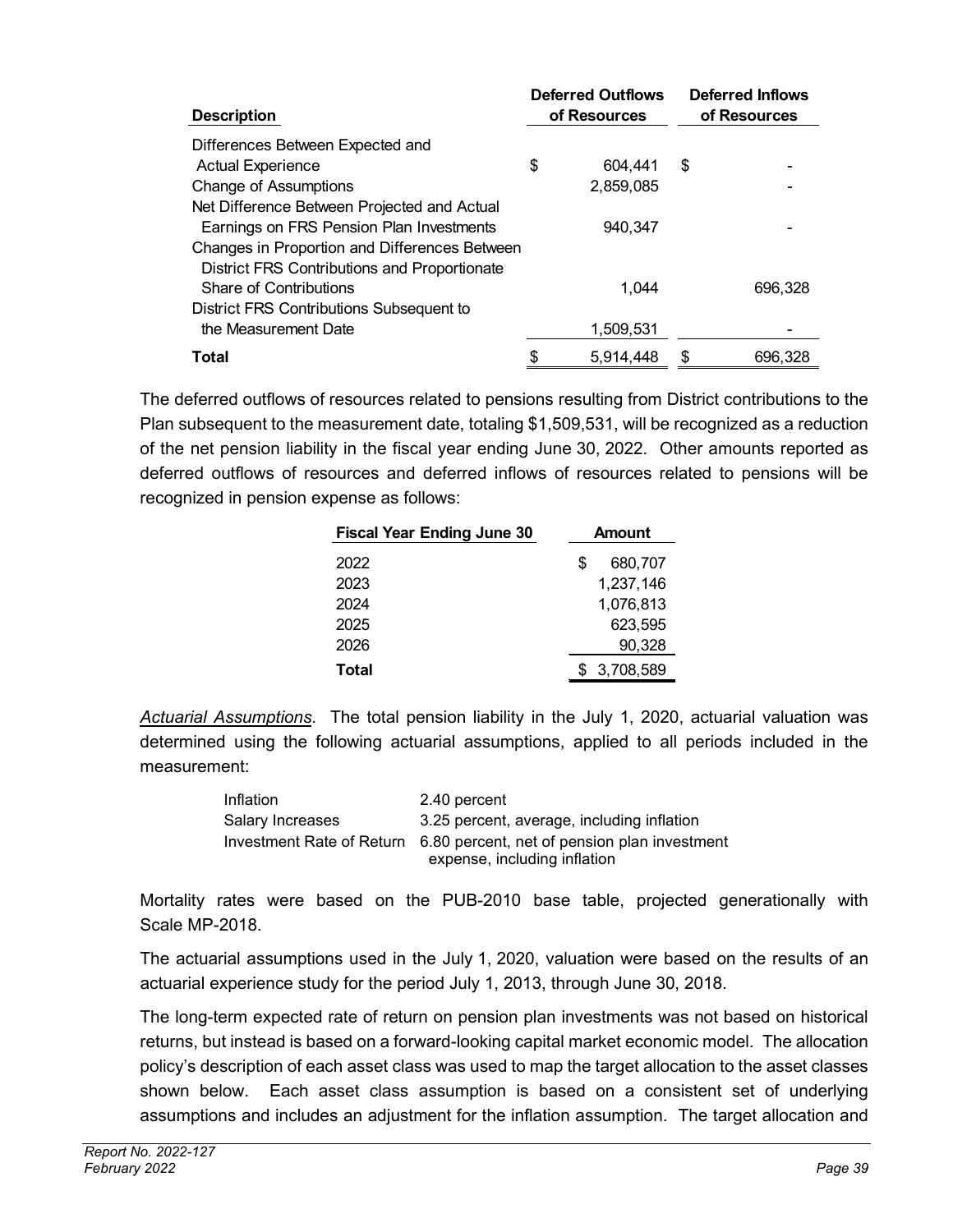best estimates of arithmetic and geometric real rates of return for each major asset class are summarized in the following table:

| <b>Asset Class</b>           | <b>Target</b><br>Allocation (1) | Annual<br><b>Arithmetic</b><br>Return | Compound<br>Annual<br>(Geometric)<br>Return | <b>Standard</b><br><b>Deviation</b> |
|------------------------------|---------------------------------|---------------------------------------|---------------------------------------------|-------------------------------------|
| Cash                         | 1.0%                            | $2.2\%$                               | $2.2\%$                                     | 1.2%                                |
| Fixed Income                 | 19.0%                           | 3.0%                                  | 2.9%                                        | 3.5%                                |
| <b>Global Equity</b>         | 54.2%                           | 8.0%                                  | 6.7%                                        | 17.1%                               |
| Real Estate (Property)       | 10.3%                           | 6.4%                                  | 5.8%                                        | 11.7%                               |
| <b>Private Equity</b>        | 11.1%                           | 10.8%                                 | 8.1%                                        | 25.7%                               |
| <b>Strategic Investments</b> | 4.4%                            | 5.5%                                  | 5.3%                                        | 6.9%                                |
| Total                        | 100%                            |                                       |                                             |                                     |
| Assumed inflation - Mean     |                                 |                                       | 2.4%                                        | $1.7\%$                             |

(1) As outlined in the Plan's investment policy.

*Discount Rate*. The discount rate used to measure the total pension liability was 6.8 percent. The Plan's fiduciary net position was projected to be available to make all projected future benefit payments of current active and inactive employees. Therefore, the discount rate for calculating the total pension liability is equal to the long-term expected rate of return. The discount rate used in the 2020 valuation was updated from 6.9 percent to 6.8 percent.

*Sensitivity of the District's Proportionate Share of the Net Pension Liability to Changes in the Discount Rate*. The following presents the District's proportionate share of the net pension liability calculated using the discount rate of 6.8 percent, as well as what the District's proportionate share of the net pension liability would be if it were calculated using a discount rate that is 1 percentage point lower (5.8 percent) or 1 percentage point higher (7.8 percent) than the current rate:

|                                   | 1%                        | <b>Current</b>                 | $1\%$                     |
|-----------------------------------|---------------------------|--------------------------------|---------------------------|
|                                   | <b>Decrease</b><br>(5.8%) | <b>Discount Rate</b><br>(6.8%) | <b>Increase</b><br>(7.8%) |
| District's Proportionate Share of |                           |                                |                           |
| the Net Pension Liability         | \$25,219,208              | \$15,793,276                   | \$7,920,697               |

*Pension Plan Fiduciary Net Position*. Detailed information about the Plan's fiduciary net position is available in the separately issued FRS Pension Plan and Other State Administered Systems Comprehensive Annual Financial Report.

#### **HIS Pension Plan**

*Plan Description*. The HIS Pension Plan (HIS Plan) is a cost-sharing multiple-employer defined benefit pension plan established under Section 112.363, Florida Statutes, and may be amended by the Florida Legislature at any time. The benefit is a monthly payment to assist retirees of State-administered retirement systems in paying their health insurance costs and is administered by the Florida Department of Management Services, Division of Retirement.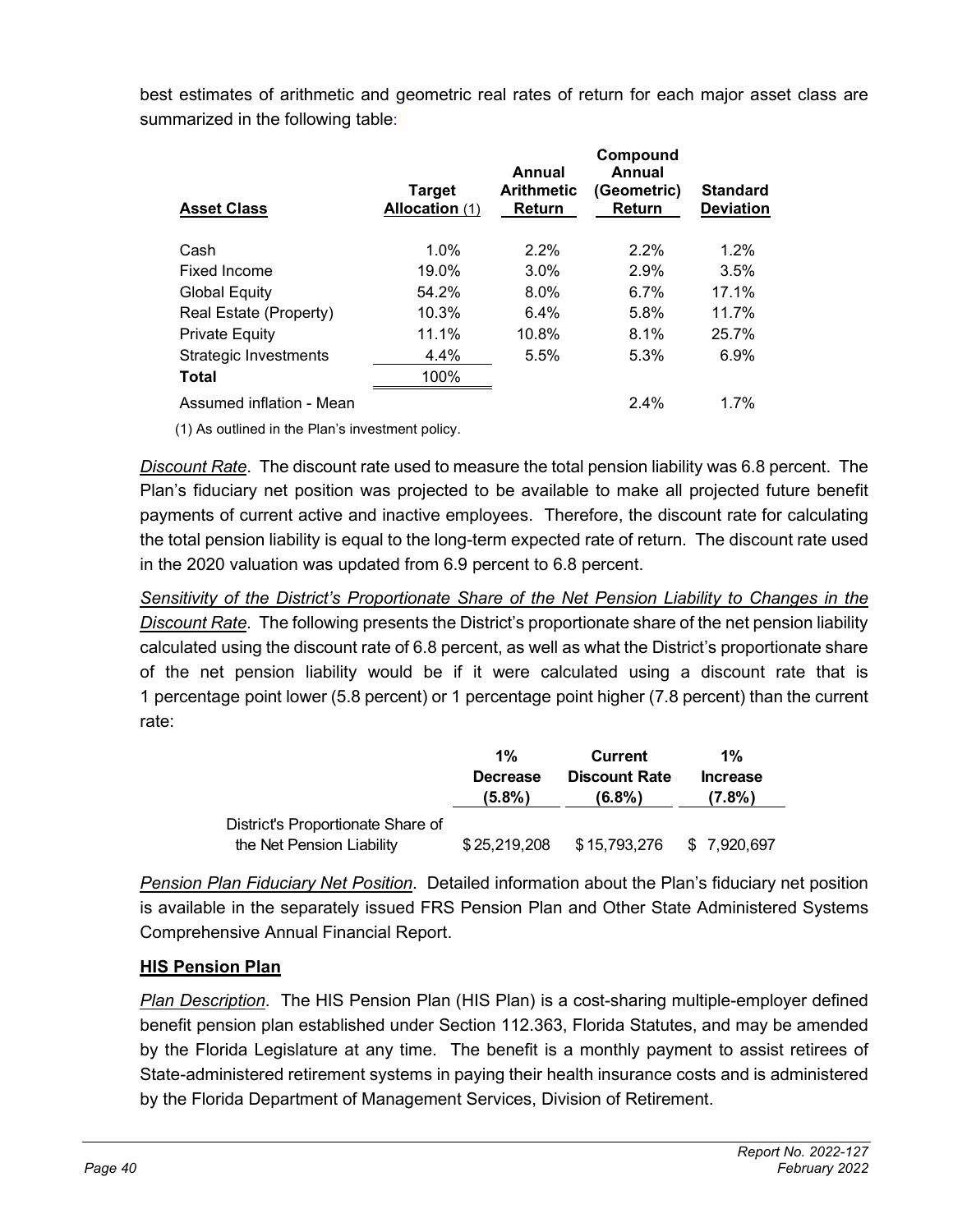*Benefits Provided*. For the fiscal year ended June 30, 2021, eligible retirees and beneficiaries received a monthly HIS payment of \$5 for each year of creditable service completed at the time of retirement, with a minimum HIS payment of \$30 and a maximum HIS payment of \$150 per month, pursuant to Section 112.363, Florida Statutes. To be eligible to receive a HIS Plan benefit, a retiree under a State-administered retirement system must provide proof of health insurance coverage, which may include Federal Medicare.

*Contributions*. The HIS Plan is funded by required contributions from FRS participating employers as set by the Florida Legislature. Employer contributions are a percentage of gross compensation for all active FRS members. For the fiscal year ended June 30, 2021, the contribution rate was 1.66 percent of payroll pursuant to Section 112.363, Florida Statutes. The District contributed 100 percent of its statutorily required contributions for the current and preceding 3 years. HIS Plan contributions are deposited in a separate trust fund from which payments are authorized. HIS Plan benefits are not guaranteed and are subject to annual legislative appropriation. In the event the legislative appropriation or available funds fail to provide full subsidy benefits to all participants, benefits may be reduced or canceled.

The District's contributions to the HIS Plan totaled \$277,117 for the fiscal year ended June 30, 2021.

*Pension Liabilities, Pension Expense, and Deferred Outflows of Resources and Deferred Inflows of Resources Related to Pensions*. At June 30, 2021, the District reported a net pension liability of \$5,580,171 for its proportionate share of the HIS Plan's net pension liability. The current portion of the net pension liability is the District's proportionate share of benefit payments expected to be paid within 1 year, net of the District's proportionate share of the HIS Plan's fiduciary net position available to pay that amount. The net pension liability was measured as of June 30, 2020, and the total pension liability used to calculate the net pension liability was determined by an actuarial valuation as of July 1, 2020. The District's proportionate share of the net pension liability was based on the District's 2019-20 fiscal year contributions relative to the total 2019-20 fiscal year contributions of all participating members. At June 30, 2020, the District's proportionate share was 0.045702254 percent, which was a decrease of 0.001857434 from its proportionate share measured as of June 30, 2019.

For the fiscal year ended June 30, 2021, the District recognized the HIS Plan pension expense of \$321,040. In addition, the District reported deferred outflows of resources and deferred inflows of resources related to pensions from the following sources: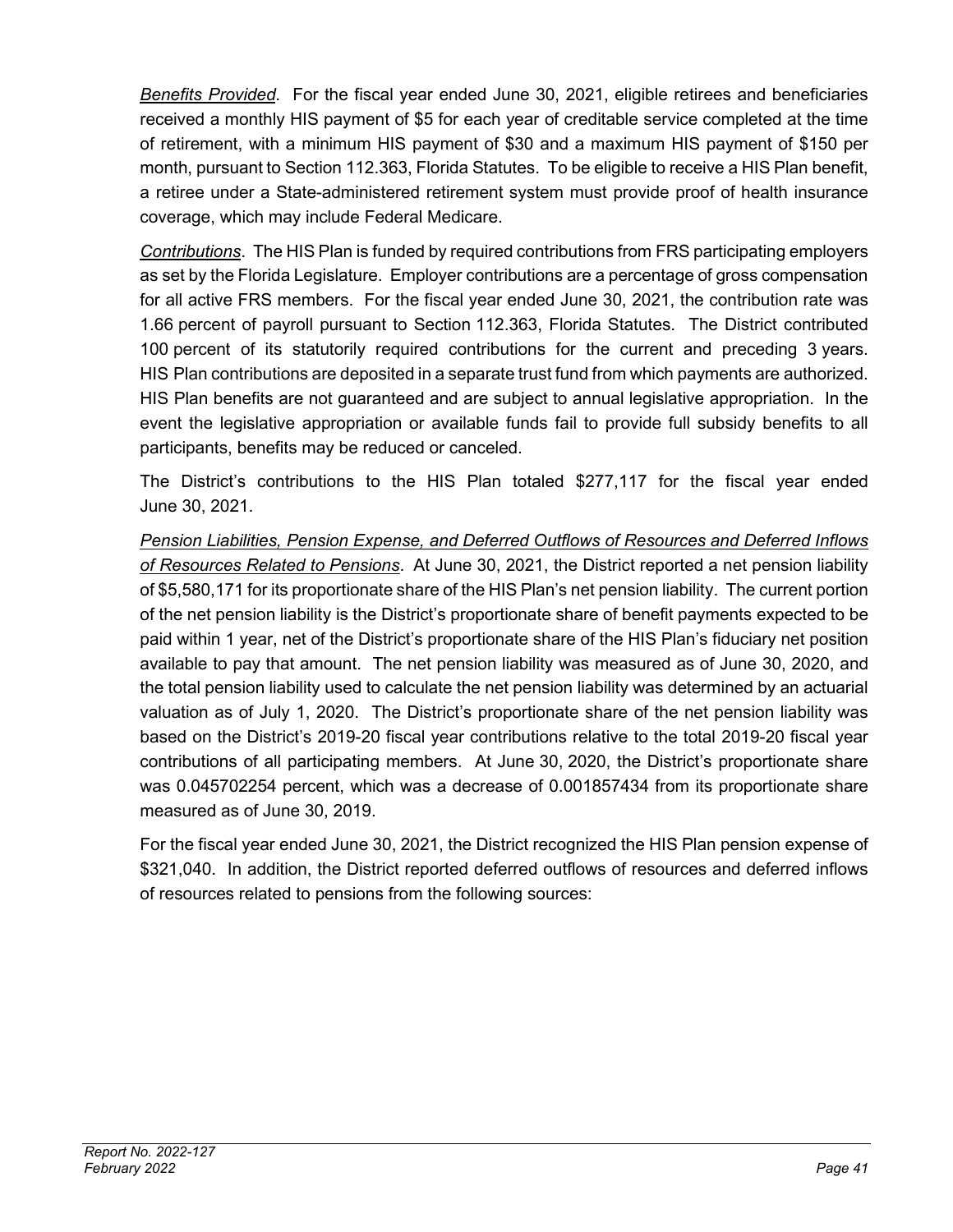|                                               | <b>Deferred Outflows</b> |              | <b>Deferred Inflows</b> |
|-----------------------------------------------|--------------------------|--------------|-------------------------|
| <b>Description</b>                            | of Resources             | of Resources |                         |
| Differences Between Expected and              |                          |              |                         |
| <b>Actual Experience</b>                      | \$<br>228,263            | \$           | 4,305                   |
| Change of Assumptions                         | 600,027                  |              | 324,465                 |
| Net Difference Between Projected and Actual   |                          |              |                         |
| Earnings on HIS Pension Plan Investments      | 4,455                    |              |                         |
| Changes in Proportion and Differences Between |                          |              |                         |
| District HIS Contributions and Proportionate  |                          |              |                         |
| <b>Share of Contributions</b>                 | 21,570                   |              | 635,888                 |
| District HIS Contributions Subsequent to      |                          |              |                         |
| the Measurement Date                          | 277,117                  |              |                         |
| Total                                         | \$<br>1,131,432          | \$           | 964,658                 |

The deferred outflows of resources related to pensions resulting from District contributions to the HIS Plan subsequent to the measurement date, totaling \$277,117, will be recognized as a reduction of the net pension liability in the fiscal year ending June 30, 2022. Other amounts reported as deferred outflows of resources and deferred inflows of resources related to pensions will be recognized in pension expense as follows:

| <b>Fiscal Year Ending June 30</b> | Amount |            |  |
|-----------------------------------|--------|------------|--|
| 2022                              | \$     | 2.094      |  |
| 2023                              |        | (48,097)   |  |
| 2024                              |        | (116, 323) |  |
| 2025                              |        | (33, 396)  |  |
| 2026                              |        | 42,509     |  |
| Thereafter                        |        | 42,870     |  |
| Total                             |        | (110,343)  |  |

*Actuarial Assumptions*. The total pension liability in the July 1, 2020, actuarial valuation was determined using the following actuarial assumptions, applied to all periods included in the measurement:

| Inflation           | 2.40 percent                               |
|---------------------|--------------------------------------------|
| Salary Increases    | 3.25 percent, average, including inflation |
| Municipal Bond Rate | 2.21 percent                               |

Mortality rates were based on the PUB-2010 base table, projected generationally with Scale MP-2018. This is a change from the prior year mortality assumption which was based on the Generational RP-2000 with Projection Scale BB tables.

While an experience study had not been completed for the HIS Plan, the actuarial assumptions that determined the total pension liability for the HIS Plan were based on certain results of the most recent experience study for the FRS Plan.

*Discount Rate*. The discount rate used to measure the total pension liability was 2.21 percent. In general, the discount rate for calculating the total pension liability is equal to the single rate equivalent to discounting at the long-term expected rate of return for benefit payments prior to the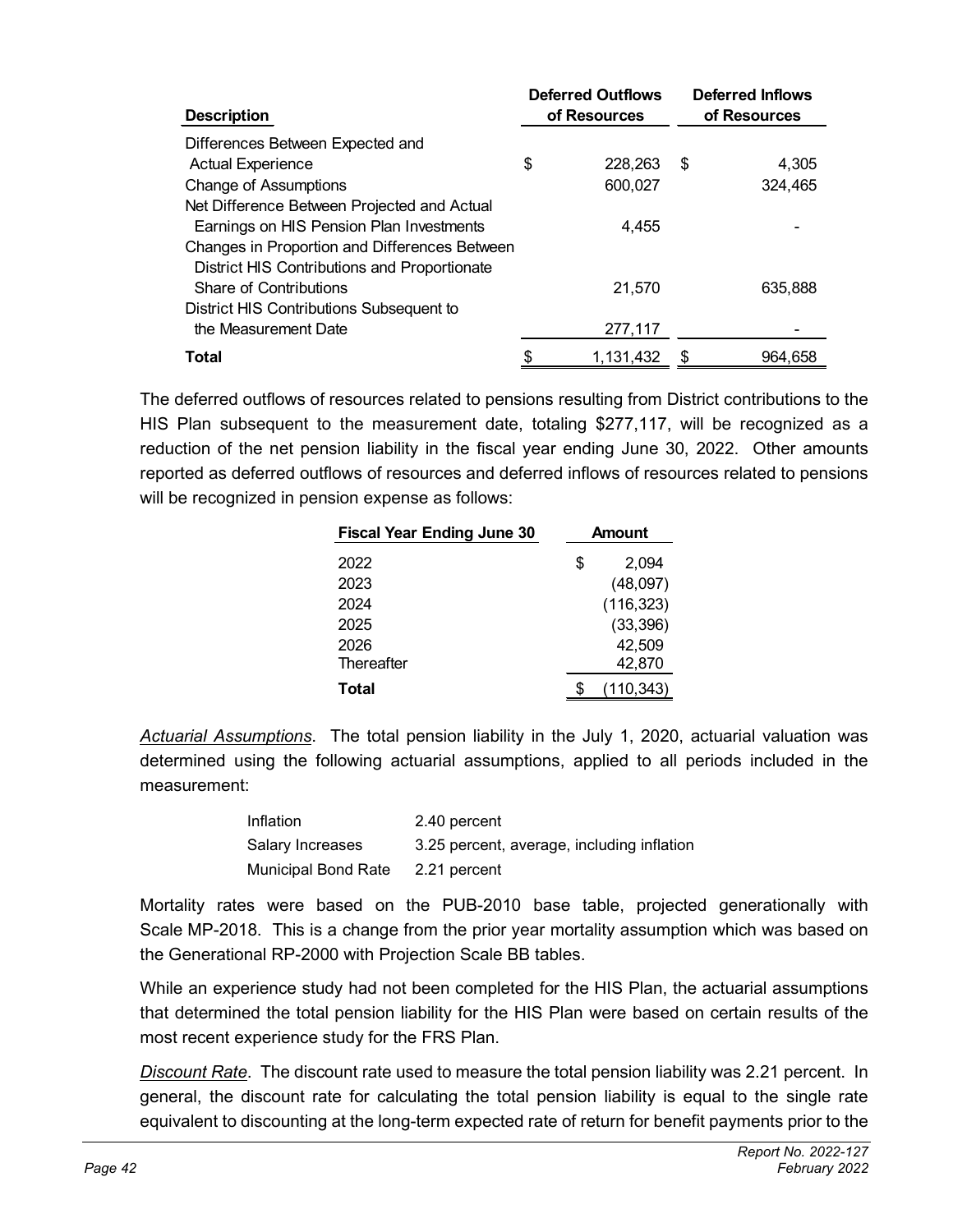projected depletion date. Because the HIS benefit is essentially funded on a pay-as-you-go basis, the depletion date is considered to be immediate, and the single equivalent discount rate is equal to the municipal bond rate selected by the HIS Plan sponsor. The Bond Buyer General Obligation 20-Bond Municipal Bond Index was adopted as the applicable municipal bond index. The discount rate changed from 3.5 percent to 2.21 percent.

*Sensitivity of the District's Proportionate Share of the Net Pension Liability to Changes in the Discount Rate*. The following presents the District's proportionate share of the net pension liability calculated using the discount rate of 2.21 percent, as well as what the District's proportionate share of the net pension liability would be if it were calculated using a discount rate that is 1 percentage point lower (1.21 percent) or 1 percentage point higher (3.21 percent) than the current rate:

|                                                                | $1\%$<br><b>Decrease</b><br>$(1.21\%)$ | <b>Current</b><br><b>Discount Rate</b><br>$(2.21\%)$ |     | $1\%$<br><b>Increase</b><br>$(3.21\%)$ |
|----------------------------------------------------------------|----------------------------------------|------------------------------------------------------|-----|----------------------------------------|
| District's Proportionate Share of<br>the Net Pension Liability | \$ 6.450.428                           | \$ 5.580.171                                         | -SS | 4,867,868                              |

*Pension Plan Fiduciary Net Position*. Detailed information about the HIS Plan's fiduciary net position is available in the separately issued FRS Pension Plan and Other State Administered Systems Comprehensive Annual Financial Report.

## **FRS – Defined Contribution Pension Plan**

The SBA administers the defined contribution plan officially titled the FRS Investment Plan (Investment Plan). The Investment Plan is reported in the SBA's annual financial statements and in the State's Comprehensive Annual Financial Report.

As provided in Section 121.4501, Florida Statutes, eligible FRS members may elect to participate in the Investment Plan in lieu of the FRS defined benefit plan. District employees participating in DROP are not eligible to participate in the Investment Plan. Employer and employee contributions, including amounts contributed to individual member's accounts, are defined by law, but the ultimate benefit depends in part on the performance of investment funds. Retirement benefits are based upon the value of the member's account upon retirement. Benefit terms, including contribution requirements, for the Investment Plan are established and may be amended by the Florida Legislature. The Investment Plan is funded with the same employer and employee contribution rates that are based on salary and membership class (Regular, Elected County Officers, etc.), as the FRS defined benefit plan. Contributions are directed to individual member accounts and the individual members allocate contributions and account balances among various approved investment choices. Costs of administering the Investment Plan, including the FRS Financial Guidance Program, are funded through an employer contribution of 0.06 percent of payroll and by forfeited benefits of Investment Plan members. Allocations to the Investment Plan member accounts during the 2020-21 fiscal year were as follows: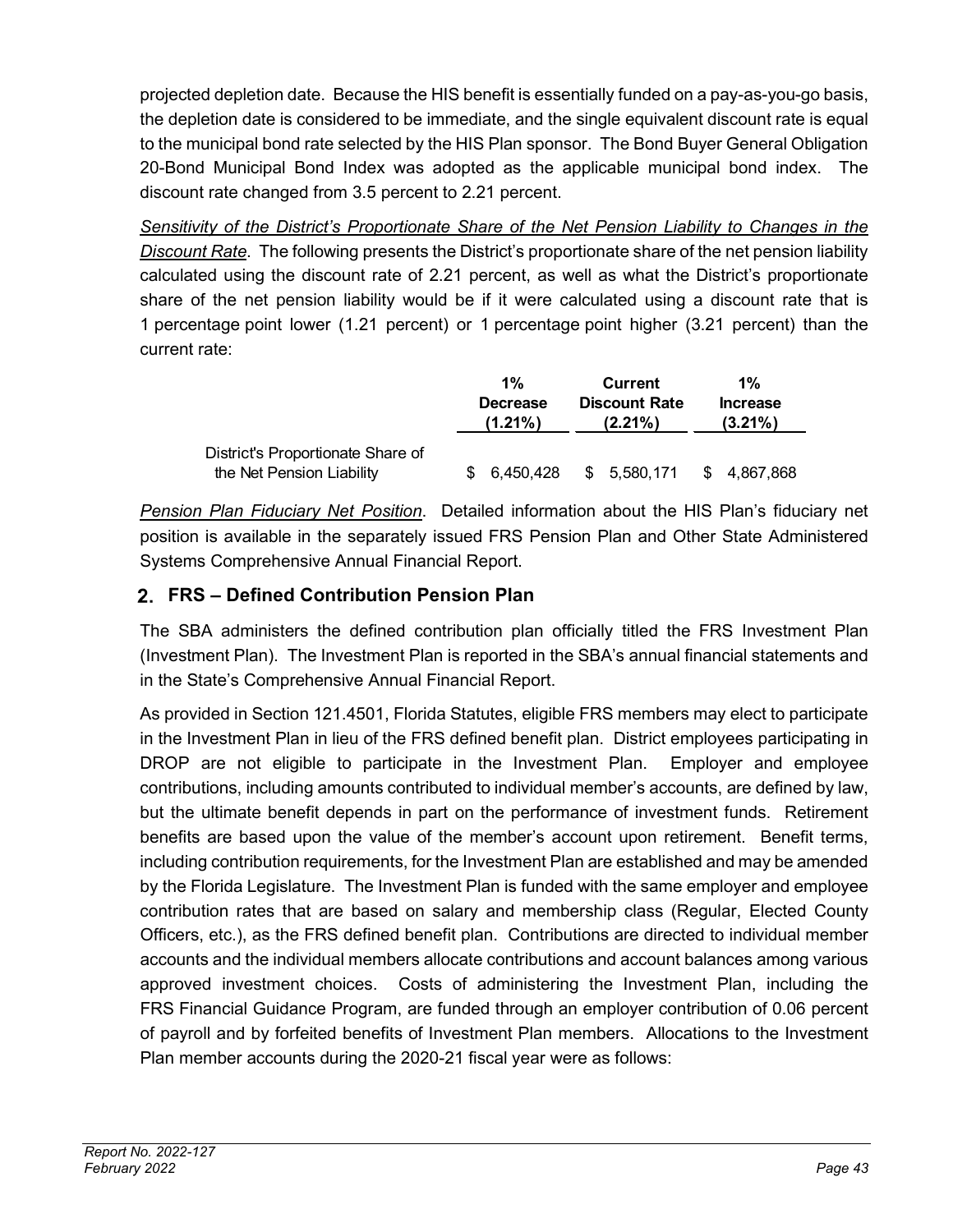|                              | <b>Percent of</b> |
|------------------------------|-------------------|
|                              | <b>Gross</b>      |
| <b>Class</b>                 | Compensation      |
| FRS, Regular                 | 6.30              |
| FRS, Elected County Officers | 11.34             |

For all membership classes, employees are immediately vested in their own contributions and are vested after 1 year of service for employer contributions and investment earnings, regardless of membership class. If an accumulated benefit obligation for service credit originally earned under the FRS Pension Plan is transferred to the Investment Plan, the member must have the years of service required for FRS Pension Plan vesting (including the service credit represented by the transferred funds) to be vested for these funds and the earnings on the funds. Nonvested employer contributions are placed in a suspense account for up to 5 years. If the employee returns to FRS-covered employment within the 5-year period, the employee will regain control over their account. If the employee does not return within the 5-year period, the employee will forfeit the accumulated account balance. For the fiscal year ended June 30, 2021, the information for the amount of forfeitures was unavailable from the SBA; however, management believes that these amounts, if any, would be immaterial to the District.

After termination and applying to receive benefits, the member may rollover vested funds to another qualified plan, structure a periodic payment under the Investment Plan, receive a lump-sum distribution, leave the funds invested for future distribution, or any combination of these options. Disability coverage is provided in which the member may either transfer the account balance to the FRS Pension Plan when approved for disability retirement to receive guaranteed lifetime monthly benefits under the FRS Pension Plan or remain in the Investment Plan and rely upon that account balance for retirement income.

The District's Investment Plan pension expense totaled \$244,840 for the fiscal year ended June 30, 2021.

## **E. Other Postemployment Benefit Obligations**

*Plan Description*. The Other Postemployment Benefits Plan (OPEB Plan) is a single-employer defined benefit plan administered by the District that provides OPEB for all employees who satisfy the District's retirement eligibility provisions. Pursuant to Section 112.0801, Florida Statutes, former employees who retire from the District are eligible to participate in the District's health and hospitalization plan for medical and prescription drug coverage. Retirees shall be offered the same health and hospitalization insurance coverage as is offered to active employees at a premium cost of no more than the premium cost applicable to active employees. The District subsidizes the premium rates paid by retirees by allowing them to participate in the OPEB Plan at reduced or blended group (implicitly subsidized) premium rates for both active and retired employees. These rates provide an implicit subsidy for retirees because retiree healthcare costs are generally greater than active employee healthcare costs. The OPEB Plan contribution requirements and benefit terms of the District and the OPEB Plan members are established and may be amended through recommendations of the Insurance Committee and action from the Board. No assets are accumulated in a trust that meet the criteria in paragraph 4 of GASB Statement No. 75.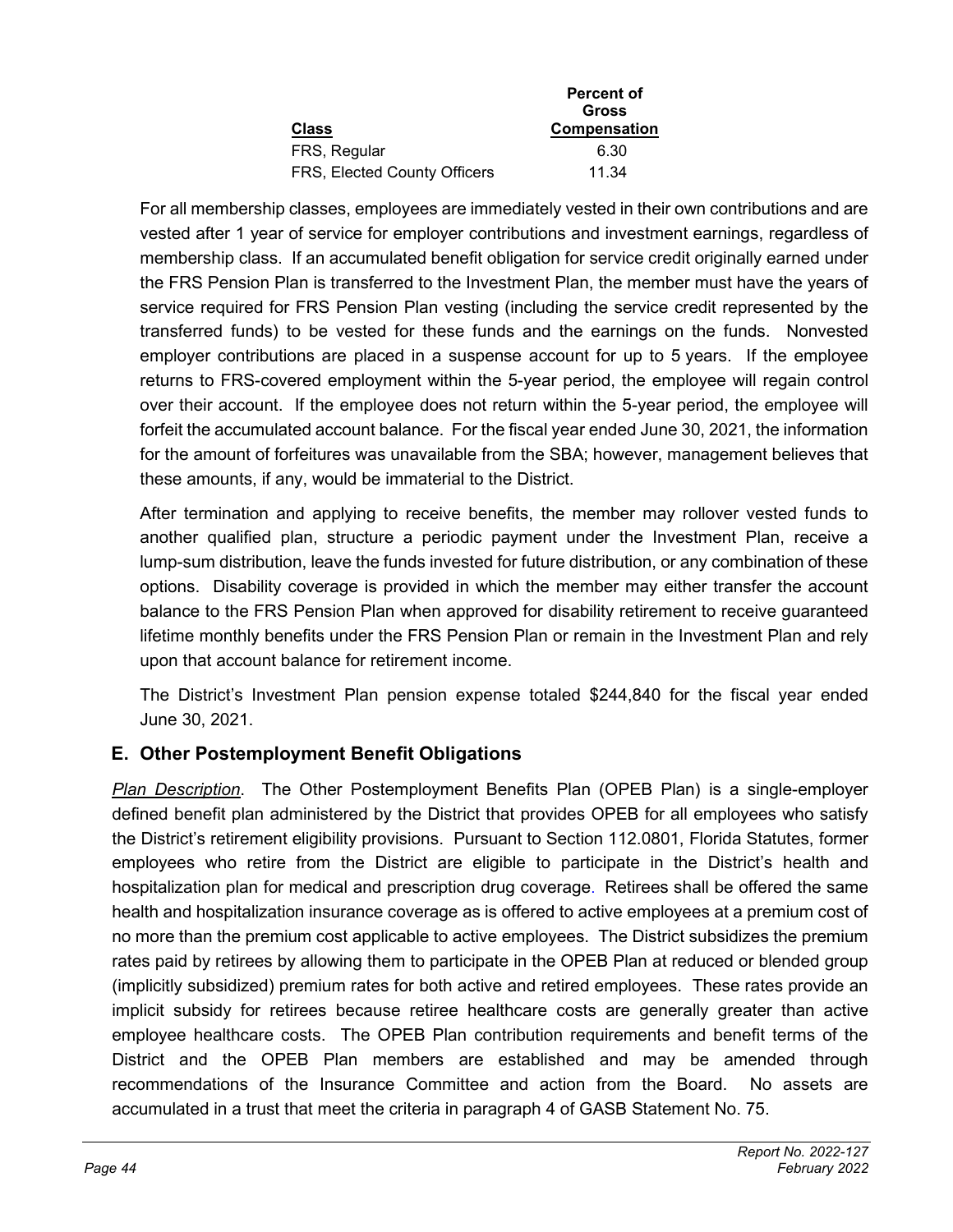*Benefits Provided*.The OPEB Plan provides healthcare insurance benefits for retirees and their dependents. The OPEB Plan only provides an implicit subsidy as described above.

*Employees Covered by Benefit Terms*. At June 30, 2020, the following employees were covered by the benefit terms:

| Inactive Employees or Beneficiaries Currently Receiving Benefits | 35  |
|------------------------------------------------------------------|-----|
| Active Employees                                                 | 221 |
| Total                                                            | 256 |

*Total OPEB Liability*. The District's total OPEB liability of \$3,304,208 was measured as of June 30, 2020, and was determined by an actuarial valuation as of June 30, 2020.

*Actuarial Assumptions and Other Inputs*. The total OPEB liability was determined using the following actuarial assumptions and other inputs, applied to all periods included in the measurement, unless otherwise specified:

| Inflation                          | 2.25 percent                                                                                                                                                    |
|------------------------------------|-----------------------------------------------------------------------------------------------------------------------------------------------------------------|
| Salary Increases                   | $3.4 - 7.8$ percent, average, including inflation                                                                                                               |
| Discount Rate                      | 2.45 percent                                                                                                                                                    |
| <b>Healthcare Cost Trend Rates</b> | Based on the Getzen Model, with trend rates starting at<br>6.5 percent for 2020, and gradually decreasing to an<br>ultimate trend rate of 3.99 percent in 2040. |
| Aging Factors                      | Based on the 2013 SOA Study "Health Care Costs – From<br>Birth to Death."                                                                                       |
| <b>Expenses</b>                    | Administrative expenses are included in the per capita<br>health costs.                                                                                         |

The discount rate was based on the daily rate of Fidelity's 20-Year Municipal General Obligation AA Index closest to but not later than the measurement date.

Demographic assumptions employed in the actuarial valuation were the same as those employed in the July 1, 2020, actuarial valuation of the FRS Defined Benefit Pension Plan. These demographic assumptions were developed by FRS from an actuarial experience study, and therefore are appropriate for use in the OPEB Plan actuarial valuation. These include assumed rates of future termination, mortality, disability, and retirement. In addition, salary increase assumptions (for development of the pattern of the normal cost increases) were the same as those used in the July 1, 2020, actuarial valuation of the FRS Defined Benefit Pension Plan. Assumptions used in valuation of benefits for participants of the FRS Investment Plan are the same as for similarly situated participants of the FRS Defined Benefit Pension Plan.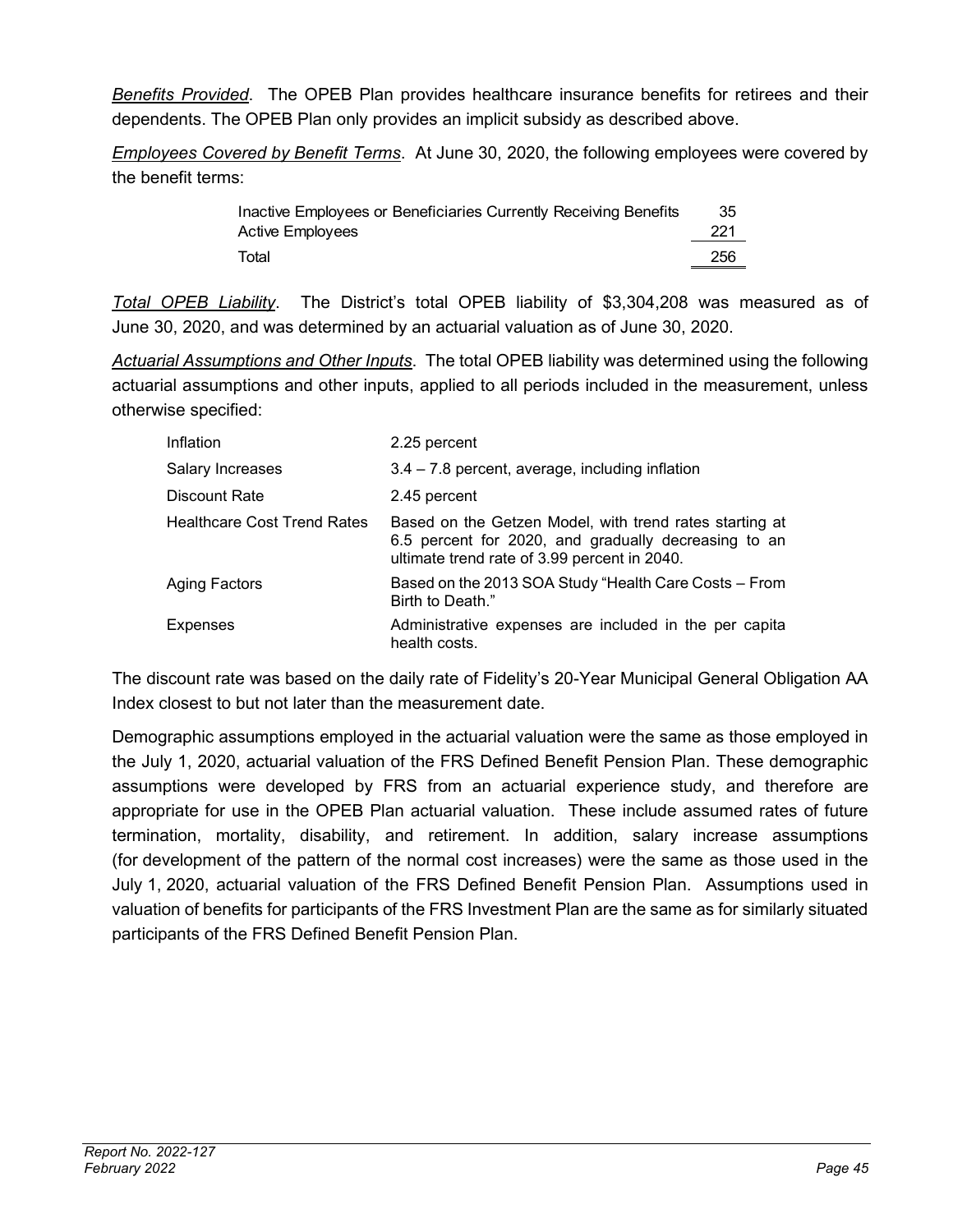#### *Changes in the Total OPEB Liability*.

|                                                    | <b>Amount</b>   |
|----------------------------------------------------|-----------------|
| Balance at June 30, 2020                           | \$<br>3,282,458 |
| Changes for the year:                              |                 |
| Service Cost                                       | 115,729         |
| Interest                                           | 103,974         |
| Differences Between Expected and Actual Experience | 164,560         |
| Changes of Assumptions or Other Inputs             | (209,824)       |
| <b>Benefit Payments</b>                            | (152,689)       |
| Net Changes                                        | 21,750          |
| Balance at June 30, 2021                           | 3,304,208       |

The changes of assumptions or other inputs was based on the following:

- The discount rate was changed from 3.13 percent as of the beginning of the measurement period to 2.45 percent as of June 30, 2020.
- The medical claims costs and premiums were updated based on actual premium information provided for the valuation.
- The healthcare cost trend assumption was revised to reflect a lower inflation assumption (from 2.5 percent to 2.25 percent) and the assumed load to model the excise tax was removed, as it was repealed in December 2019.
- Rates of salary increases were changed to be based on revised inflation and individual member pay increases used in the July 1, 2020, FRS Actuarial Valuation.
- Retirement and mortality rates have been separated between instructional and noninstructional employees.

*Sensitivity of the Total OPEB Liability to Changes in the Discount Rate*. The following table presents the total OPEB liability of the District, as well as what the District's total OPEB liability would be if it were calculated using a discount rate that is 1 percentage point lower (1.45 percent) or 1 percentage point higher (3.45 percent) than the current rate:

|                             | $1\%$                         | Current                            | $1\%$<br><b>Increase</b><br>$(3.45\%)$ |  |
|-----------------------------|-------------------------------|------------------------------------|----------------------------------------|--|
|                             | <b>Decrease</b><br>$(1.45\%)$ | <b>Discount Rate</b><br>$(2.45\%)$ |                                        |  |
| <b>Total OPEB Liability</b> | \$ 3.741.596                  | \$ 3,304,208                       | \$ 2.937.655                           |  |

*Sensitivity of the Total OPEB Liability to Changes in the Healthcare Cost Trend Rates*. The following table presents the total OPEB liability of the District, as well as what the District's total OPEB liability would be if it were calculated using healthcare cost trend rates that are 1 percentage point lower (5.5 percent decreasing to 2.99 percent) or 1 percentage point higher (7.5 percent decreasing to 4.99 percent) than the current healthcare cost trend rates: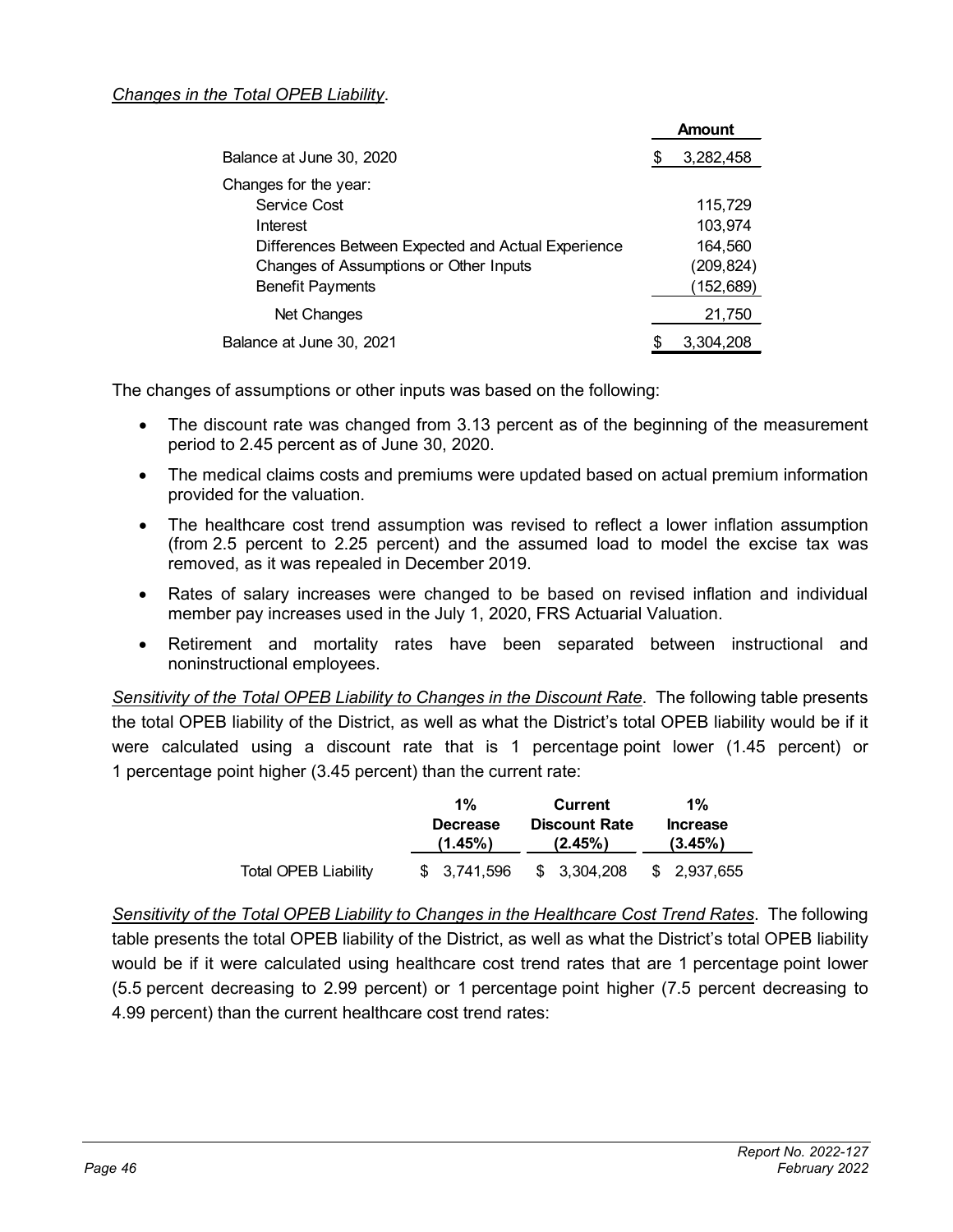|                             | 1% Decrease | <b>Rates</b> | 1% Increase  |
|-----------------------------|-------------|--------------|--------------|
| <b>Total OPEB Liability</b> | \$2,838,469 | \$ 3,304,208 | \$ 3,896,186 |

*OPEB Expense and Deferred Outflows of Resources and Deferred Inflows of Resources Related to OPEB*. For the fiscal year ended June 30, 2021, the District recognized OPEB expense of \$189,941. At June 30, 2021, the District reported deferred outflows of resources and deferred inflows of resources related to OPEB from the following sources:

| <b>Description</b>                                                                                                                        |    | <b>Deferred Outflows</b><br>of Resources | <b>Deferred Inflows</b><br>of Resources |                   |
|-------------------------------------------------------------------------------------------------------------------------------------------|----|------------------------------------------|-----------------------------------------|-------------------|
| Differences Between Expected and<br><b>Actual Experience</b><br>Changes of Assumptions or Other Inputs<br>Benefits Paid Subsequent to the | \$ | 147,768<br>186,830                       | S                                       | 92,952<br>376,324 |
| Measurement Date                                                                                                                          |    | 136,199                                  |                                         |                   |
| Total                                                                                                                                     | S  | 470,797                                  | S                                       | 469.276           |

The deferred outflows of resources related to OPEB resulting from benefits paid subsequent to the measurement date, totaling \$136,199, will be recognized as a reduction of the total OPEB liability in the fiscal year ending June 30, 2022. Other amounts reported as deferred outflows of resources and deferred inflows of resources related to OPEB will be recognized in OPEB expense as follows:

| <b>Fiscal Year Ending June 30</b> | <b>Amount</b>   |  |  |
|-----------------------------------|-----------------|--|--|
| 2022                              | \$<br>(29, 762) |  |  |
| 2023                              | (29, 762)       |  |  |
| 2024                              | (29, 762)       |  |  |
| 2025                              | (29, 762)       |  |  |
| 2026                              | (27, 847)       |  |  |
| Thereafter                        | 12,217          |  |  |
| Total                             | (134,678)       |  |  |
|                                   |                 |  |  |

## **F. Other Significant Commitments**

**Encumbrances**. Appropriations in governmental funds are encumbered upon issuance of purchase orders for goods and services. Even though appropriations lapse at the end of the fiscal year, unfilled purchase orders of the current year are carried forward and the next fiscal year's appropriations are likewise encumbered.

The following is a schedule of encumbrances at June 30, 2021: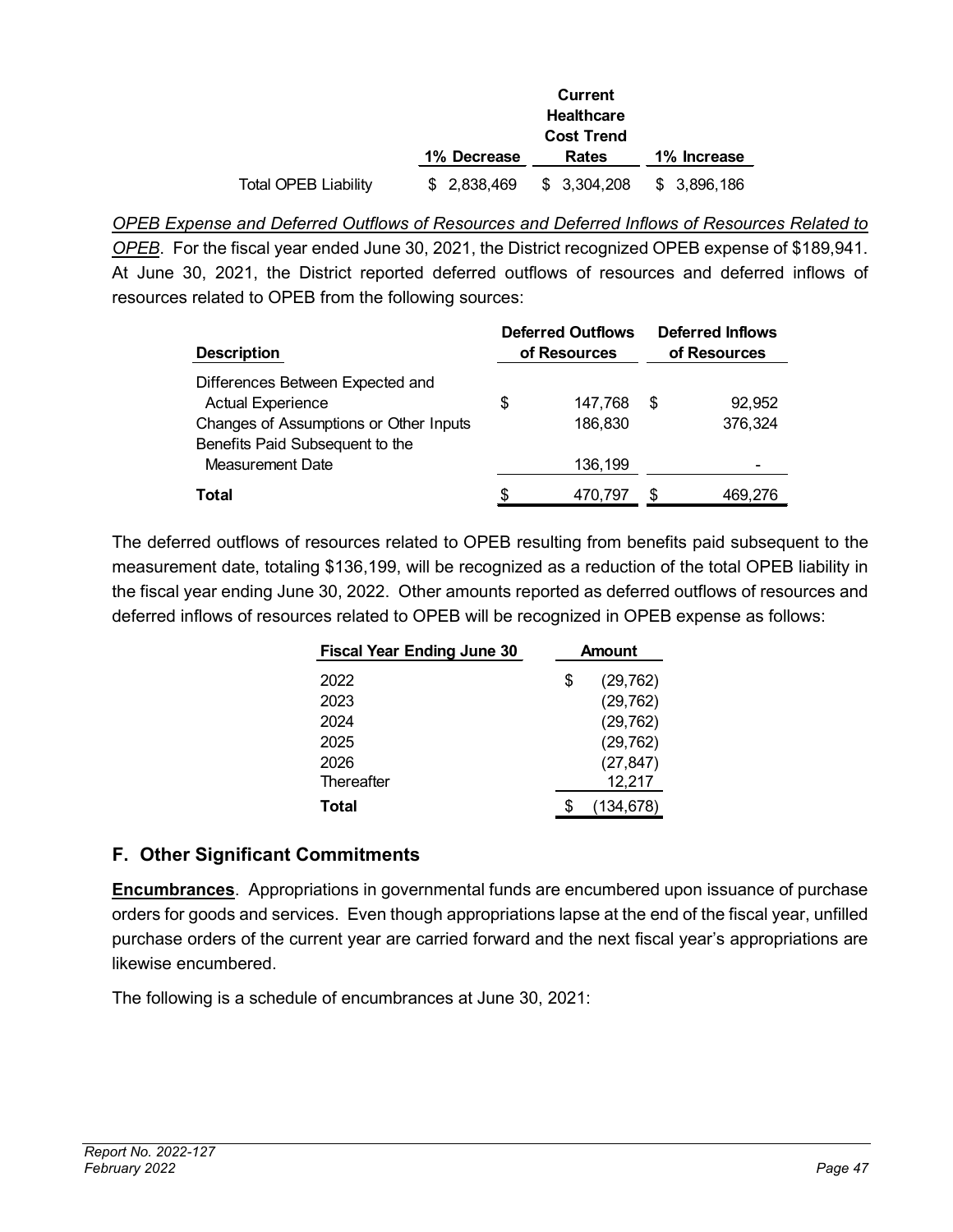|   |                                              |  | <b>Major Funds</b>                                                           |  |                                          |   |                                       |   |            |
|---|----------------------------------------------|--|------------------------------------------------------------------------------|--|------------------------------------------|---|---------------------------------------|---|------------|
|   | <b>Special Revenue -</b><br>Other<br>General |  | <b>Special Revenue -</b><br><b>Federal Education</b><br><b>Stabilization</b> |  | Nonmajor<br>Governmental<br><b>Funds</b> |   | Total<br>Governmental<br><b>Funds</b> |   |            |
| S | 9.249.30                                     |  | 3.369.13                                                                     |  | 922.928.27                               | S | 38,341.67                             | S | 973,888.37 |

## **G. Risk Management Programs**

The District is exposed to various risks of loss related to torts; theft of, damage to, and destruction of assets; errors and omissions; injuries to employees; and natural disasters. The District participates in a group self-insurance program administered by the Florida School Boards Association, Inc. The District's covered risks relating to comprehensive property and liability insurance, general liability, workers' compensation, money and securities, and employee fidelity and faithful performance, and other coverage deemed necessary by the members are included in the group program. Section 1001.42(12)(k), Florida Statutes, provides the authority for the District to enter into such a risk management program. The Program is self-sustaining through member assessments (premiums), and purchases coverage through commercial companies for claims in excess of specified amounts.

The District has established self-insurance programs for its employee health and hospitalization coverage. The District's health and hospitalization insurance program is being provided on a self-insurance basis up to specified limits. The District has entered into an agreement with a commercial insurance company to provide specific excess coverage of amounts above the stated amount on an individual basis, and aggregate excess coverage when total claims exceed a loss limit established by the policy. The District also has contracted with a commercial insurance company to administer the terms of the programs under an agreement wherein the claims for benefits are paid by the insurance company, which is subsequently reimbursed by the District for claims paid plus an administrative expense. The District reports the financial transactions of its employee group insurance programs in an internal service fund.

Settled claims resulting from the risks described above have not exceeded commercial insurance coverage in any of the past 3 fiscal years.

A liability in the amount of \$907,185.74 was actuarially determined to cover estimated incurred, but not reported, insurance claims payable at June 30, 2021.

The following schedule represents the changes in claims liability for the past 2 fiscal years for the District's self-insurance program:

|                    |                                           | <b>Current Year</b>                    |                                  |                                  |
|--------------------|-------------------------------------------|----------------------------------------|----------------------------------|----------------------------------|
|                    | <b>Beginning of</b><br><b>Fiscal Year</b> | <b>Claims and</b><br><b>Changes in</b> | <b>Claims</b>                    | <b>Balance at</b><br>Fiscal      |
| <b>Fiscal Year</b> | Liability                                 | <b>Estimates</b>                       | <b>Payments</b>                  | <b>Year End</b>                  |
| 2019-20<br>2020-21 | \$271,728.56<br>294,254.60                | \$2,279,508.86<br>3,309,612.75         | (2,256,982.82)<br>(2,696,681.61) | 294,254.60<br>\$.<br>907, 185.74 |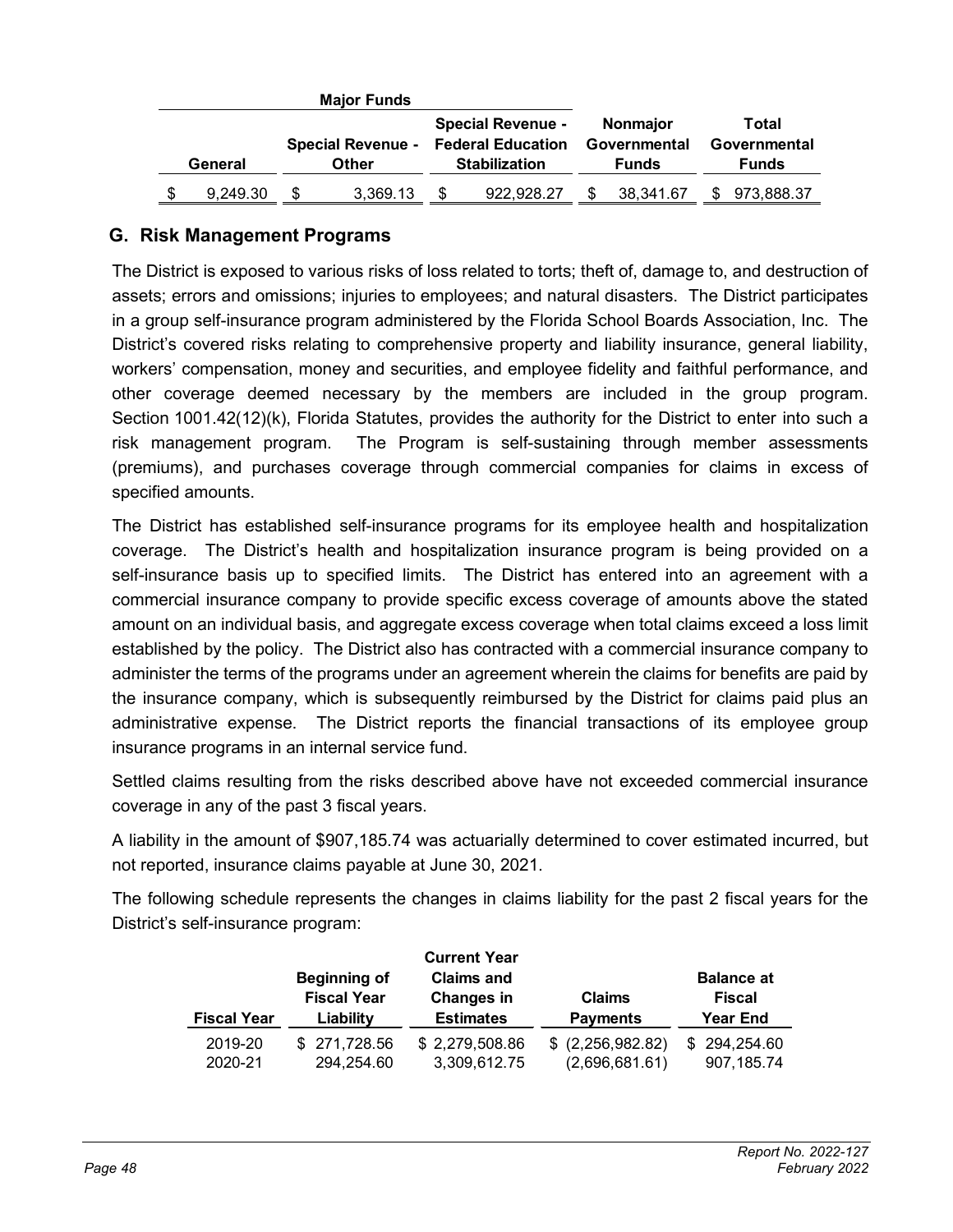## **H. Long-Term Liabilities**

## **Installment-Purchase Payable**

Two school buses with an asset balance of \$284,628 are being acquired under an installment-purchase agreement. Future minimum installment-purchase payments and the present value of the minimum installment-purchase payments as of June 30 are as follows:

| <b>Fiscal Year Ending June 30</b> | Total           | <b>Principal</b> | <b>Interest</b> |  |  |
|-----------------------------------|-----------------|------------------|-----------------|--|--|
| 2022                              | 59,480.00<br>S. | 54,628.14        | 4,851.86        |  |  |
| 2023                              | 59,480.00       | 55,802.64        | 3,677.36        |  |  |
| 2024                              | 59,480.00       | 57,002.40        | 2,477.60        |  |  |
| 2025                              | 59,480.00       | 58,234.56        | 1,245.44        |  |  |
| Total                             | \$237,920.00    | \$225,667.74     | 12,252.26       |  |  |

The stated interest rate is 2.15 percent.

## **Changes in Long-Term Liabilities**

The following is a summary of changes in long-term liabilities:

|                                      | <b>Beginning</b>               |                                       | <b>Ending</b>   | Due In          |
|--------------------------------------|--------------------------------|---------------------------------------|-----------------|-----------------|
| <b>Description</b>                   | <b>Balance</b>                 | <b>Additions</b><br><b>Deductions</b> | <b>Balance</b>  | <b>One Year</b> |
| <b>GOVERNMENTAL ACTIVITIES</b>       |                                |                                       |                 |                 |
| Installment-Purchase Payable         | \$<br>$\overline{\phantom{0}}$ | 284.628.00<br>58.960.26<br>S          | 225.667.74<br>S | \$54.628.14     |
| <b>Compensated Absences Payable</b>  | 3, 177, 732.68                 | 288.516.00<br>278.870.00              | 3.187.378.68    | 278,870.00      |
| Net Pension Liability                | 18.509.412.00                  | 10.852.788.00<br>7.988.753.00         | 21.373.447.00   | 58.173.35       |
| <b>Total OPEB Liability</b>          | 3.282.458.00                   | 384.263.00<br>362.513.00              | 3.304.208.00    | 136, 199.00     |
| Special PECO Advance Payable         | 1,023,530.00                   | 1,023,530.00                          |                 |                 |
| <b>Total Governmental Activities</b> | \$25,993,132.68                | \$9,712,626.26<br>\$11,810,195.00     | \$28,090,701.42 | \$527,870.49    |

For the governmental activities, compensated absences, pensions, and other postemployment benefits are generally liquidated with resources of the General Fund.

## **I. Fund Balance Reporting**

In addition to committed and assigned fund balance categories discussed in Note I.F.10., fund balances may be classified as follows:

- **Nonspendable Fund Balance**. Nonspendable fund balance is the net current financial resources that cannot be spent because they are either not in spendable form or are legally or contractually required to be maintained intact. Generally, not in spendable form means that an item is not expected to be converted to cash.
- **Restricted Fund Balance**. Restricted fund balance is the portion of fund balance on which constraints have been placed by creditors, grantors, contributors, laws or regulations of other governments, constitutional provisions, or enabling legislation. Restricted fund balance places the most binding level of constraint on the use of fund balance.
- **Unassigned Fund Balance**. The unassigned fund balance is the portion of fund balance that is the residual classification for the General Fund. This balance represents amounts that have not been assigned to other funds and that have not been restricted, committed, or assigned for specific purposes.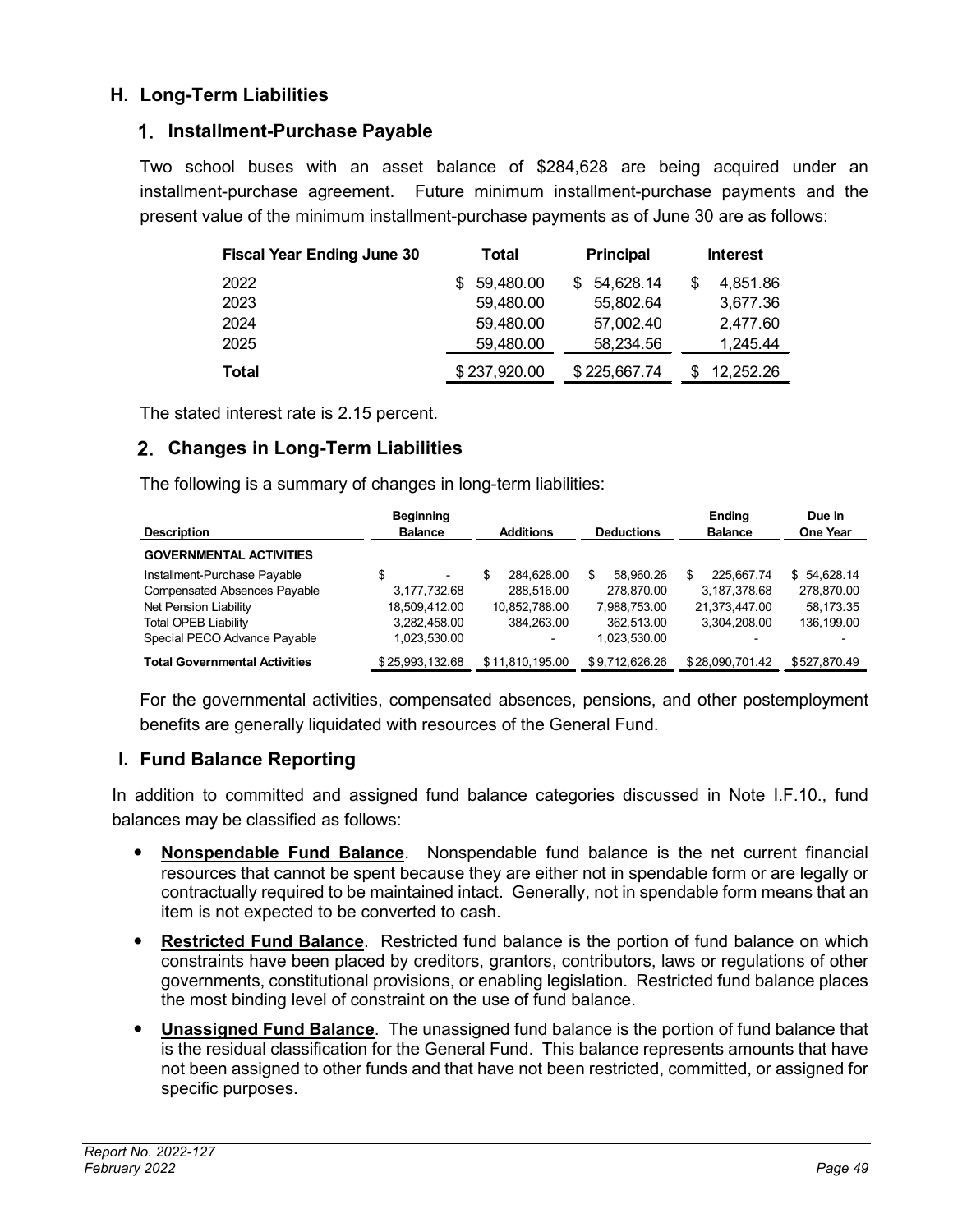## **J. Interfund Receivables and Payables**

The following is a summary of interfund receivables and payables reported in the fund financial statements:

|                                        | <b>Interfund</b>   |                 |  |  |  |
|----------------------------------------|--------------------|-----------------|--|--|--|
| <b>Funds</b>                           | <b>Receivables</b> | <b>Payables</b> |  |  |  |
| Major:                                 |                    |                 |  |  |  |
| General                                | \$1,136,845.94     | S               |  |  |  |
| Special Revenue:                       |                    |                 |  |  |  |
| Other                                  |                    | 558,336.36      |  |  |  |
| <b>Federal Education Stabilization</b> |                    | 578,509.58      |  |  |  |
| <b>Total</b>                           | \$1,136,845.94     | \$1,136,845.94  |  |  |  |

The interfund receivables and payables represent temporary loans between funds to cover expenditures incurred prior to reimbursement from outside parties. All balances are expected to be repaid within 1 year.

#### **K. Revenues**

## **Schedule of State Revenue Sources**

The following is a schedule of the District's State revenue sources for the 2020-21 fiscal year:

| <b>Source</b>                                               | <b>Amount</b>   |
|-------------------------------------------------------------|-----------------|
| Florida Education Finance Program                           | \$11,342,877.00 |
| Categorical Educational Program - Class Size Reduction      | 2,733,172.00    |
| Workforce Development Program                               | 1,168,522.00    |
| Voluntary Prekindergarten Program                           | 320,247.87      |
| Motor Vehicle License Tax (Capital Outlay and Debt Service) | 104,531.26      |
| <b>Miscellaneous</b>                                        | 535,474.41      |
| Total                                                       | \$16,204,824.54 |

Accounting policies relating to certain State revenue sources are described in Note I.G.2.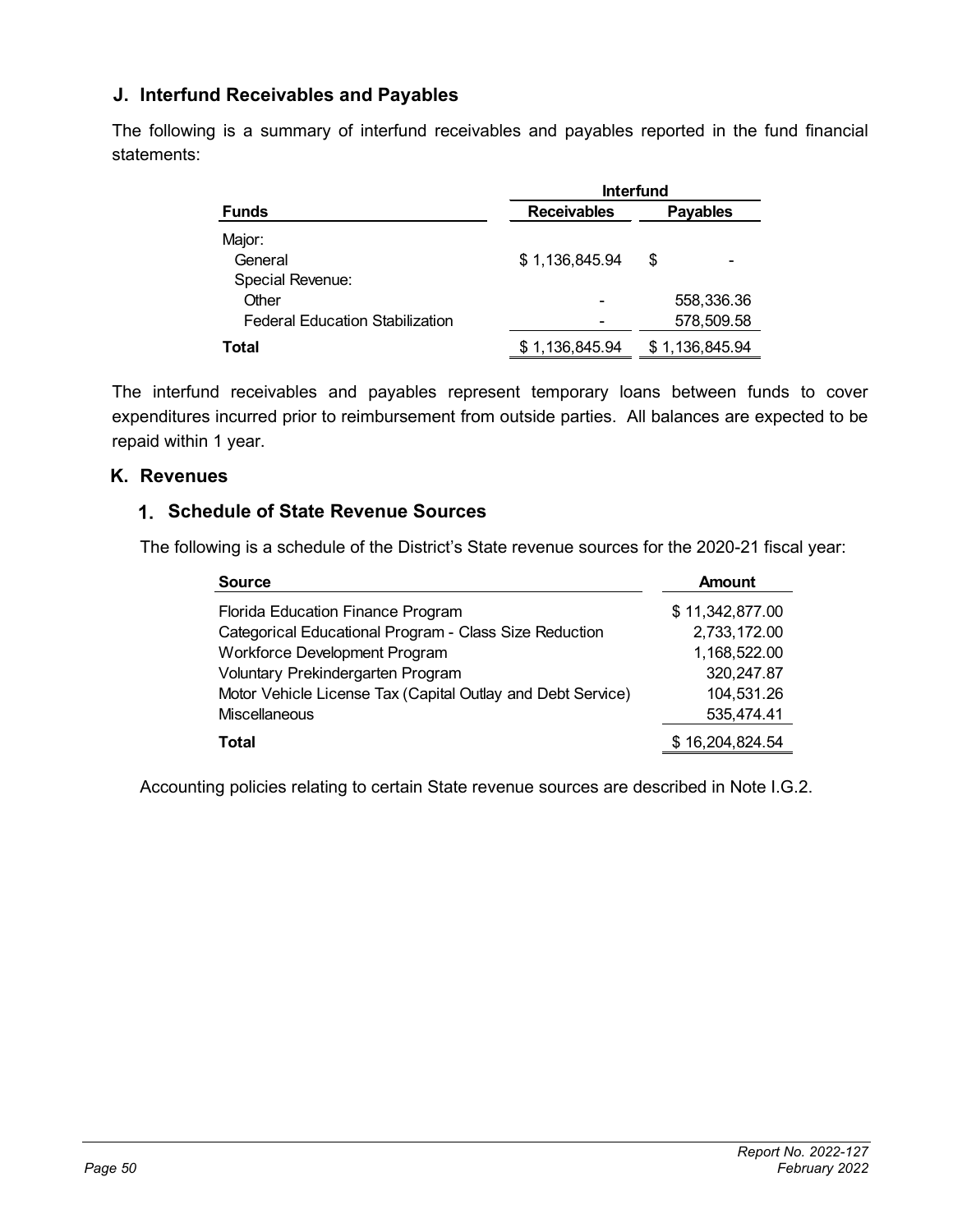## **Property Taxes**

The following is a summary of millages and taxes levied on the 2020 tax roll for the 2020-21 fiscal year:

|                                                          | <b>Millages</b> | <b>Taxes Levied</b> |
|----------------------------------------------------------|-----------------|---------------------|
| <b>General Fund</b>                                      |                 |                     |
| Nonvoted School Tax:                                     |                 |                     |
| <b>Required Local Effort</b>                             | 3.654           | 5,995,383.86<br>S   |
| <b>Basic Discretionary Local Effort</b>                  | 0.748           | 1,227,298.06        |
| Voted School Tax:                                        |                 |                     |
| <b>Additional Operating</b>                              | 0.250           | 410, 193.20         |
| <b>Capital Projects - Local Capital Improvement Fund</b> |                 |                     |
| Nonvoted Tax:                                            |                 |                     |
| Local Capital Improvements                               | 1.500           | 2,461,159.22        |
| Total                                                    | 6.152           | \$10.094.034.34     |

## **L. Interfund Transfers**

The following is a summary of interfund transfers reported in the fund financial statements:

|                                        | <b>Interfund</b>    |                      |  |  |  |
|----------------------------------------|---------------------|----------------------|--|--|--|
| <b>Funds</b>                           | <b>Transfers In</b> | <b>Transfers Out</b> |  |  |  |
| Major:                                 |                     |                      |  |  |  |
| General                                | 498,917.43<br>S     | \$                   |  |  |  |
| Special Revenue:                       |                     |                      |  |  |  |
| <b>Federal Education Stabilization</b> |                     | 83,468.00            |  |  |  |
| Nonmajor Governmental                  | 1,023,530.00        | 1,522,447.43         |  |  |  |
| <b>Internal Service</b>                | 83,468.00           |                      |  |  |  |
| Total                                  | \$1,605,915.43      | \$1,605,915.43       |  |  |  |

The transfer to the General Fund was made to move restricted revenues to offset property and casualty insurance premiums and to offset maintenance salaries. The transfer to the nonmajor Public Education Capital Outlay Fund was made to provide for the repayment of the Special PECO Advance Payable for the construction of the new Perry Primary School. The transfer to the Internal Service Fund was made to offset COVID related medical claims.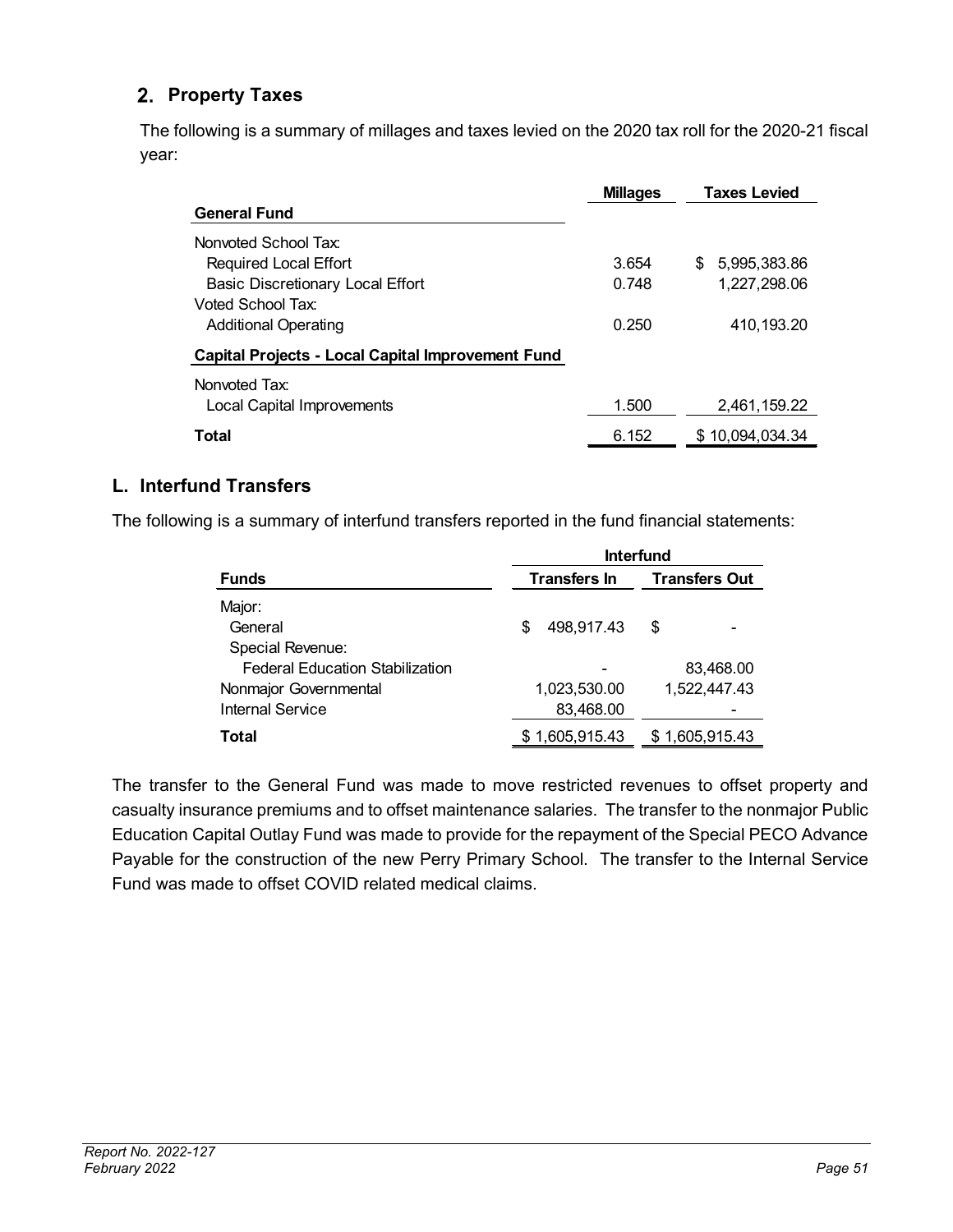# *OTHER REQUIRED SUPPLEMENTARY INFORMATION*

#### **Budgetary Comparison Schedule General and Major Special Revenue Funds For the Fiscal Year Ended June 30, 2021**

|                                                                                                                                                                                                                                                                                                                                                                                                                                                                                                                                                                                                                                                                                               |                                                                                                                                                                                                                                                     | <b>General Fund</b>                                                                                                                                                                                                                                                           |                                                                                                                                                                                                                                                                                     |                                                                                                                                                                                                                  |  |
|-----------------------------------------------------------------------------------------------------------------------------------------------------------------------------------------------------------------------------------------------------------------------------------------------------------------------------------------------------------------------------------------------------------------------------------------------------------------------------------------------------------------------------------------------------------------------------------------------------------------------------------------------------------------------------------------------|-----------------------------------------------------------------------------------------------------------------------------------------------------------------------------------------------------------------------------------------------------|-------------------------------------------------------------------------------------------------------------------------------------------------------------------------------------------------------------------------------------------------------------------------------|-------------------------------------------------------------------------------------------------------------------------------------------------------------------------------------------------------------------------------------------------------------------------------------|------------------------------------------------------------------------------------------------------------------------------------------------------------------------------------------------------------------|--|
|                                                                                                                                                                                                                                                                                                                                                                                                                                                                                                                                                                                                                                                                                               | Original<br><b>Budget</b>                                                                                                                                                                                                                           | <b>Final</b><br><b>Budget</b>                                                                                                                                                                                                                                                 | Actual                                                                                                                                                                                                                                                                              | Variance with<br><b>Final Budget -</b><br><b>Positive</b><br>(Negative)                                                                                                                                          |  |
| <b>Revenues</b>                                                                                                                                                                                                                                                                                                                                                                                                                                                                                                                                                                                                                                                                               |                                                                                                                                                                                                                                                     |                                                                                                                                                                                                                                                                               |                                                                                                                                                                                                                                                                                     |                                                                                                                                                                                                                  |  |
| Intergovernmental:<br><b>Federal Direct</b><br>Federal Through State and Local<br><b>State</b><br>Local:<br>Property Taxes<br>Miscellaneous                                                                                                                                                                                                                                                                                                                                                                                                                                                                                                                                                   | \$<br>70,700.00<br>155,419.00<br>16,386,030.00<br>7,426,857.00<br>647,300.00                                                                                                                                                                        | \$<br>70,700.00<br>187,019.00<br>16,386,844.89<br>7,426,857.00<br>647,300.00                                                                                                                                                                                                  | \$<br>68,764.05<br>188,665.62<br>15,996,588.64<br>7,301,116.80<br>796,942.90                                                                                                                                                                                                        | \$<br>(1,935.95)<br>1,646.62<br>(390,256.25)<br>(125, 740.20)<br>149,642.90                                                                                                                                      |  |
| <b>Total Local Revenues</b>                                                                                                                                                                                                                                                                                                                                                                                                                                                                                                                                                                                                                                                                   | 8,074,157.00                                                                                                                                                                                                                                        | 8,074,157.00                                                                                                                                                                                                                                                                  | 8,098,059.70                                                                                                                                                                                                                                                                        | 23,902.70                                                                                                                                                                                                        |  |
| <b>Total Revenues</b>                                                                                                                                                                                                                                                                                                                                                                                                                                                                                                                                                                                                                                                                         | 24,686,306.00                                                                                                                                                                                                                                       | 24,718,720.89                                                                                                                                                                                                                                                                 | 24,352,078.01                                                                                                                                                                                                                                                                       | (366, 642.88)                                                                                                                                                                                                    |  |
| <b>Expenditures</b>                                                                                                                                                                                                                                                                                                                                                                                                                                                                                                                                                                                                                                                                           |                                                                                                                                                                                                                                                     |                                                                                                                                                                                                                                                                               |                                                                                                                                                                                                                                                                                     |                                                                                                                                                                                                                  |  |
| Current - Education:<br>Instruction<br><b>Student Support Services</b><br>Instructional Media Services<br>Instruction and Curriculum Development Services<br>Instructional Staff Training Services<br>Instruction-Related Technology<br>Board<br><b>General Administration</b><br>School Administration<br><b>Facilities Acquisition and Construction</b><br><b>Fiscal Services</b><br><b>Food Services</b><br><b>Central Services</b><br><b>Student Transportation Services</b><br>Operation of Plant<br>Maintenance of Plant<br>Administrative Technology Services<br><b>Community Services</b><br>Fixed Capital Outlay:<br>Facilities Acquisition and Construction<br>Other Capital Outlay | 14,432,079.04<br>1,391,505.98<br>279,299.20<br>472,349.46<br>310,736.14<br>259,420.70<br>323,493.50<br>371,964.12<br>1,842,773.80<br>342,966.10<br>1,555.64<br>159,289.23<br>1,368,228.07<br>3,525,235.40<br>367,373.87<br>314,567.69<br>126,592.01 | 14,498,216.80<br>1,474,073.31<br>291,026.91<br>482,300.80<br>313,326.69<br>269,340.73<br>335,923.80<br>413,927.19<br>1,794,071.95<br>2,708.90<br>338,458.72<br>1,555.64<br>164,683.24<br>1,464,186.91<br>3,488,751.92<br>350,906.00<br>362,034.05<br>164,920.47<br>117,465.95 | 12,965,018.83<br>1,361,344.03<br>256,253.60<br>454,681.89<br>234, 224. 75<br>259,349.57<br>309, 135.42<br>331,532.40<br>1,715,058.56<br>2,708.90<br>330,943.96<br>1,555.64<br>157,703.99<br>1,435,207.57<br>3, 125, 572. 76<br>338,857.28<br>342, 154.84<br>82,896.95<br>117,465.95 | 1,533,197.97<br>112,729.28<br>34,773.31<br>27,618.91<br>79,101.94<br>9,991.16<br>26,788.38<br>82,394.79<br>79,013.39<br>7,514.76<br>6,979.25<br>28,979.34<br>363, 179. 16<br>12,048.72<br>19,879.21<br>82,023.52 |  |
| <b>Total Expenditures</b>                                                                                                                                                                                                                                                                                                                                                                                                                                                                                                                                                                                                                                                                     | 25,889,429.95                                                                                                                                                                                                                                       | 26,327,879.98                                                                                                                                                                                                                                                                 | 23,821,666.89                                                                                                                                                                                                                                                                       | 2,506,213.09                                                                                                                                                                                                     |  |
| <b>Excess (Deficiency) of Revenues Over Expenditures</b>                                                                                                                                                                                                                                                                                                                                                                                                                                                                                                                                                                                                                                      | (1,203,123.95)                                                                                                                                                                                                                                      | (1,609,159.09)                                                                                                                                                                                                                                                                | 530,411.12                                                                                                                                                                                                                                                                          | 2,139,570.21                                                                                                                                                                                                     |  |
| <b>Other Financing Sources (Uses)</b>                                                                                                                                                                                                                                                                                                                                                                                                                                                                                                                                                                                                                                                         |                                                                                                                                                                                                                                                     |                                                                                                                                                                                                                                                                               |                                                                                                                                                                                                                                                                                     |                                                                                                                                                                                                                  |  |
| Transfers In<br><b>Transfers Out</b>                                                                                                                                                                                                                                                                                                                                                                                                                                                                                                                                                                                                                                                          | 250,000.00                                                                                                                                                                                                                                          | 250,000.00                                                                                                                                                                                                                                                                    | 498,917.43                                                                                                                                                                                                                                                                          | 248,917.43                                                                                                                                                                                                       |  |
| <b>Total Other Financing Sources (Uses)</b>                                                                                                                                                                                                                                                                                                                                                                                                                                                                                                                                                                                                                                                   | 250,000.00                                                                                                                                                                                                                                          | 250,000.00                                                                                                                                                                                                                                                                    | 498,917.43                                                                                                                                                                                                                                                                          | 248,917.43                                                                                                                                                                                                       |  |
| <b>Net Change in Fund Balances</b><br>Fund Balances, Beginning                                                                                                                                                                                                                                                                                                                                                                                                                                                                                                                                                                                                                                | (953, 123.95)<br>3,209,942.61                                                                                                                                                                                                                       | (1,359,159.09)<br>3,209,942.61                                                                                                                                                                                                                                                | 1,029,328.55<br>3,209,942.61                                                                                                                                                                                                                                                        | 2,388,487.64                                                                                                                                                                                                     |  |
| <b>Fund Balances, Ending</b>                                                                                                                                                                                                                                                                                                                                                                                                                                                                                                                                                                                                                                                                  | \$<br>2,256,818.66                                                                                                                                                                                                                                  | \$<br>1,850,783.52                                                                                                                                                                                                                                                            | \$<br>4,239,271.16                                                                                                                                                                                                                                                                  | 2,388,487.64<br>\$                                                                                                                                                                                               |  |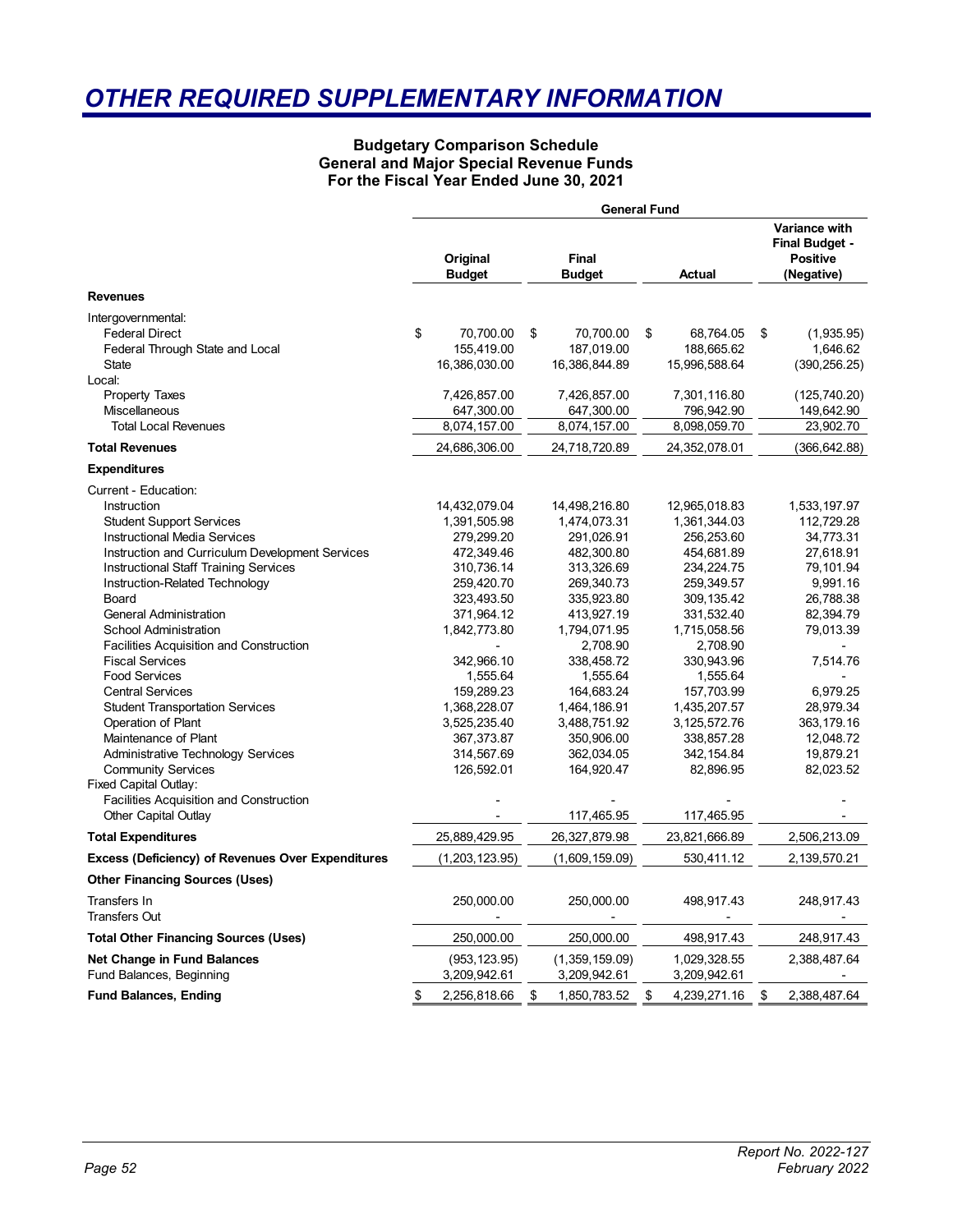|                           | Special Revenue - Other Fund  |                  |                                                                         | Special Revenue - Federal Education Stabilization Fund |                               |                            |                                                                         |
|---------------------------|-------------------------------|------------------|-------------------------------------------------------------------------|--------------------------------------------------------|-------------------------------|----------------------------|-------------------------------------------------------------------------|
| Original<br><b>Budget</b> | <b>Final</b><br><b>Budget</b> | <b>Actual</b>    | Variance with<br><b>Final Budget -</b><br><b>Positive</b><br>(Negative) | Original<br><b>Budget</b>                              | <b>Final</b><br><b>Budget</b> | <b>Actual</b>              | Variance with<br><b>Final Budget -</b><br><b>Positive</b><br>(Negative) |
| 1,096.00<br>\$            | 370,391.00<br>\$              | \$<br>370,391.00 | \$                                                                      | \$<br>69,989.42                                        | \$<br>451,812.84              | \$<br>451,812.84           | \$                                                                      |
| 3,402,747.49              | 2,441,136.78                  | 2,441,136.78     |                                                                         | 1,161,103.26                                           | 1,821,587.35                  | 1,821,587.35               |                                                                         |
|                           |                               |                  |                                                                         |                                                        |                               |                            |                                                                         |
|                           |                               |                  |                                                                         |                                                        |                               |                            |                                                                         |
|                           |                               |                  |                                                                         |                                                        |                               |                            |                                                                         |
|                           |                               |                  | $\overline{a}$                                                          |                                                        |                               |                            |                                                                         |
| 3,403,843.49              | 2,811,527.78                  | 2,811,527.78     | $\overline{\phantom{0}}$                                                | 1,231,092.68                                           | 2,273,400.19                  | 2,273,400.19               |                                                                         |
|                           |                               |                  |                                                                         |                                                        |                               |                            |                                                                         |
| 2,126,891.75              | 1,482,285.32                  | 1,482,285.32     |                                                                         | 665,560.62                                             | 838,299.15                    | 838,299.15                 |                                                                         |
| 208,517.30                | 133,268.59                    | 133,268.59       |                                                                         | 60,000.00                                              | 101,913.99                    | 101,913.99                 |                                                                         |
|                           |                               |                  |                                                                         |                                                        | 1,974.66                      | 1,974.66                   |                                                                         |
| 451,560.52                | 386,203.82                    | 386,203.82       |                                                                         | 74,000.00                                              | 55,347.07                     | 55,347.07                  |                                                                         |
| 405,860.43                | 256,844.95                    | 256,844.95       |                                                                         | 59,808.42                                              | 14,774.84                     | 14,774.84                  |                                                                         |
|                           |                               |                  |                                                                         | 185,410.80                                             | 207, 307.74                   | 207,307.74                 |                                                                         |
|                           |                               |                  |                                                                         |                                                        | 899.34                        | 899.34                     |                                                                         |
| 146,926.11                | 82,711.25                     | 82,711.25        |                                                                         | 127,011.46                                             | 120, 105.82                   | 120, 105.82                |                                                                         |
|                           |                               |                  |                                                                         |                                                        | 4,266.32                      | 4,266.32                   |                                                                         |
|                           |                               |                  |                                                                         |                                                        | 28,075.80                     | 28,075.80                  |                                                                         |
|                           |                               |                  |                                                                         |                                                        | 340.06                        | 340.06                     |                                                                         |
|                           |                               |                  |                                                                         |                                                        | 7,526.33                      | 7,526.33                   |                                                                         |
| 2,100.00                  |                               |                  |                                                                         |                                                        | 2,072.11                      | 2,072.11                   |                                                                         |
| 56,205.38                 | 36,179.02                     | 36,179.02        |                                                                         | 11,367.86                                              | 22,063.12                     | 22,063.12                  |                                                                         |
| 4,686.00                  | 1,819.85                      | 1,819.85         |                                                                         | 22,933.52                                              | 201,892.86                    | 201,892.86                 |                                                                         |
|                           |                               |                  |                                                                         |                                                        | 4,801.37                      | 4,801.37                   |                                                                         |
|                           |                               |                  |                                                                         |                                                        | 389.06                        | 389.06                     |                                                                         |
| 1,096.00                  | 370,391.00                    | 370,391.00       |                                                                         | 25,000.00                                              | 115,338.53                    | 115,338.53                 |                                                                         |
|                           |                               |                  |                                                                         |                                                        | 196,632.68                    | 196,632.68                 |                                                                         |
|                           | 61,823.98                     | 61,823.98        |                                                                         |                                                        | 265,911.34                    | 265,911.34                 |                                                                         |
| 3,403,843.49              | 2,811,527.78                  | 2,811,527.78     |                                                                         | 1,231,092.68                                           | 2,189,932.19                  | 2,189,932.19               |                                                                         |
|                           |                               |                  |                                                                         |                                                        | 83,468.00                     | 83,468.00                  |                                                                         |
|                           |                               |                  |                                                                         |                                                        |                               |                            |                                                                         |
|                           |                               |                  |                                                                         | $\overline{a}$                                         | (83, 468.00)                  | (83, 468.00)               |                                                                         |
|                           | $\mathbf{r}$                  | $\overline{a}$   | $\overline{\phantom{0}}$                                                | $\overline{a}$                                         | (83, 468.00)                  | (83, 468.00)               | $\overline{a}$                                                          |
|                           |                               |                  |                                                                         |                                                        |                               |                            |                                                                         |
|                           |                               |                  |                                                                         |                                                        |                               |                            |                                                                         |
| 0.00<br>$\frac{1}{2}$     | $\sqrt[6]{3}$<br>0.00         | \$<br>0.00       | $\frac{1}{2}$<br>0.00                                                   | $\frac{1}{2}$<br>0.00                                  | $\frac{1}{2}$<br>0.00         | $\frac{1}{2}$<br>$0.00$ \$ | 0.00                                                                    |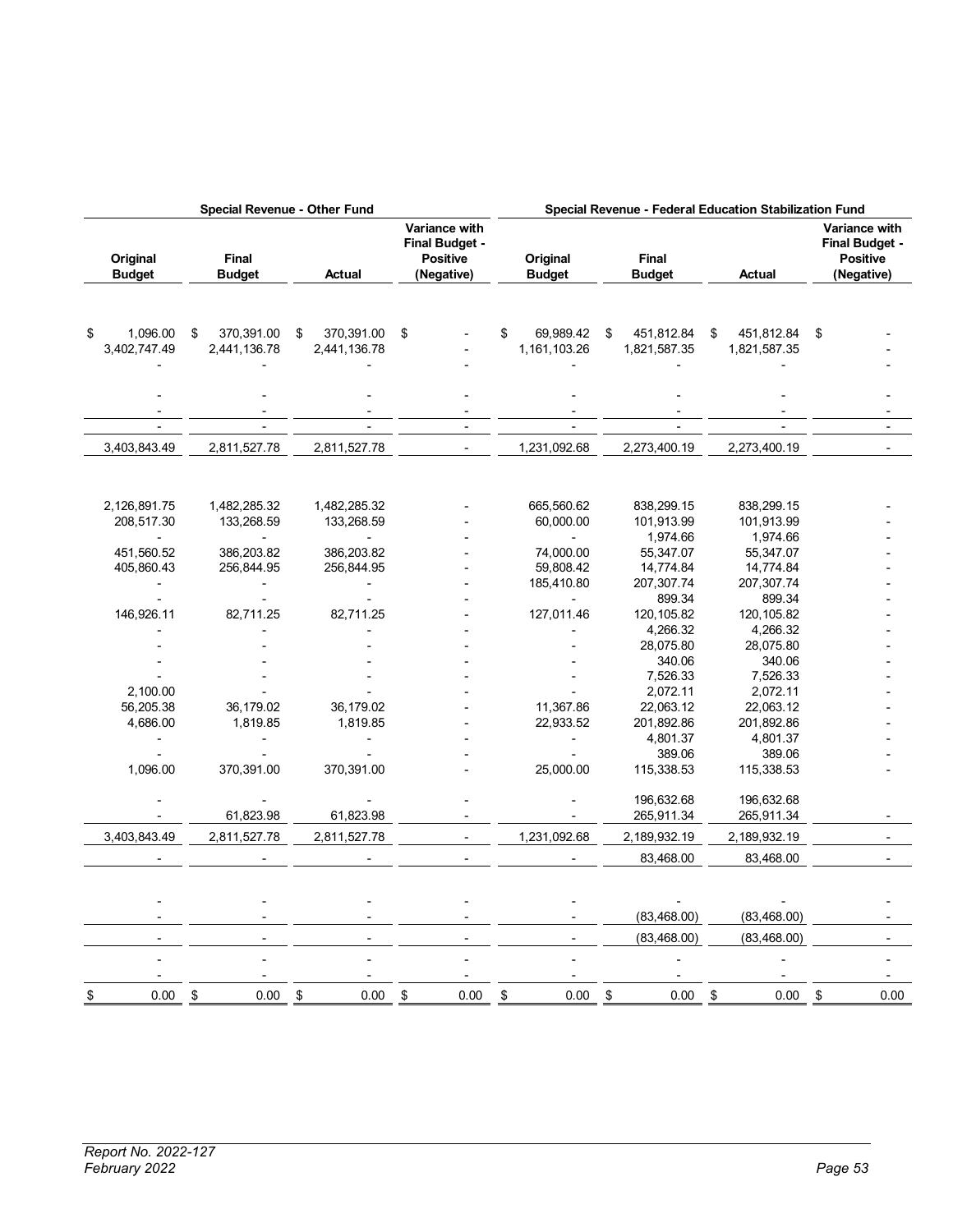#### **Schedule of Changes in the District's Total OPEB Liability and Related Ratios**

|    | 2021      |        | 2020      |        | 2019       |        | 2018       |
|----|-----------|--------|-----------|--------|------------|--------|------------|
|    |           |        |           |        |            |        |            |
| \$ | 115,729   | \$     | 92,405    | \$     | 103,261    | \$     | 113,506    |
|    | 103,974   |        | 109,381   |        | 114,497    |        | 101,148    |
|    |           |        |           |        |            |        |            |
|    | 164,560   |        |           |        | (137, 931) |        |            |
|    | (209,824) |        | 238,726   |        | (71, 568)  |        | (252, 956) |
|    | 152,689   |        | (174,441) |        | (209, 643) |        | (188, 783) |
|    | 21,750    |        | 266,071   |        | (201,384)  |        | (227, 085) |
|    | 3,282,458 |        | 3,016,387 |        | 3,217,771  |        | 3,444,856  |
| S  | 3,304,208 | \$     | 3,282,458 | \$     | 3,016,387  | \$     | 3,217,771  |
| \$ | 9,356,527 | \$     | 9,565,688 | \$     | 9,287,076  | \$     | 7,745,168  |
|    |           |        |           |        |            |        | 41.55%     |
|    |           | 35.31% |           | 34.31% |            | 32.48% |            |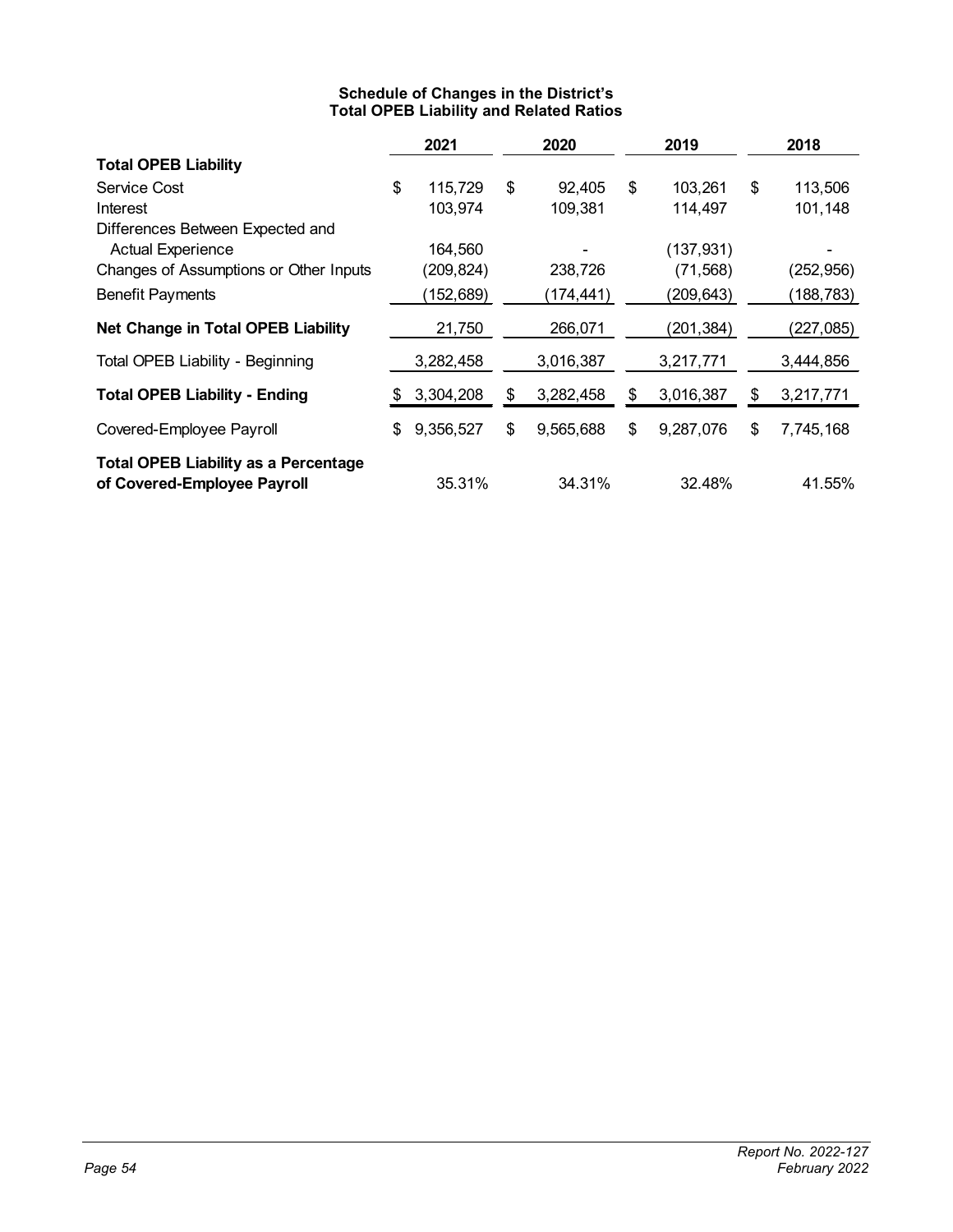#### **Schedule of the District's Proportionate Share of the Net Pension Liability – Florida Retirement System Pension Plan** (1)

| <b>Fiscal Year</b><br><b>Ending</b><br>June 30 | District's<br><b>Proportion of the</b><br><b>FRS Net Pension</b><br>Liability | District's<br><b>Proportionate Share</b><br>of the FRS Net<br><b>Pension Liability</b> | District's<br><b>Covered Payroll</b> | District's<br><b>Proportionate Share</b><br>of the FRS Net<br>Pension Liability as a<br>Percentage of its<br><b>Covered Payroll</b> | <b>FRS Plan Fiduciary</b><br>Net Position as a<br>Percentage of the<br><b>Total Pension</b><br>Liability |
|------------------------------------------------|-------------------------------------------------------------------------------|----------------------------------------------------------------------------------------|--------------------------------------|-------------------------------------------------------------------------------------------------------------------------------------|----------------------------------------------------------------------------------------------------------|
| 2013                                           | 0.044814914%                                                                  | \$<br>7,714,641                                                                        | \$<br>16,119,693                     | 47.86%                                                                                                                              | 88.54%                                                                                                   |
| 2014                                           | 0.044424615%                                                                  | 2,710,555                                                                              | 16,448,410                           | 16.48%                                                                                                                              | 96.09%                                                                                                   |
| 2015                                           | 0.044565189%                                                                  | 5,756,193                                                                              | 17,237,152                           | 33.39%                                                                                                                              | 92.00%                                                                                                   |
| 2016                                           | 0.040658629%                                                                  | 10,266,335                                                                             | 17,224,584                           | 59.60%                                                                                                                              | 84.88%                                                                                                   |
| 2017                                           | 0.039468272%                                                                  | 11,674,450                                                                             | 16,540,077                           | 70.58%                                                                                                                              | 83.89%                                                                                                   |
| 2018                                           | 0.038364422%                                                                  | 11,555,563                                                                             | 15,768,291                           | 73.28%                                                                                                                              | 84.26%                                                                                                   |
| 2019                                           | 0.038294113%                                                                  | 13,187,959                                                                             | 15,942,873                           | 82.72%                                                                                                                              | 82.61%                                                                                                   |
| 2020                                           | 0.036439177%                                                                  | 15,793,276                                                                             | 15,861,915                           | 99.57%                                                                                                                              | 78.85%                                                                                                   |

(1) The amounts presented for each fiscal year were determined as of June 30.

#### **Schedule of District Contributions – Florida Retirement System Pension Plan** (1)

| <b>Fiscal</b><br><b>Year Ending</b><br>June 30 | Contractually<br><b>Required</b><br><b>FRS Contribution</b> | <b>FRS Contributions</b><br>in Relation to the<br>Contractually<br><b>Required</b><br><b>Contribution</b> | <b>FRS</b><br><b>Contribution</b><br>Deficiency (Excess) | District's<br><b>Covered Payroll</b> | <b>FRS</b><br><b>Contributions</b><br>as a Percentage of<br><b>Covered Payroll</b> |
|------------------------------------------------|-------------------------------------------------------------|-----------------------------------------------------------------------------------------------------------|----------------------------------------------------------|--------------------------------------|------------------------------------------------------------------------------------|
| 2014                                           | \$<br>973,088                                               | (973,088)<br>\$                                                                                           | \$<br>$\overline{\phantom{a}}$                           | \$<br>16,448,410                     | 5.92%                                                                              |
| 2015                                           | 1,086,537                                                   | (1,086,537)                                                                                               |                                                          | 17,237,152                           | 6.30%                                                                              |
| 2016                                           | 991.526                                                     | (991, 526)                                                                                                |                                                          | 17,224,584                           | 5.76%                                                                              |
| 2017                                           | 1,027,456                                                   | (1,027,456)                                                                                               | $\overline{\phantom{a}}$                                 | 16,540,077                           | 6.21%                                                                              |
| 2018                                           | 1,093,355                                                   | (1,093,355)                                                                                               | $\overline{\phantom{a}}$                                 | 15,768,291                           | 6.93%                                                                              |
| 2019                                           | 1,187,394                                                   | (1, 187, 394)                                                                                             | $\blacksquare$                                           | 15,942,873                           | 7.45%                                                                              |
| 2020                                           | 1,210,712                                                   | (1, 210, 712)                                                                                             | $\overline{\phantom{a}}$                                 | 15.861.915                           | 7.63%                                                                              |
| 2021                                           | 1,509,531                                                   | (1,509,531)                                                                                               |                                                          | 16,705,279                           | 9.04%                                                                              |
|                                                |                                                             |                                                                                                           |                                                          |                                      |                                                                                    |

(1) The amounts presented for each fiscal year were determined as of June 30.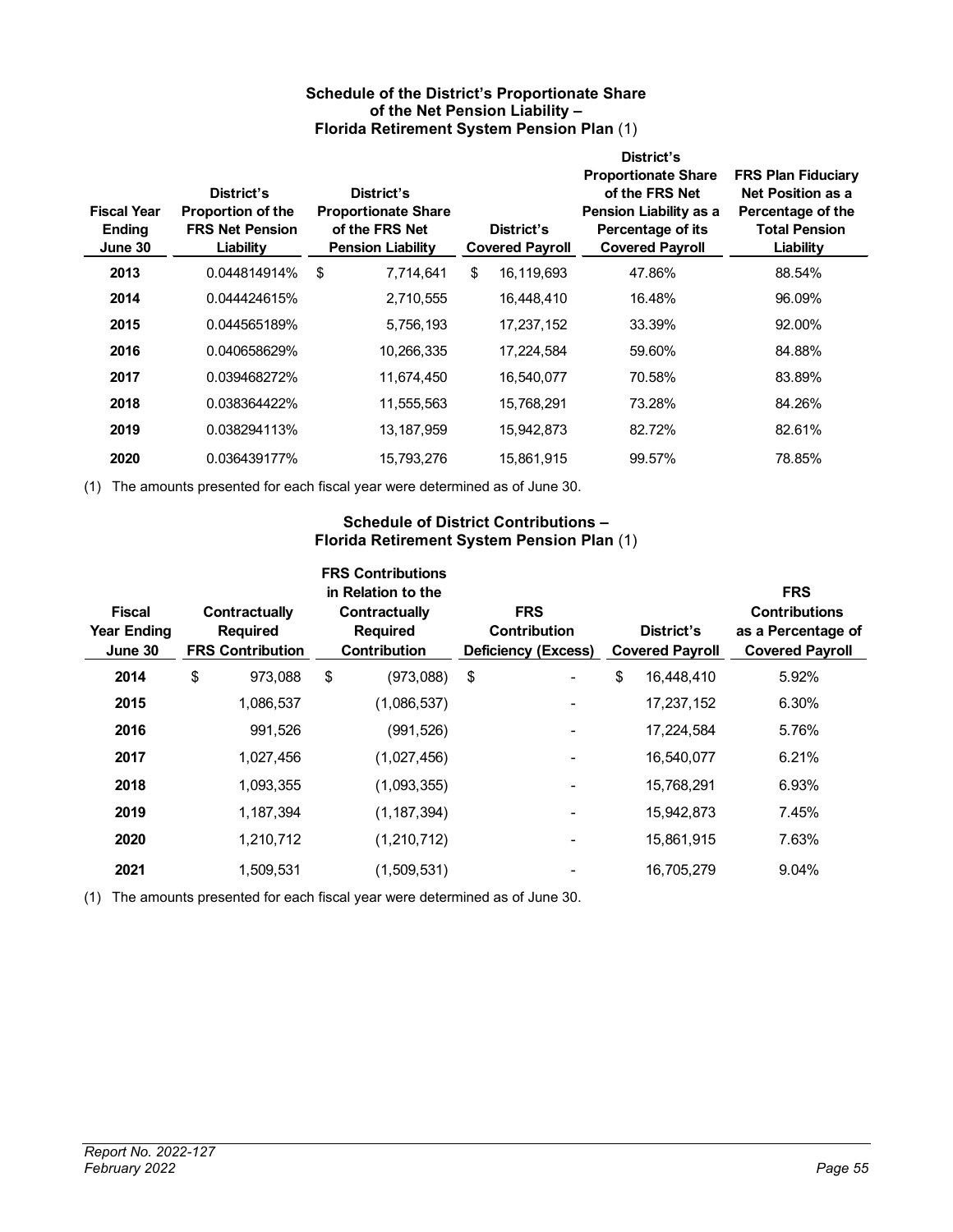#### **Schedule of the District's Proportionate Share of the Net Pension Liability – Health Insurance Subsidy Pension Plan** (1)

| <b>Fiscal</b><br><b>Year Ending</b> | District's<br><b>Proportion of the</b><br><b>HIS Net Pension</b> | District's<br><b>Proportionate Share</b><br>of the HIS Net | District's             | District's<br><b>Proportionate Share</b><br>of the HIS Net<br>Pension Liability as a<br>Percentage of its | <b>HIS Plan Fiduciary</b><br>Net Position as a<br>Percentage of the<br><b>Total Pension</b> |
|-------------------------------------|------------------------------------------------------------------|------------------------------------------------------------|------------------------|-----------------------------------------------------------------------------------------------------------|---------------------------------------------------------------------------------------------|
| June 30                             | Liability                                                        | <b>Pension Liability</b>                                   | <b>Covered Payroll</b> | <b>Covered Payroll</b>                                                                                    | Liability                                                                                   |
| 2013                                | 0.055446742%                                                     | \$<br>4,827,368                                            | \$<br>16,119,693       | 29.95%                                                                                                    | 1.78%                                                                                       |
| 2014                                | 0.055361961%                                                     | 5,176,478                                                  | 16.448.410             | 31.47%                                                                                                    | 0.99%                                                                                       |
| 2015                                | 0.056797862%                                                     | 5,792,489                                                  | 17,237,152             | 33.60%                                                                                                    | 0.50%                                                                                       |
| 2016                                | 0.055785842%                                                     | 6,501,609                                                  | 17,224,584             | 37.75%                                                                                                    | $0.97\%$                                                                                    |
| 2017                                | 0.051863604%                                                     | 5,545,496                                                  | 16,540,077             | 33.53%                                                                                                    | 1.64%                                                                                       |
| 2018                                | 0.048182609%                                                     | 5,099,701                                                  | 15,768,291             | 32.34%                                                                                                    | 2.15%                                                                                       |
| 2019                                | 0.047559688%                                                     | 5,321,453                                                  | 15,942,873             | 33.38%                                                                                                    | 2.63%                                                                                       |
| 2020                                | 0.045702254%                                                     | 5,580,171                                                  | 15,861,915             | 35.18%                                                                                                    | 3.00%                                                                                       |

(1) The amounts presented for each fiscal year were determined as of June 30.

#### **Schedule of District Contributions – Health Insurance Subsidy Pension Plan** (1)

| <b>Fiscal</b><br><b>Year Ending</b><br>June 30 | Contractually<br><b>Required</b><br><b>HIS Contribution</b> |         | <b>HIS Contributions</b><br>in Relation to the<br>Contractually<br><b>Required</b><br><b>Contribution</b> |            | <b>HIS</b><br><b>Contribution</b><br><b>Deficiency (Excess)</b> |                          | District's<br><b>Covered Payroll</b> |            | <b>HIS</b><br><b>Contributions</b><br>as a Percentage of<br><b>Covered Payroll</b> |
|------------------------------------------------|-------------------------------------------------------------|---------|-----------------------------------------------------------------------------------------------------------|------------|-----------------------------------------------------------------|--------------------------|--------------------------------------|------------|------------------------------------------------------------------------------------|
| 2014                                           | \$                                                          | 189,651 | \$                                                                                                        | (189, 651) | \$                                                              | $\overline{\phantom{a}}$ | \$                                   | 16.448.410 | 1.15%                                                                              |
| 2015                                           |                                                             | 217,177 |                                                                                                           | (217, 177) |                                                                 |                          |                                      | 17,237,152 | 1.26%                                                                              |
| 2016                                           |                                                             | 285,938 |                                                                                                           | (285, 938) |                                                                 |                          |                                      | 17,224,584 | 1.66%                                                                              |
| 2017                                           |                                                             | 274,477 |                                                                                                           | (274, 477) |                                                                 |                          |                                      | 16,540,077 | 1.66%                                                                              |
| 2018                                           |                                                             | 261,296 |                                                                                                           | (261, 296) |                                                                 |                          |                                      | 15,768,291 | 1.66%                                                                              |
| 2019                                           |                                                             | 264,094 |                                                                                                           | (264, 094) |                                                                 |                          |                                      | 15,942,873 | 1.66%                                                                              |
| 2020                                           |                                                             | 263,361 |                                                                                                           | (263, 361) |                                                                 |                          |                                      | 15,861,915 | 1.66%                                                                              |
| 2021                                           |                                                             | 277.117 |                                                                                                           | (277, 117) |                                                                 |                          |                                      | 16,705,279 | 1.66%                                                                              |

(1) The amounts presented for each fiscal year were determined as of June 30.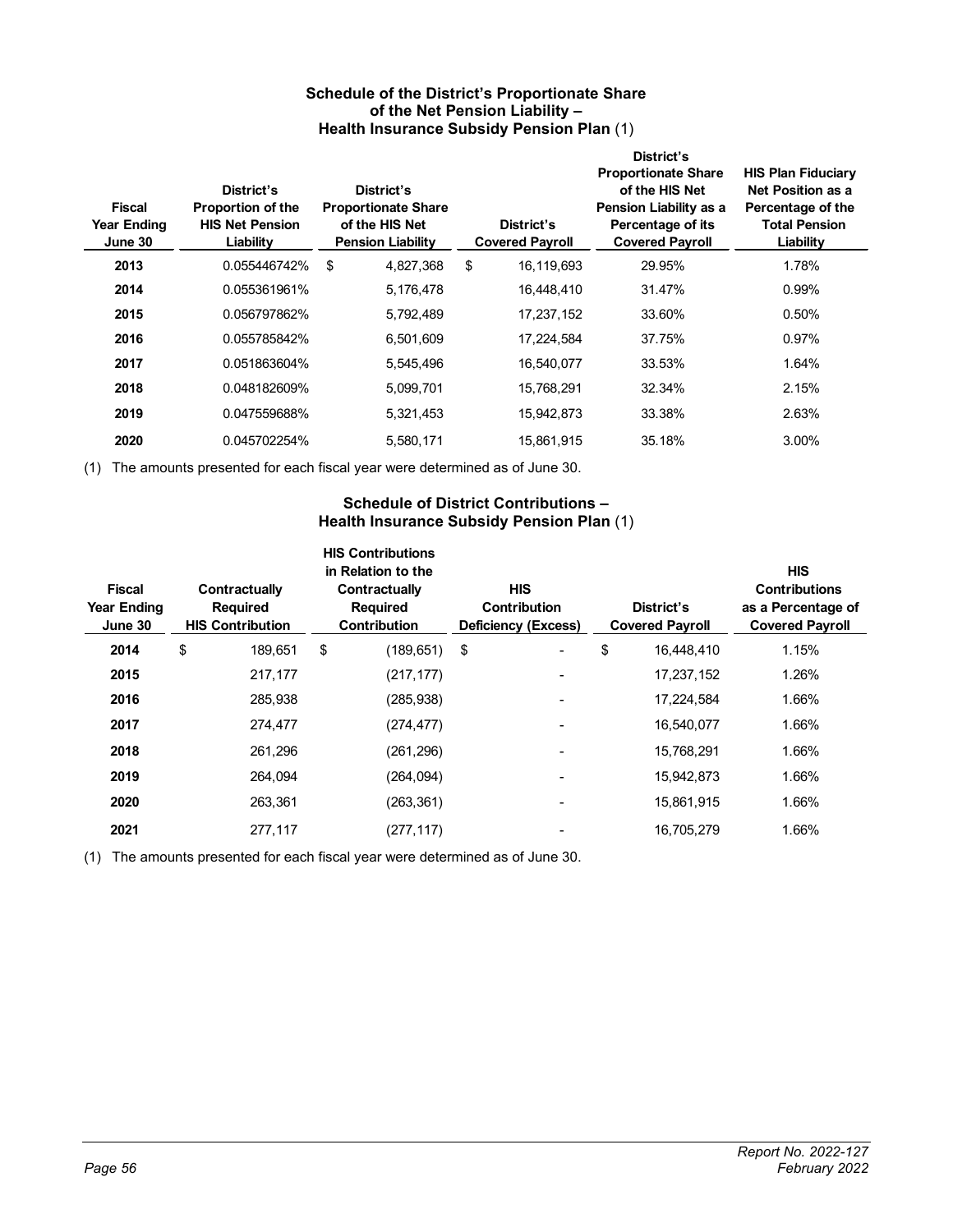#### NOTES TO REQUIRED SUPPLEMENTARY INFORMATION

#### **1. Budgetary Basis of Accounting**

The Board follows procedures established by State law and State Board of Education (SBE) rules in establishing budget balances for governmental funds, as described below:

- Budgets are prepared, public hearings are held, and original budgets are adopted annually for all governmental fund types in accordance with procedures and time intervals prescribed by State law and SBE rules.
- Appropriations are controlled at the object level (e.g., salaries, purchased services, and capital outlay) within each activity (e.g., instruction, student transportation services, and school administration) and may be amended by resolution at any Board meeting prior to the due date for the annual financial report.
- Budgets are prepared using the same modified accrual basis as is used to account for governmental funds.
- Budgetary information is integrated into the accounting system and, to facilitate budget control, budget balances are encumbered when purchase orders are issued. Appropriations lapse at fiscal year end and encumbrances outstanding are honored from the subsequent year's appropriations.

#### **2. Schedule of Changes in the District's Total Other Postemployment Benefits Liability and Related Ratios**

No assets are accumulated in a trust that meet the criteria in paragraph 4 of GASB Statement No. 75 to pay related benefits.

#### *Changes of Assumptions.*

- The discount rate was changed from 3.13 percent as of the beginning of the measurement period to 2.45 percent as of June 30, 2020.
- The medical claims costs and premiums were updated based on actual premium information provided for the valuation.
- The healthcare cost trend assumption was revised to reflect a lower inflation assumption (from 2.5 percent to 2.25 percent) and the assumed load to model the excise tax was removed, as it was repealed in December 2019.
- Rates of salary increases were changed to be based on revised inflation and individual member pay increases used in the July 1, 2020, FRS Actuarial Valuation.
- Retirement and mortality rates have been separated between instructional and noninstructional employees.

#### **3. Schedule of Net Pension Liability and Schedule of Contributions – Florida Retirement System Pension Plan**

*Changes of Assumptions.* In 2020, the long-term expected rate of return was decreased from 6.9 percent to 6.8 percent.

#### **4. Schedule of Net Pension Liability and Schedule of Contributions – Health Insurance Subsidy Pension Plan**

*Changes of Assumptions.* In 2020, the municipal bond rate used to determine total pension liability was decreased from 3.5 percent to 2.21 percent, and the mortality assumption was updated.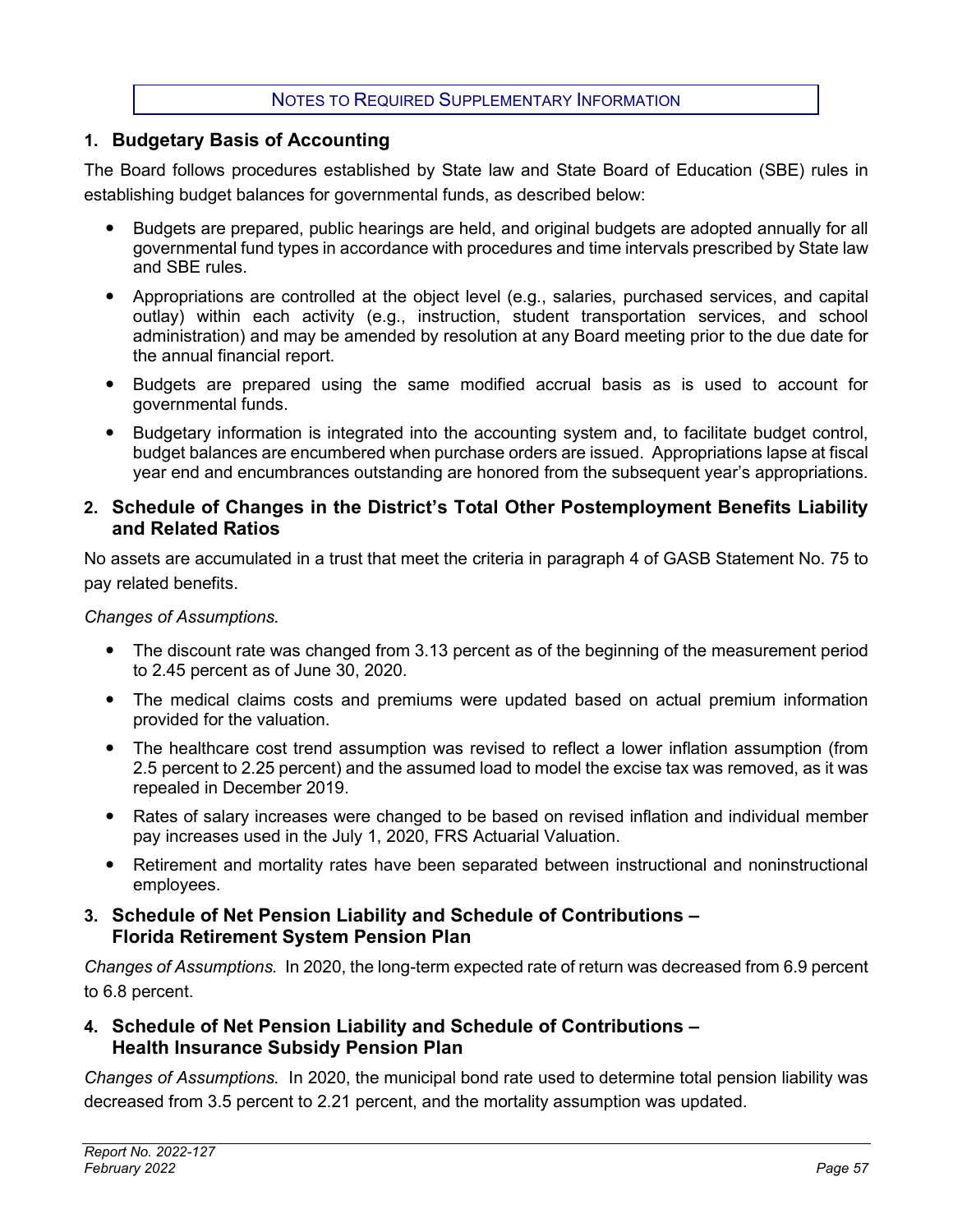## *SCHEDULE OF EXPENDITURES OF FEDERAL AWARDS*

#### **Taylor County District School Board Schedule of Expenditures of Federal Awards For the Fiscal Year Ended June 30, 2021**

| Federal Grantor/Pass-Through Grantor/<br><b>Program or Cluster</b>                                                                                      | Federal<br><b>Assistance Listing</b><br><b>Number</b> | Pass - Through<br><b>Entity Identifying</b><br><b>Number</b> | Total<br><b>Expenditures</b>     |
|---------------------------------------------------------------------------------------------------------------------------------------------------------|-------------------------------------------------------|--------------------------------------------------------------|----------------------------------|
| <b>Clustered</b>                                                                                                                                        |                                                       |                                                              |                                  |
| <b>Child Nutrition Cluster</b>                                                                                                                          |                                                       |                                                              |                                  |
| United States Department of Agriculture:<br>Florida Department of Agriculture and Consumer Services:                                                    | 10.553                                                | 21002                                                        |                                  |
| School Breakfast Program<br>National School Lunch Program                                                                                               | 10.555                                                | 21001                                                        | 289,429.16<br>\$<br>1,017,342.20 |
| COVID-19 National School Lunch Program                                                                                                                  | COVID-19, 10.555                                      | 21001                                                        | 147,017.09                       |
| <b>Total National School Lunch Program</b>                                                                                                              | 10.555                                                |                                                              | 1,164,359.29                     |
| Summer Food Service Program for Children                                                                                                                | 10.559                                                | 20006, 20007, 21006, 21007                                   | 31,697.68                        |
| <b>Total Child Nutrition Cluster</b>                                                                                                                    |                                                       |                                                              | 1,485,486.13                     |
| <b>Student Financial Assistance Cluster</b>                                                                                                             |                                                       |                                                              |                                  |
| United States Department of Education:                                                                                                                  |                                                       |                                                              |                                  |
| Federal Pell Grant Program                                                                                                                              | 84.063                                                | N/A                                                          | 370,391.00                       |
| <b>Special Education Cluster</b><br>United States Department of Education:                                                                              |                                                       |                                                              |                                  |
| Special Education - Grants to States:<br>Florida Department of Education                                                                                | 84.027                                                | 263                                                          | 800,780.18                       |
| Special Education - Preschool Grants:                                                                                                                   | 84.173                                                |                                                              |                                  |
| Florida Department of Education                                                                                                                         |                                                       | 267                                                          | 34,159.59                        |
| Leon County District School Board                                                                                                                       |                                                       | None                                                         | 70,255.74                        |
| <b>Total Special Education - Preschool Grants</b>                                                                                                       | 84.173                                                |                                                              | 104,415.33                       |
| <b>Total Special Education Cluster</b>                                                                                                                  |                                                       |                                                              | 905, 195.51                      |
| <b>Child Care and Development Fund Cluster</b><br>United States Department Health and Human Services:<br>Early Learning Coalition of the Big Bend Area: |                                                       |                                                              |                                  |
| Child Care and Development Block Grant                                                                                                                  | 93.575                                                | None                                                         | 57,548.65                        |
| COVID-19 Child Care and Development Block Grant                                                                                                         | COVID-19, 93.575                                      | None                                                         | 43,100.00                        |
| Total Child Care and Development Block Grant                                                                                                            |                                                       |                                                              | 100,648.65                       |
| <b>Not Clustered</b>                                                                                                                                    |                                                       |                                                              |                                  |
| <b>United States Department of Defense</b>                                                                                                              |                                                       |                                                              |                                  |
| Army Junior Reserve Officers Training Corps                                                                                                             | <b>12.UNK</b>                                         | N/A                                                          | 68,764.05                        |
| <b>United States Department of Education</b>                                                                                                            |                                                       |                                                              |                                  |
| <b>Education Stabilization Fund:</b>                                                                                                                    | 84.425                                                |                                                              |                                  |
| Higher Education Emergency Relief Fund - Student Aid Portion<br>Higher Education Emergency Relief Fund - Institutional Portion                          | COVID-19, 84.425E<br>COVID-19, 84.425F                | <b>N/A</b><br>N/A                                            | 99,079.00<br>108,625.23          |
| Higher Education Emergency Relief Fund - Fund for the                                                                                                   |                                                       |                                                              |                                  |
| Improvement of Postsecondary Education Formula Grant<br>Florida Department of Education:                                                                | COVID-19, 84.425N                                     | N/A                                                          | 244,108.61                       |
| Governor's Emergency Education Relief Fund                                                                                                              | COVID-19, 84.425C                                     | 123                                                          | 402,997.67                       |
| Elementary and Secondary School Emergency Relief Fund                                                                                                   | COVID-19, 84.425D                                     | 124                                                          | 1,418,589.70                     |
| <b>Total Education Stabilization Fund</b><br>Florida Department of Education:                                                                           | 84.425                                                |                                                              | 2,273,400.21                     |
| Adult Education - Basic Grants to States                                                                                                                | 84.002                                                | 191                                                          | 77,060.04                        |
| Title I Grants to Local Educational Agencies                                                                                                            | 84.010                                                | 212                                                          | 1,001,902.26                     |
| Career and Technical Education - Basic Grants to States                                                                                                 | 84.048                                                | 161                                                          | 139,267.97                       |
| Education for Homeless Children and Youth                                                                                                               | 84.196                                                | 127                                                          | 34, 133.53                       |
| <b>Rural Education</b>                                                                                                                                  | 84.358                                                | 110                                                          | 61,862.00                        |
| Supporting Effective Instruction State Grants                                                                                                           | 84.367                                                | 224                                                          | 147,447.74                       |
| Student Support and Academic Enrichment Program                                                                                                         | 84.424                                                | 241                                                          | 74,267.73                        |
| <b>Total United States Department of Education</b>                                                                                                      |                                                       |                                                              | 3,809,341.48                     |
| <b>Total Expenditures of Federal Awards</b>                                                                                                             |                                                       |                                                              | \$ 6,739,826.82                  |
| The accompanying notes are an integral part of this Schedule.                                                                                           |                                                       |                                                              |                                  |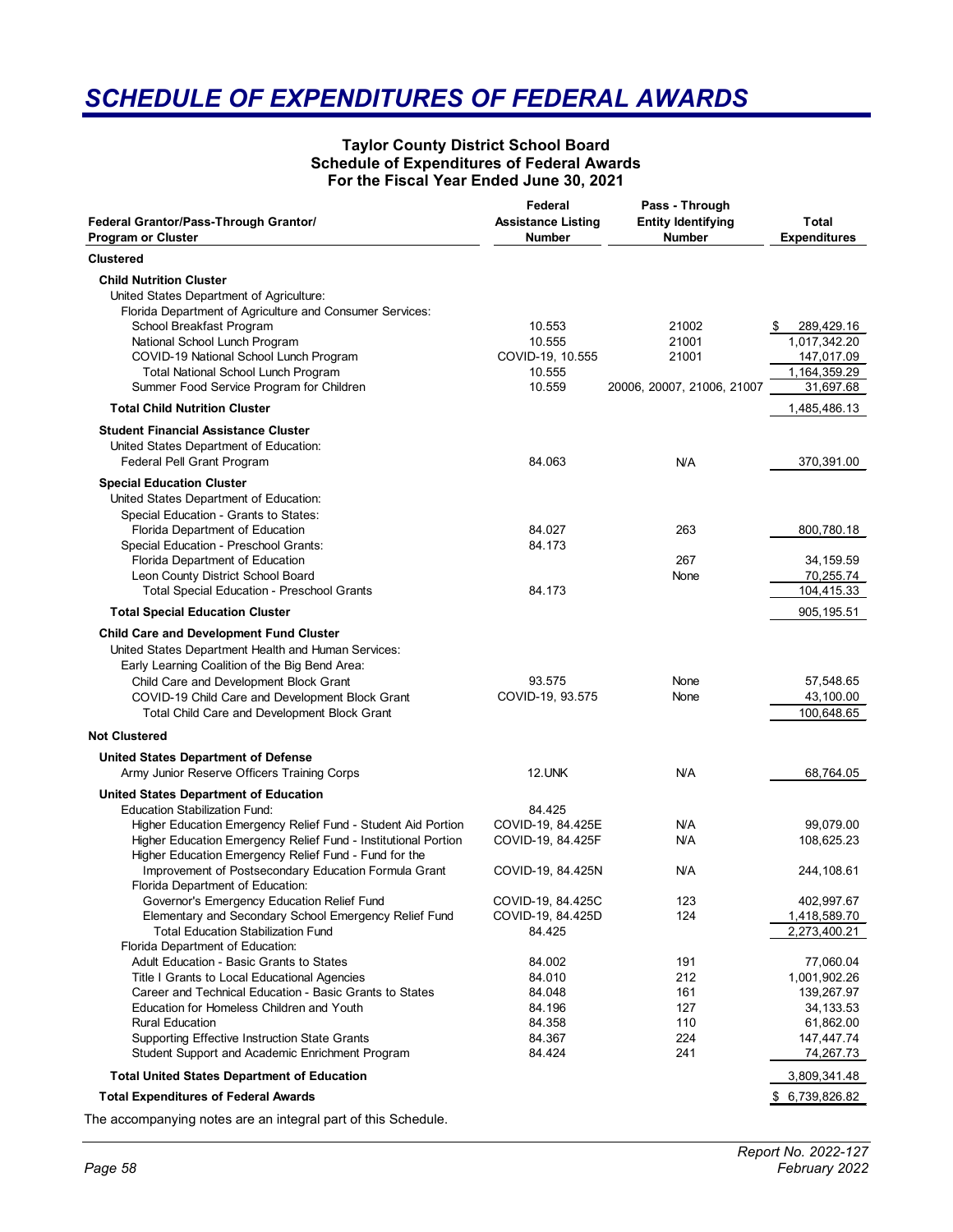- Notes: (1) Basis of Presentation. The accompanying Schedule of Expenditures of Federal Awards (Schedule) includes the Federal award activity of the Taylor County District School Board under programs of the Federal Government for the fiscal year ended June 30, 2021. The information in this Schedule is presented in accordance with the requirements of Title 2 U.S. *Code of Federal Regulations* Part 200, *Uniform Administrative Requirements, Cost Principles, and Audit Requirements for Federal Awards* (Uniform Guidance). Because the Schedule presents only a selected portion of the operations of the District, it is not intended to and does not present the financial position, changes in net position, or cash flows of the District.
	- (2) Summary of Significant Accounting Policies. Expenditures reported on the Schedule are reported on the modified accrual basis of accounting. Such expenditures are recognized following the cost principles contained in the Uniform Guidance, wherein certain types of expenditures are not allowable or are limited as to reimbursement.
	- (3) Indirect Cost Rate. The District has not elected to use the 10 percent de minimis cost rate allowed under the Uniform Guidance.
	- (4) Noncash Assistance National School Lunch Program. Includes \$123,995 of donated food received during the fiscal year. Donated foods are valued at fair value as determined at the time of donation.
	- (5) COVID-19 National School Lunch Program. The District incurred \$147,017.09 in expenditures for the National School Lunch Program grant in the 2019-20 fiscal year.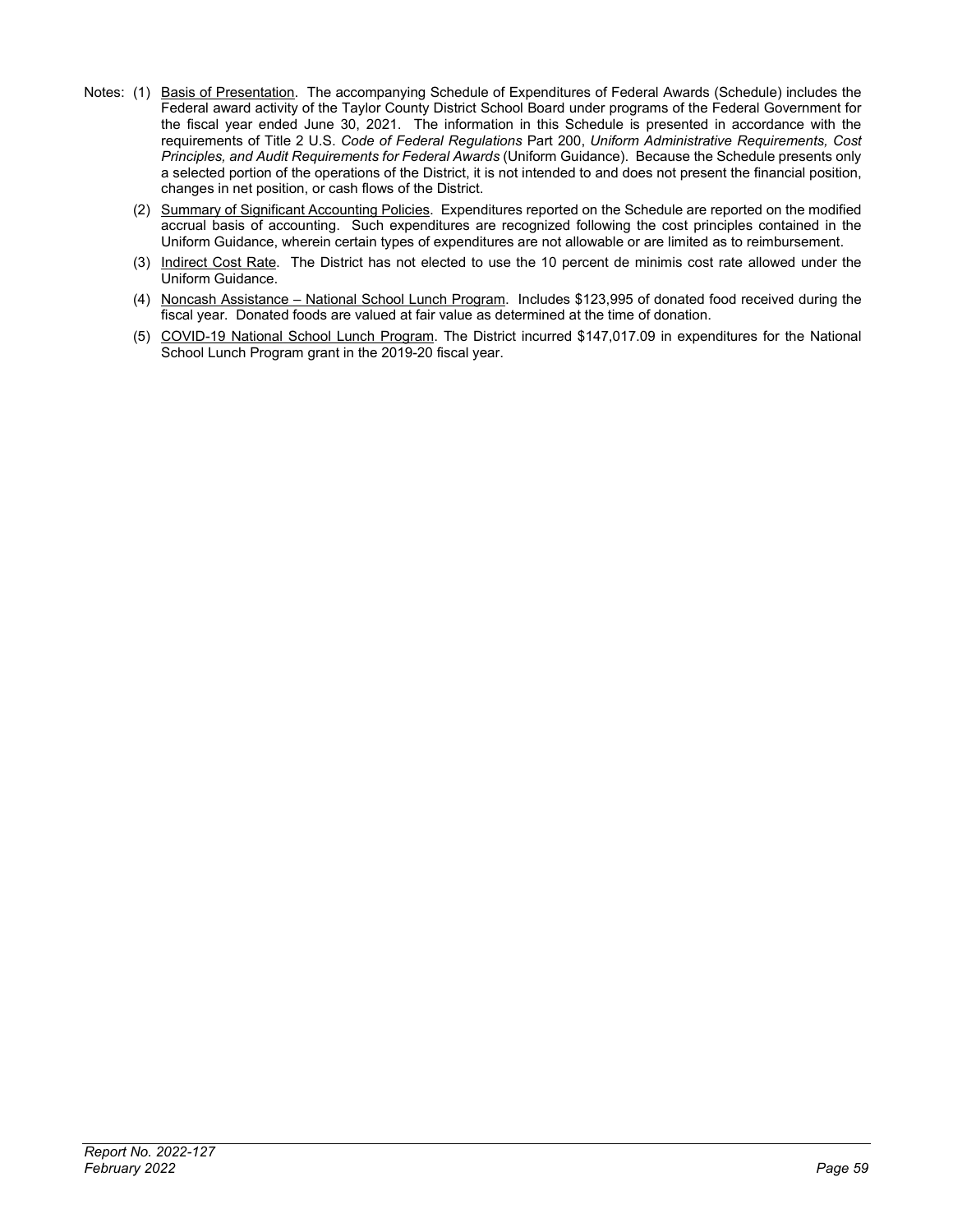

Sherrill F. Norman, CPA Auditor General

# **AUDITOR GENERAL STATE OF FLORIDA**

Claude Denson Pepper Building, Suite G74 111 West Madison Street Tallahassee, Florida 32399-1450



Phone: (850) 412-2722 Fax: (850) 488-6975

The President of the Senate, the Speaker of the House of Representatives, and the Legislative Auditing Committee

## **INDEPENDENT AUDITOR'S REPORT ON INTERNAL CONTROL OVER FINANCIAL REPORTING AND ON COMPLIANCE AND OTHER MATTERS BASED ON AN AUDIT OF FINANCIAL STATEMENTS PERFORMED IN ACCORDANCE WITH** *GOVERNMENT AUDITING STANDARDS*

We have audited, in accordance with the auditing standards generally accepted in the United States of America and the standards applicable to financial audits contained in *Government Auditing Standards* issued by the Comptroller General of the United States, the financial statements of the governmental activities, each major fund, and the aggregate remaining fund information of the Taylor County District School Board as of and for the fiscal year ended June 30, 2021, and the related notes to the financial statements, which collectively comprise the District's basic financial statements, and have issued our report thereon dated February 18, 2022, included under the heading **INDEPENDENT AUDITOR'S REPORT**. Our report includes a reference to other auditors who audited the financial statement of the school internal funds, as described in our report on the District's financial statements. This report does not include the results of the other auditors' testing of internal control over financial reporting or compliance and other matters that are reported on separately by those auditors.

## **Internal Control Over Financial Reporting**

In planning and performing our audit of the financial statements, we considered the District's internal control over financial reporting (internal control) as a basis for designing audit procedures that are appropriate in the circumstances for the purpose of expressing our opinions on the financial statements, but not for the purpose of expressing an opinion on the effectiveness of the District's internal control. Accordingly, we do not express an opinion on the effectiveness of the District's internal control.

A *deficiency in internal control* exists when the design or operation of a control does not allow management or employees, in the normal course of performing their assigned functions, to prevent, or detect and correct, misstatements on a timely basis. A *material weakness* is a deficiency, or a combination of deficiencies, in internal control such that there is a reasonable possibility that a material misstatement of the District's financial statements will not be prevented, or detected and corrected on a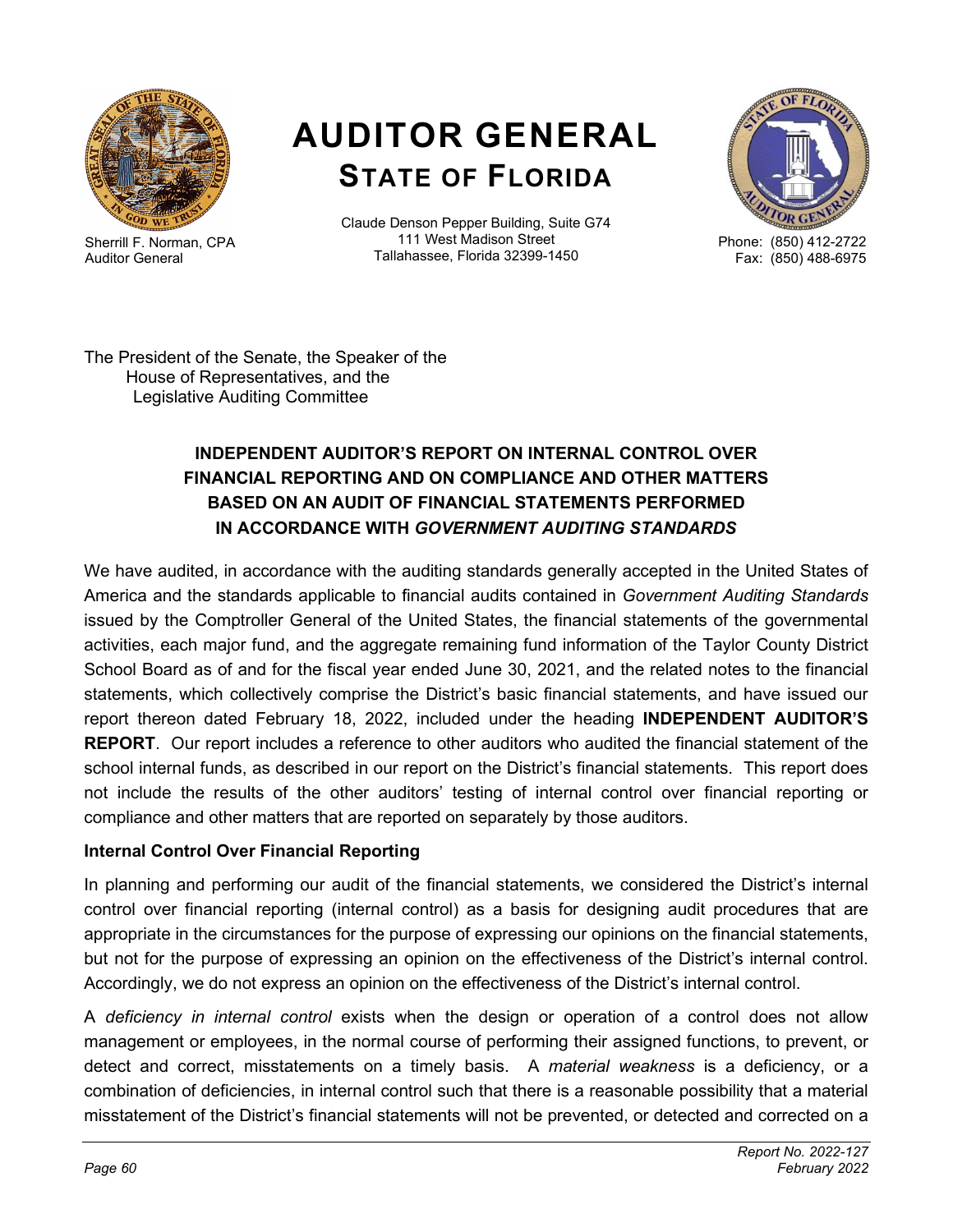timely basis. A *significant deficiency* is a deficiency, or a combination of deficiencies, in internal control that is less severe than a material weakness, yet important enough to merit attention by those charged with governance.

Our consideration of internal control was for the limited purpose described in the first paragraph of this section and was not designed to identify all deficiencies in internal control that might be material weaknesses or significant deficiencies. Given these limitations, during our audit we did not identify any deficiencies in internal control that we consider to be material weaknesses. However, material weaknesses may exist that have not been identified.

#### **Compliance and Other Matters**

As part of obtaining reasonable assurance about whether the District's financial statements are free from material misstatement, we performed tests of its compliance with certain provisions of laws, rules, regulations, contracts, and grant agreements, noncompliance with which could have a direct and material effect on the financial statements. However, providing an opinion on compliance with those provisions was not an objective of our audit and, accordingly, we do not express such an opinion. The results of our tests disclosed no instances of noncompliance or other matters that are required to be reported under *Government Auditing Standards*.

## **Purpose of this Report**

The purpose of this report is solely to describe the scope of our testing of internal control and compliance and the results of that testing, and not to provide an opinion on the effectiveness of the District's internal control or on compliance. This report is an integral part of an audit performed in accordance with *Government Auditing Standards* in considering the District's internal control and compliance. Accordingly, this communication is not suitable for any other purpose.

Respectfully submitted,

Sherrill F. Norman, CPA Tallahassee, Florida February 18, 2022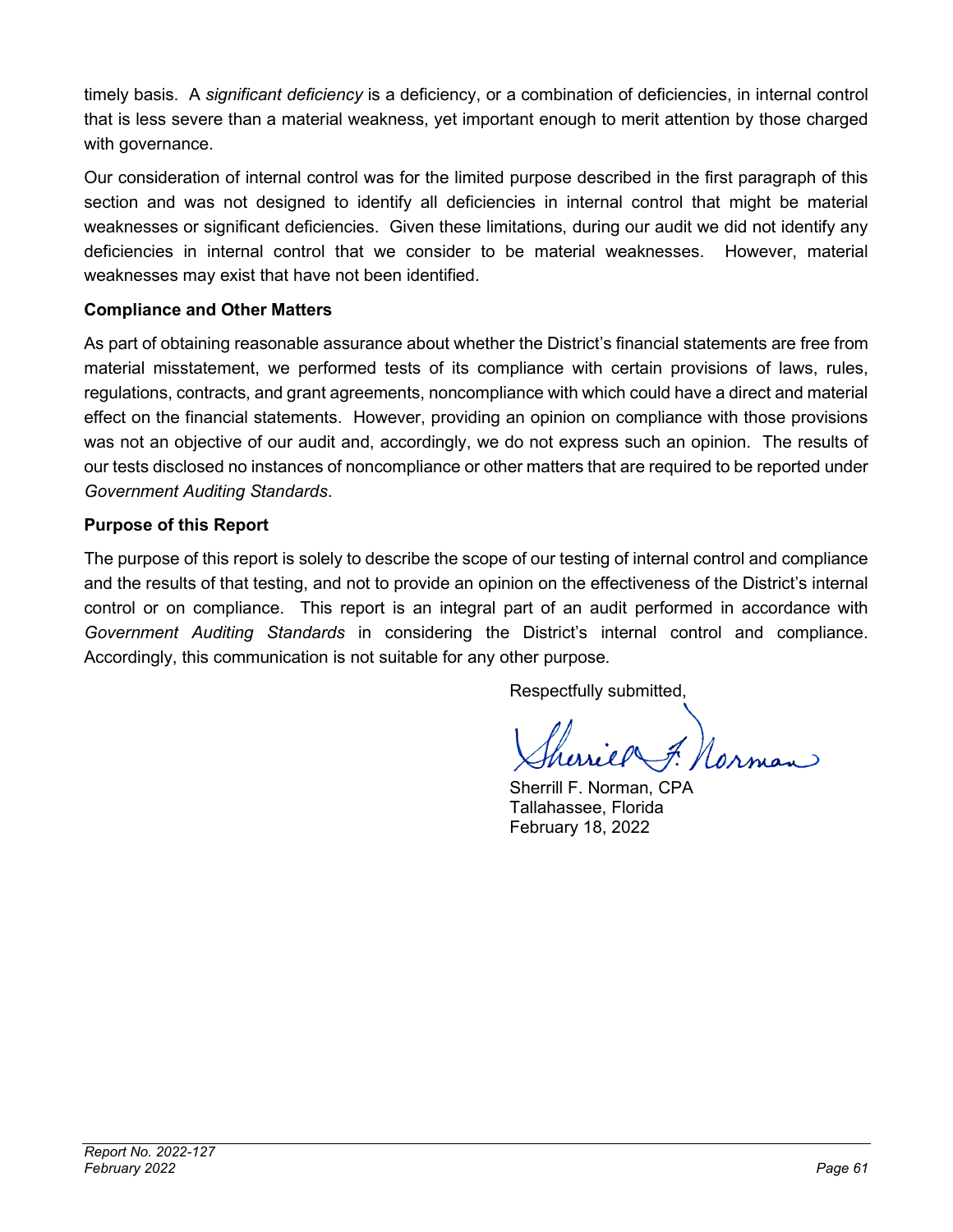

Sherrill F. Norman, CPA Auditor General

# **AUDITOR GENERAL STATE OF FLORIDA**

Claude Denson Pepper Building, Suite G74 111 West Madison Street Tallahassee, Florida 32399-1450



Phone: (850) 412-2722 Fax: (850) 488-6975

The President of the Senate, the Speaker of the House of Representatives, and the Legislative Auditing Committee

## **INDEPENDENT AUDITOR'S REPORT ON COMPLIANCE FOR EACH MAJOR FEDERAL PROGRAM AND REPORT ON INTERNAL CONTROL OVER COMPLIANCE REQUIRED BY THE UNIFORM GUIDANCE**

## **Report on Compliance for Each Major Federal Program**

We have audited the Taylor County District School Board's compliance with the types of compliance requirements described in the *OMB Compliance Supplement* that could have a direct and material effect on each of the District's major Federal programs for the fiscal year ended June 30, 2021. The District's major Federal programs are identified in **SECTION I – SUMMARY OF AUDITOR'S RESULTS** of the accompanying **SCHEDULE OF FINDINGS AND QUESTIONED COSTS**.

#### *Management's Responsibility*

Management is responsible for compliance with Federal statutes, regulations, and the terms and conditions of its Federal awards applicable to its Federal programs.

#### *Auditor's Responsibility*

Our responsibility is to express an opinion on compliance for each of the District's major Federal programs based on our audit of the types of compliance requirements referred to above. We conducted our audit of compliance in accordance with auditing standards generally accepted in the United States of America; the standards applicable to financial audits contained in *Government Auditing Standards*, issued by the Comptroller General of the United States; and the audit requirements of Title 2 U.S. *Code of Federal Regulations* Part 200, *Uniform Administrative Requirements, Cost Principles, and Audit Requirements for Federal Awards* (Uniform Guidance). Those standards and the Uniform Guidance require that we plan and perform the audit to obtain reasonable assurance about whether noncompliance with the types of compliance requirements referred to above that could have a direct and material effect on a major Federal program occurred. An audit includes examining, on a test basis, evidence about the District's compliance with those requirements and performing such other procedures as we considered necessary in the circumstances.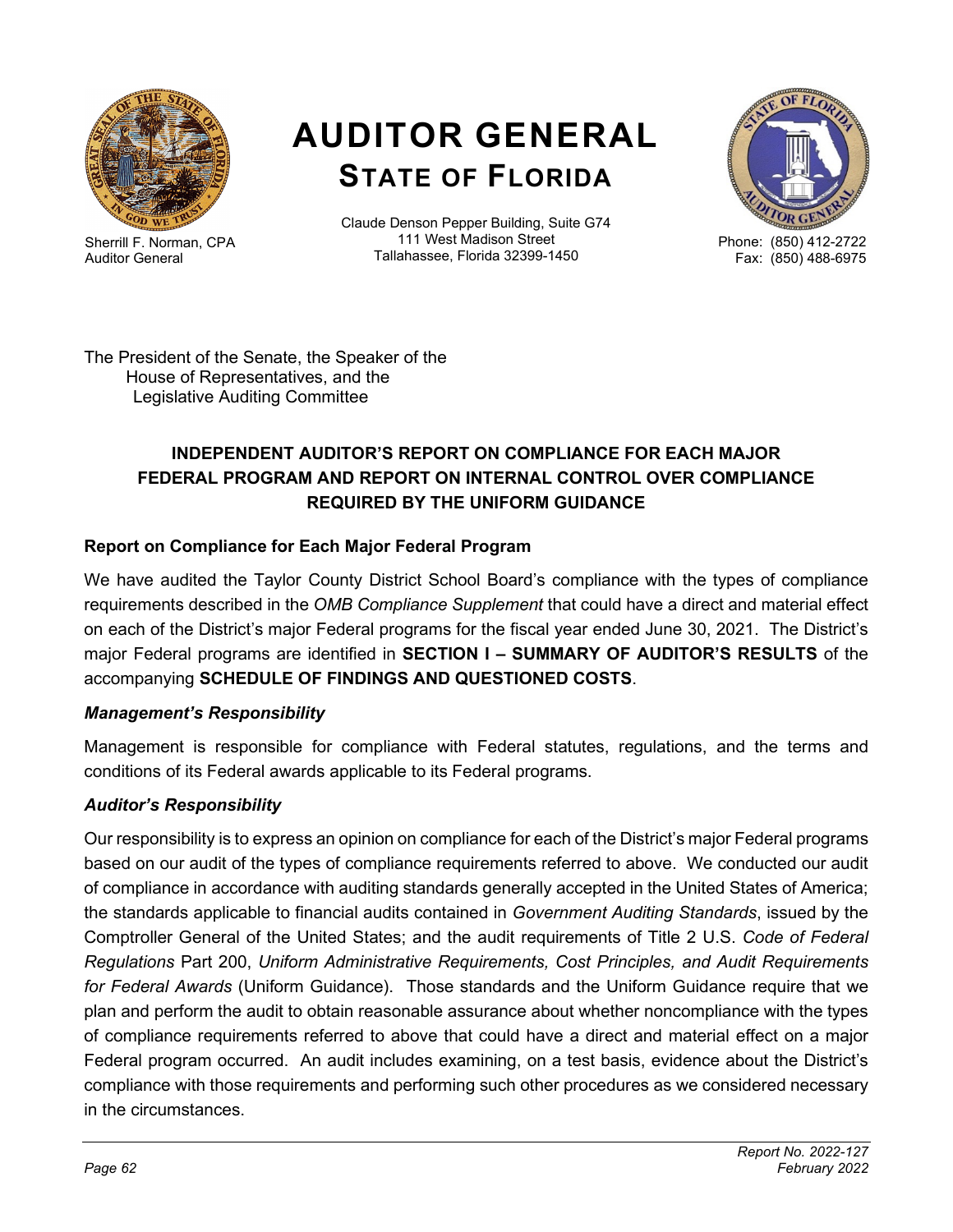We believe that our audit provides a reasonable basis for our opinion on compliance for each major Federal program. However, our audit does not provide a legal determination of the District's compliance.

## *Opinion on Each Major Federal Program*

In our opinion, the District complied, in all material respects, with the types of compliance requirements referred to above that could have a direct and material effect on each of its major Federal programs for the fiscal year ended June 30, 2021.

## **Report on Internal Control Over Compliance**

District management is responsible for establishing and maintaining effective internal control over compliance with the types of compliance requirements referred to above. In planning and performing our audit of compliance, we considered the District's internal control over compliance with the types of requirements that could have a direct and material effect on each major Federal program to determine the auditing procedures that are appropriate in the circumstances for the purpose of expressing an opinion on compliance for each major Federal program and to test and report on internal control over compliance in accordance with the Uniform Guidance, but not for the purpose of expressing an opinion on the effectiveness of internal control over compliance. Accordingly, we do not express an opinion on the effectiveness of the District's internal control over compliance.

A *deficiency in internal control over compliance* exists when the design or operation of a control over compliance does not allow management or employees, in the normal course of performing their assigned functions, to prevent, or detect and correct, noncompliance with a type of compliance requirement of a Federal program on a timely basis. A *material weakness in internal control over compliance* is a deficiency, or a combination of deficiencies, in internal control over compliance, such that there is a reasonable possibility that material noncompliance with a type of compliance requirement of a Federal program will not be prevented, or detected and corrected, on a timely basis. A *significant deficiency in internal control over compliance* is a deficiency, or a combination of deficiencies, in internal control over compliance with a type of compliance requirement of a Federal program that is less severe than a material weakness in internal control over compliance, yet important enough to merit attention by those charged with governance.

Our consideration of internal control over compliance was for the limited purpose described in the first paragraph of this section and was not designed to identify all deficiencies in internal control over compliance that might be material weaknesses or significant deficiencies. We did not identify any deficiencies in internal control over compliance that we consider to be material weaknesses. However, material weaknesses may exist that have not been identified.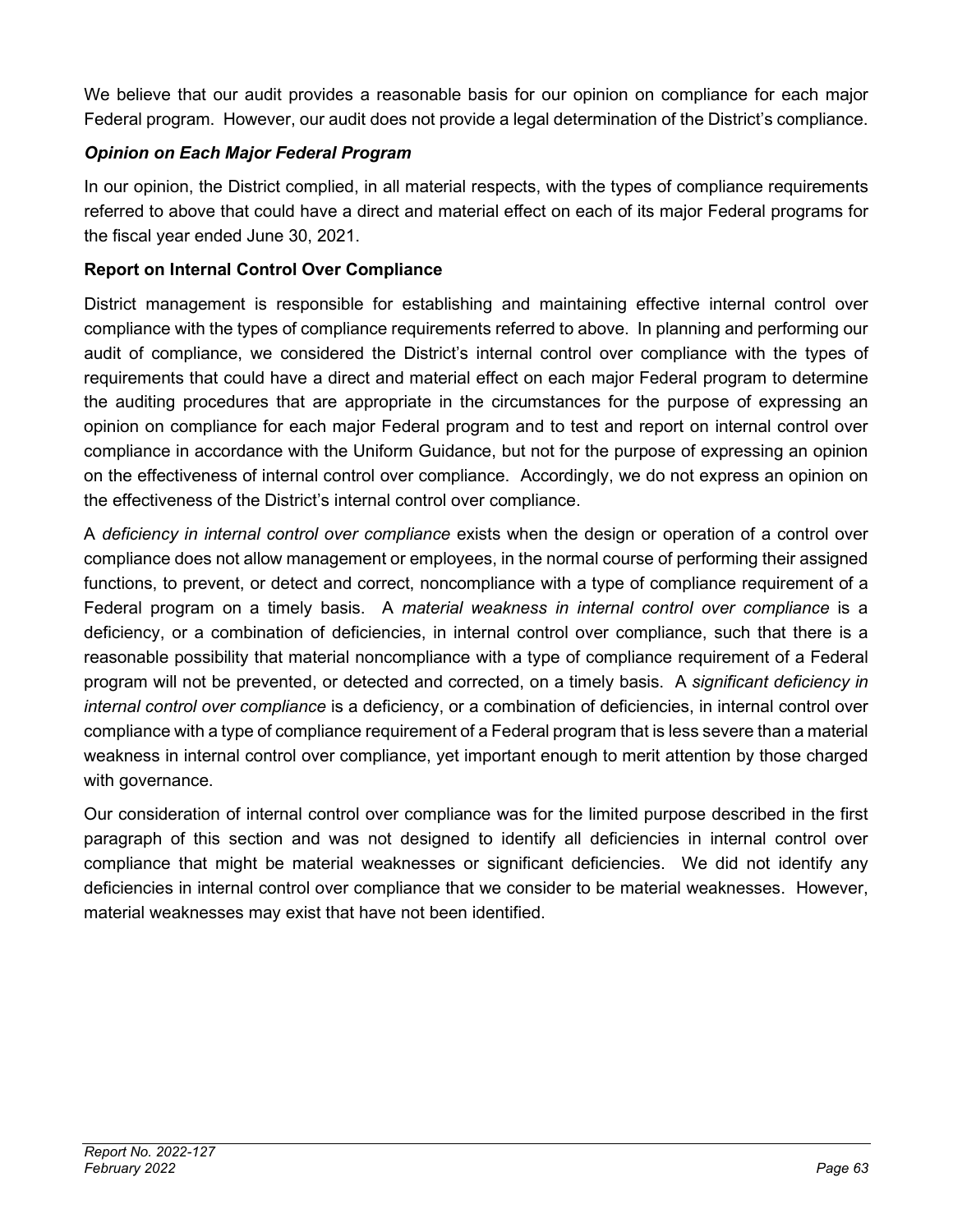The purpose of this report on internal control over compliance is solely to describe the scope of our testing of internal control over compliance and the results of that testing based on the requirements of the Uniform Guidance. Accordingly, this report is not suitable for any other purpose.

Respectfully submitted,

F. Norman

Sherrill F. Norman, CPA Tallahassee, Florida February 18, 2022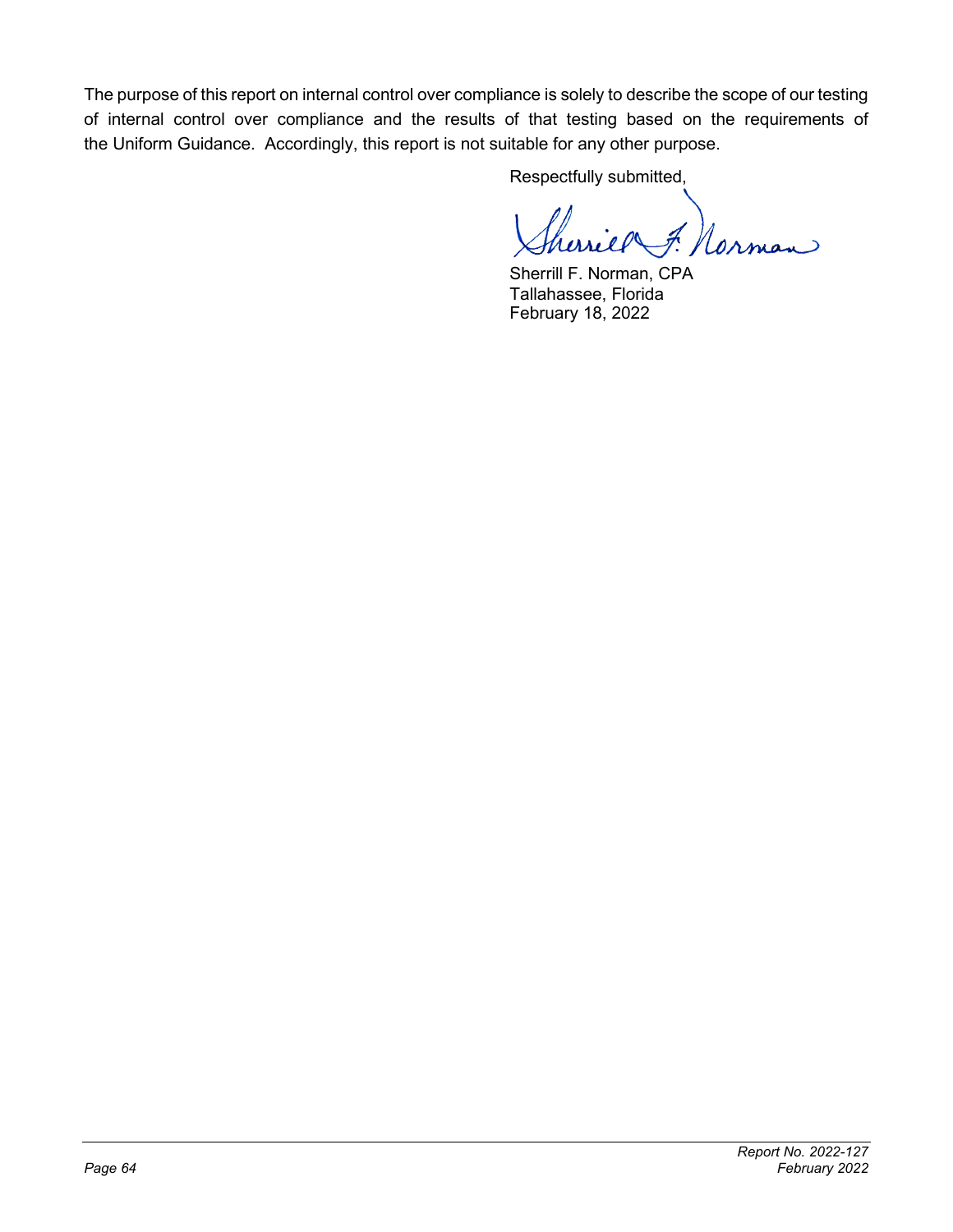# *SCHEDULE OF FINDINGS AND QUESTIONED COSTS*

## SECTION I – SUMMARY OF AUDITOR'S RESULTS

#### **Financial Statements**

| Type of auditor's report issued on whether the financial<br>statements audited were prepared in accordance with<br>GAAP: | Unmodified                                                                                                   |
|--------------------------------------------------------------------------------------------------------------------------|--------------------------------------------------------------------------------------------------------------|
| Internal control over financial reporting:                                                                               |                                                                                                              |
| Material weakness(es) identified?                                                                                        | No                                                                                                           |
| Significant deficiency(ies) identified?                                                                                  | None reported                                                                                                |
| Noncompliance material to financial statements noted?                                                                    | <b>No</b>                                                                                                    |
| <b>Federal Awards</b>                                                                                                    |                                                                                                              |
| Internal control over major Federal programs:                                                                            |                                                                                                              |
| Material weakness(es) identified?                                                                                        | No                                                                                                           |
| Significant deficiency(ies) identified?                                                                                  | None reported                                                                                                |
| Type of auditor's report issued on compliance for major<br>Federal programs:                                             | Unmodified                                                                                                   |
| Any audit findings disclosed that are required to be<br>reported in accordance with 2 CFR 200.516(a)?                    | No                                                                                                           |
| Identification of major Federal programs:                                                                                |                                                                                                              |
| <b>Assistance Listing Numbers:</b><br>10.553, 10.555, and 10.559<br>84.425                                               | Name of Federal Program or Cluster:<br><b>Child Nutrition Cluster</b><br><b>Education Stabilization Fund</b> |
| Dollar threshold used to distinguish between<br>type A and type B programs:                                              | \$750,000                                                                                                    |
| Auditee qualified as low risk auditee?                                                                                   | Yes                                                                                                          |

## SECTION II – FINANCIAL STATEMENT FINDINGS

No matters are reported.

## SECTION III – FEDERAL AWARD FINDINGS AND QUESTIONED COSTS

No matters are reported.